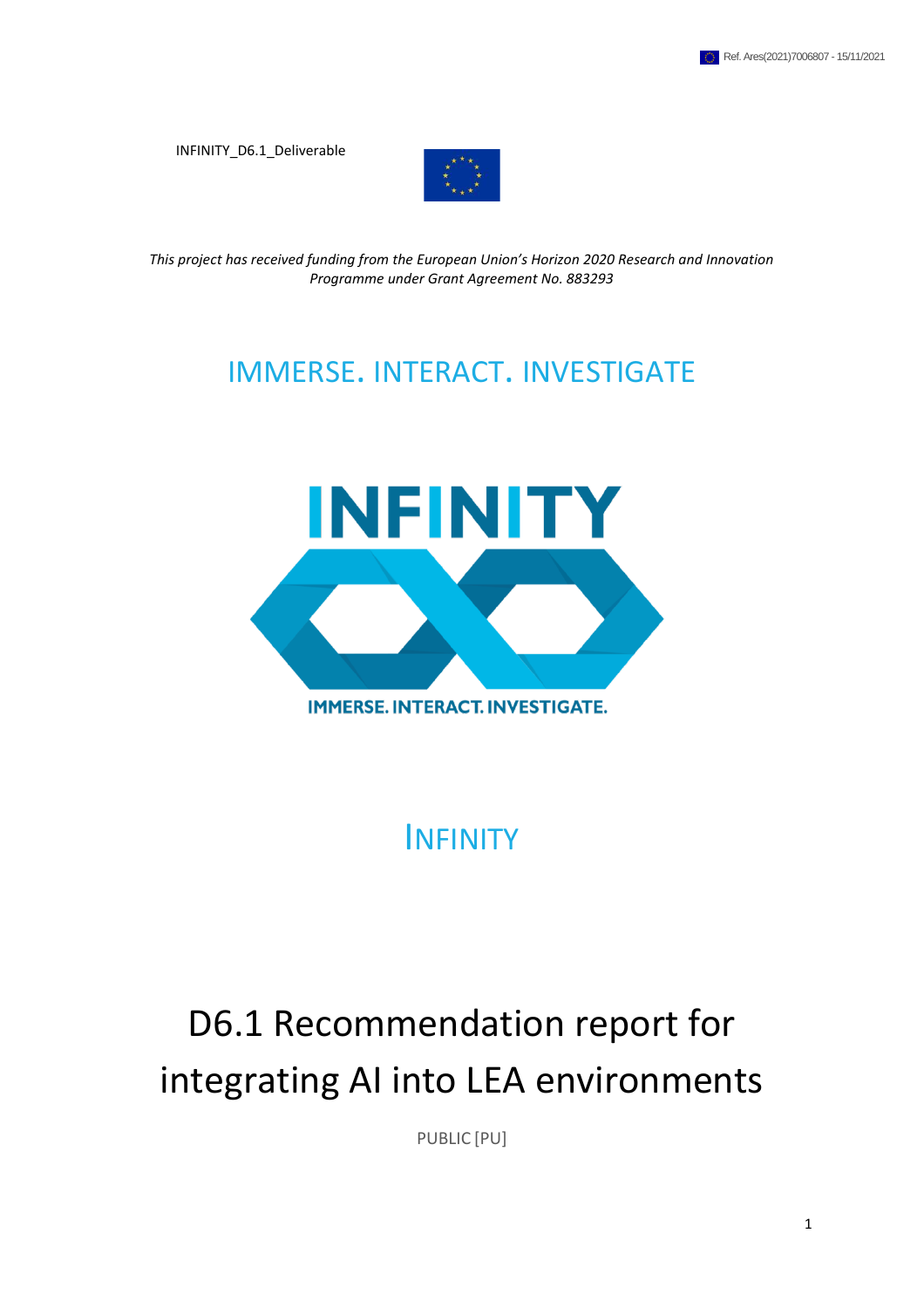PROJECT INFORMATION

| <b>Grant Agreement No</b> | 883293                         |
|---------------------------|--------------------------------|
| Acronym                   | <b>INFINITY</b>                |
| Name                      | IMMERSE. INTERACT. INVESTIGATE |
| <b>Topic</b>              | SU-FCT-02-2018-2019-2020       |
| <b>Funding Scheme</b>     | Research and Innovation Action |
| <b>Start Date</b>         | 01/06/2020                     |
| Duration                  | 36 months                      |
| Coordinator               | Airbus Defence and Space SAS   |

#### DELIVERABLE INFORMATION

| <b>Work Package</b>              | WP6 AI investigative assistant and analysis                         |              |  |  |  |  |
|----------------------------------|---------------------------------------------------------------------|--------------|--|--|--|--|
| Deliverable                      | D6.1 Recommendation report for integrating AI into LEA environments |              |  |  |  |  |
| <b>Contractual Delivery Date</b> | 30/11/2020                                                          |              |  |  |  |  |
| <b>Actual Delivery Date</b>      | 27/10/2021                                                          |              |  |  |  |  |
| <b>Type</b>                      | R - Report / O - Other                                              |              |  |  |  |  |
| <b>Dissemination Level</b>       | Public [PU]                                                         |              |  |  |  |  |
| Lead Beneficiary                 | CERTH, VICOM                                                        |              |  |  |  |  |
| Main Author (s)                  | <b>Author Name</b><br>Organisation                                  |              |  |  |  |  |
|                                  | Jan Lukas Bruse<br><b>VICOM</b>                                     |              |  |  |  |  |
|                                  | Stefano Masneri                                                     | <b>VICOM</b> |  |  |  |  |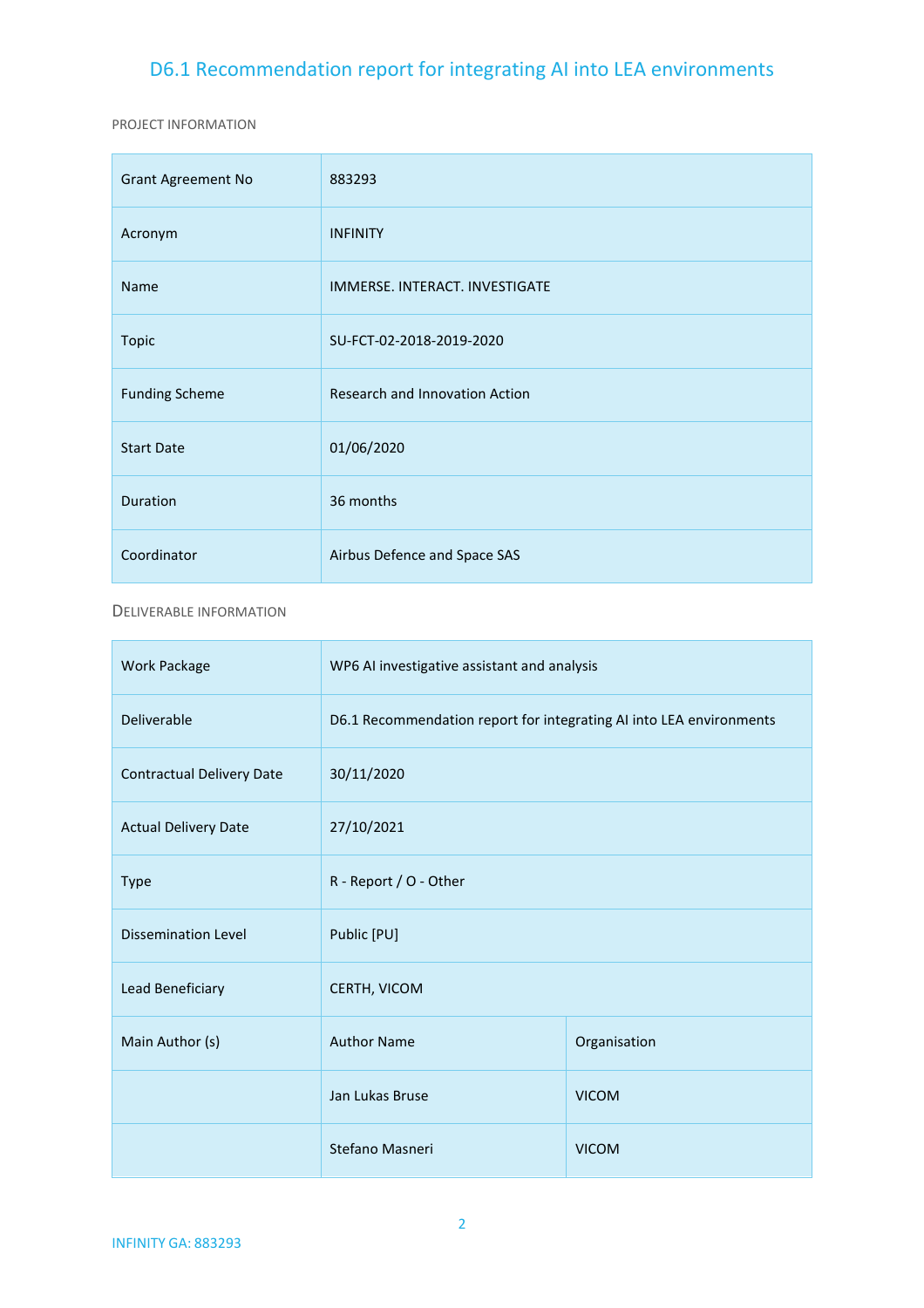|                         | Theodora Tsikrika         |                | <b>CERTH</b>   |            |  |  |
|-------------------------|---------------------------|----------------|----------------|------------|--|--|
|                         |                           |                |                |            |  |  |
| Contributing Author (s) | <b>Author Name</b>        |                | Organisation   |            |  |  |
|                         | Alain Pagani              |                | <b>DFKI</b>    |            |  |  |
|                         | Rodolphe Roques-Couchot   |                | <b>EUROPOL</b> |            |  |  |
|                         | Silvia Alba Uribe Mayoral |                | <b>UPM</b>     |            |  |  |
|                         | <b>Weidong Yang</b>       |                | <b>KINEVIZ</b> |            |  |  |
|                         | <b>Christos Voulgaris</b> |                | <b>KEMEA</b>   |            |  |  |
|                         |                           |                |                |            |  |  |
| <b>Reviewers</b>        | <b>Reviewer Name</b>      | Organisation   |                | Date       |  |  |
|                         | María López de Andrés     | <b>GUCI</b>    |                | 18/10/2021 |  |  |
|                         | Rania Theodosiadou        | <b>CERTH</b>   |                | 20/10/2021 |  |  |
|                         | James Fenwick             | <b>CENTRIC</b> |                | 26/10/2021 |  |  |

REVISION HISTORY

| Version | Author Name(s)  | Date       | Revisions                         |
|---------|-----------------|------------|-----------------------------------|
| 0.1     | Jan Lukas Bruse | 21/09/2020 | First version                     |
| 0.2     | Stefano Masneri | 23/09/2020 | Revision                          |
| 0.3     | Jan Lukas Bruse | 13/11/2020 | Integration of first<br>feedback  |
| 0.4     | Jan Lukas Bruse | 20/11/2020 | Integration of second<br>feedback |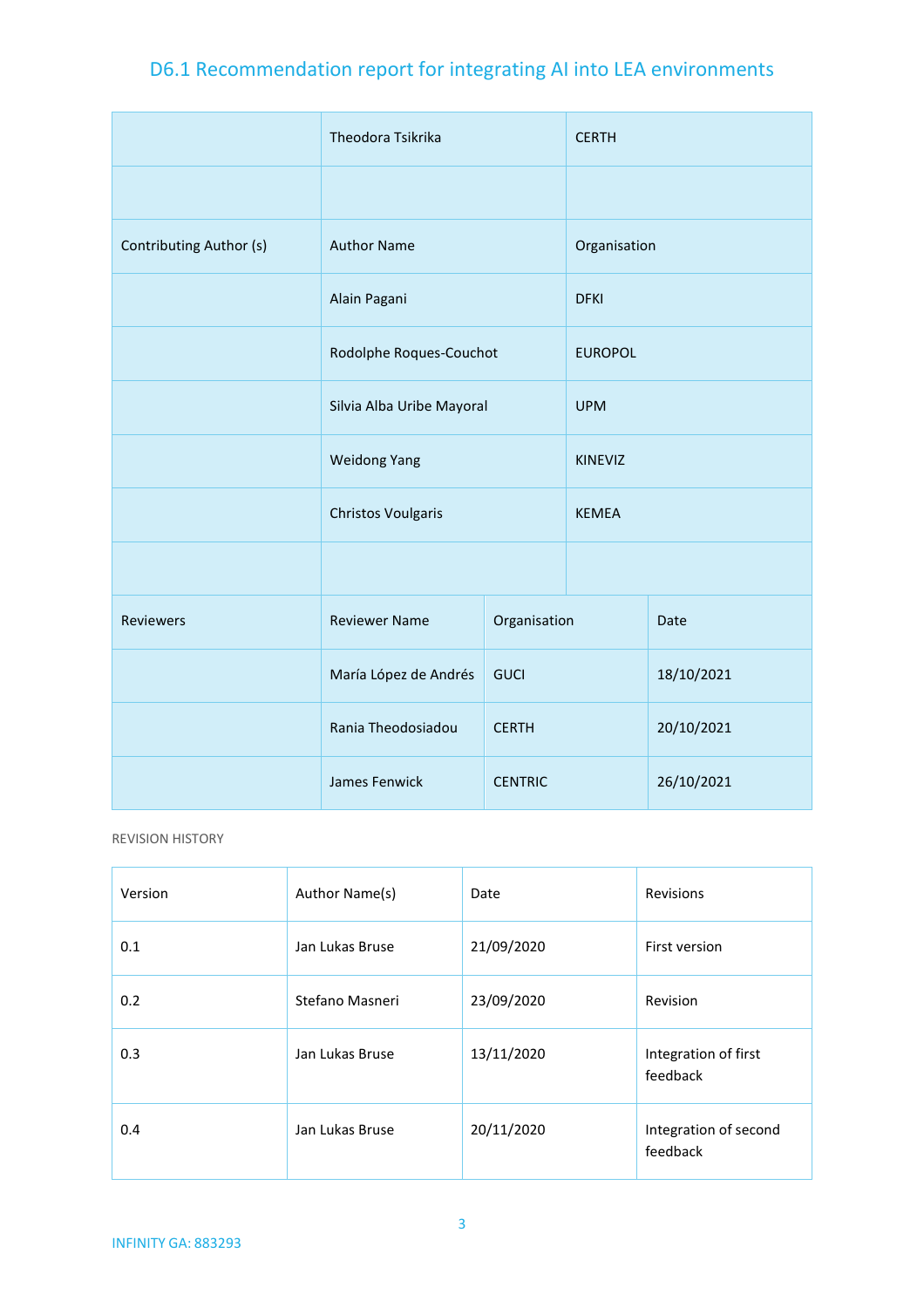| 0.5 | Jan Lukas Bruse       | $21/11/2020 -$<br>24/11/2020 | Preparation of final CO<br>document |
|-----|-----------------------|------------------------------|-------------------------------------|
| 0.6 | Sergio Cabrero Barros | 26/11/2020                   | Revision                            |
| 0.7 | Jan Lukas Bruse       | 27/11/2020                   | Finalise CO document                |
| 0.8 | Jan Lukas Bruse       | 25/08/2021                   | Draft for public release            |
| 0.9 | Sergio Cabrero Barros | 07/10/2021                   | Revision                            |
| 1.0 | María López de Andrés | 18/10/2021                   | Revision                            |
| 1.1 | Rania Theodosiadou    | 20/10/2021                   | Revision                            |
| 1.2 | James Fenwick         | 26/10/2021                   | Revision                            |
| 1.3 | Jan Lukas Bruse       | 26/10/2021                   | Final version                       |

#### DISCLAIMER

*Any dissemination of results reflects only the author's view and the European Commission is not responsible for any use that may be made of the information it contains.*

#### *© INFINITY Consortium, 2021*

*This deliverable contains original unpublished work except where clearly indicated otherwise. Acknowledgement of previously published material and of the work of others has been made through appropriate citation, quotation or both. Reproduction is authorised provided the source is acknowledged.*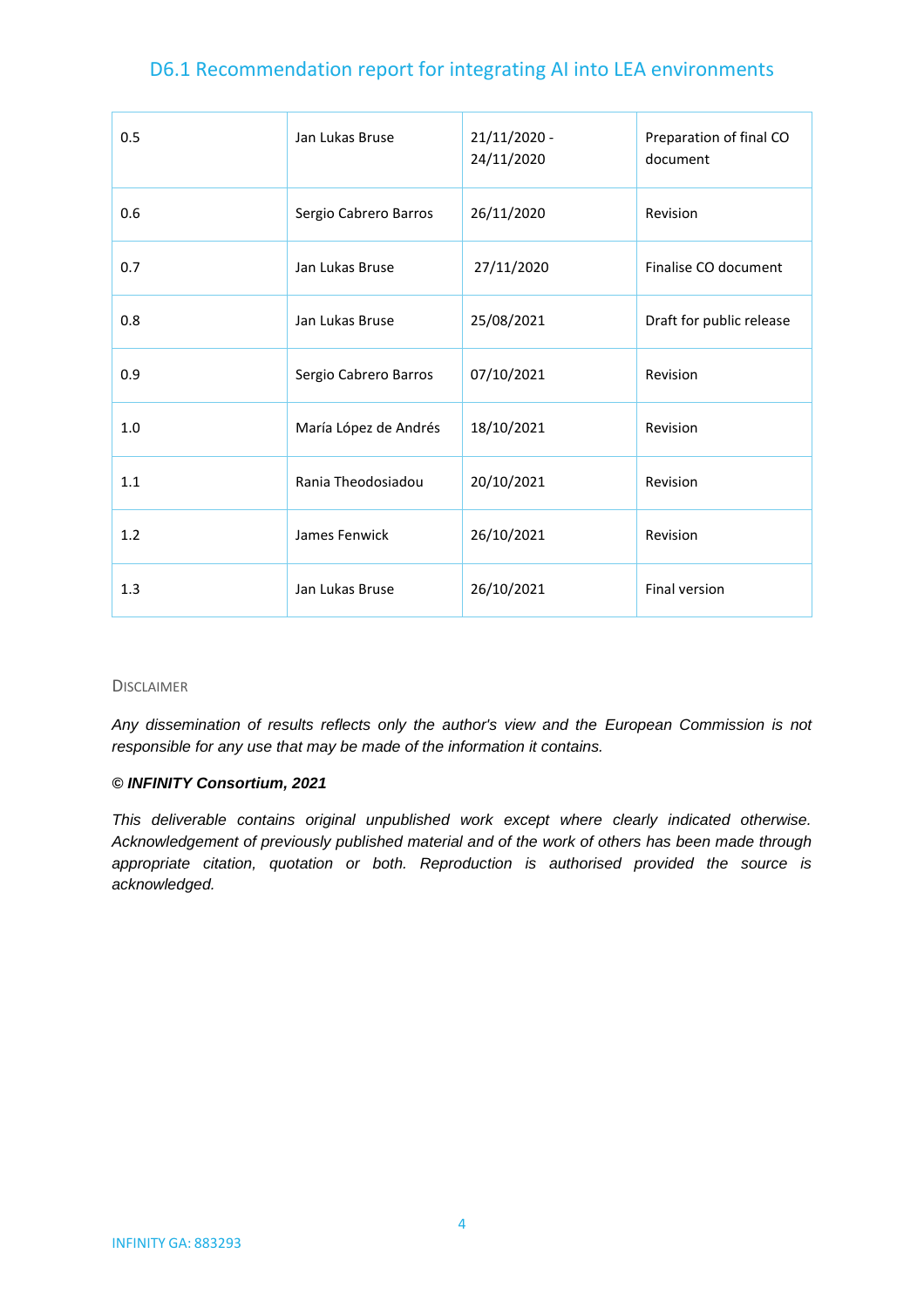#### <span id="page-4-0"></span>**EXECUTIVE SUMMARY**

The INFINITY project aims to create an integrated, interactive and collaborative as well as immersive data analysis and visualisation platform, designed to assist analysts and investigators in extracting case-relevant information in cyber-attack and counter terrorism scenarios. While data visualisation and augmented and virtual reality (AR and VR) workspaces will be explored and developed in Work Package 7 (WP7, "Visualisation and Reporting"), **WP6** focusses on the development and integration of tools that leverage recent advances in the field of artificial intelligence (AI) and machine learning (ML). AI and ML techniques allow mining incoming data in order to detect unknown trends and patterns as well as predict and classify or categorise a multitude of data formats (text, sound, images, video, phone records, social network data, financial data etc.). The objective is to extract relevant, novel information that may help investigators find or track suspects and criminal networks or predict potential targets, for example.

This deliverable **D6.1** is the result of task **T6.1** "Analysis of investigative practices for AI integration", running from month 1 to month 6 of the project. The partners responsible for D6.1 are VICOM and CERTH. Contributing partners are DFKI, KEMEA, KINEVIZ, UPM, EUROPOL and for chapter 5 ENG, as they lead another AI-related task (T6.5).

**The key objective of D6.1 is to identify investigative tools, methods, and capabilities which could be undertaken by AI-based tasks within INFINITY.** Those tasks are **T5.2** and tasks **T6.3 - T6.6**. To this end, D6.1 provides a **guideline for future AI-related developments** in those aforementioned tasks and details a range of AI applications as desired by LEAs (chapter 3), a list of AI-based tools suggested by technical partners (chapter 4) and joins those two lists into a **proposed set of AI toolboxes** (chapter 5). For each toolbox, potential modules as well as relevance for INFINITY use cases and potential data sources, AI and ML techniques and available benchmarks are listed wherever possible.

All partners were then asked to evaluate each toolbox with respect to their respective know-how required to develop a toolbox, potential data availability and overall estimated feasibility given the remaining time and resources within INFINITY (chapter 5). Based on this scoring, a final evaluation and recommendation of relevant and feasible toolboxes is given (chapter 6), which shall serve as a guideline for further development in tasks T5.2 and T6.3 - T6.6. Chapter 7 summarises the results and outlines future steps.

The core contributions of this deliverable are:

- A brief overview of INFINITY use cases and potential applications of AI for each use case
- A detailed "wish list" of AI applications proposed by LEAs
- A list and description of AI-based tools proposed by technical partners
- A proposed set of seven "AI toolboxes" which were derived based on the previous lists and suggestions provided by LEAs and technical partners
- A brief evaluation of each toolbox provided by each partner with respect to know-how, data availability and overall estimated feasibility within INFINITY given the remaining time and resources
- A final recommendation of AI toolboxes and classification into "highly feasible", "feasible" and "not ready for development", indicating a set of tools that may potentially be developed in subsequent INFINITY tasks
- Recommendations how to address development for toolboxes that were ranked as "not ready for development"
- Provision of concrete partner names that may provide technical know-how or training data for each toolbox.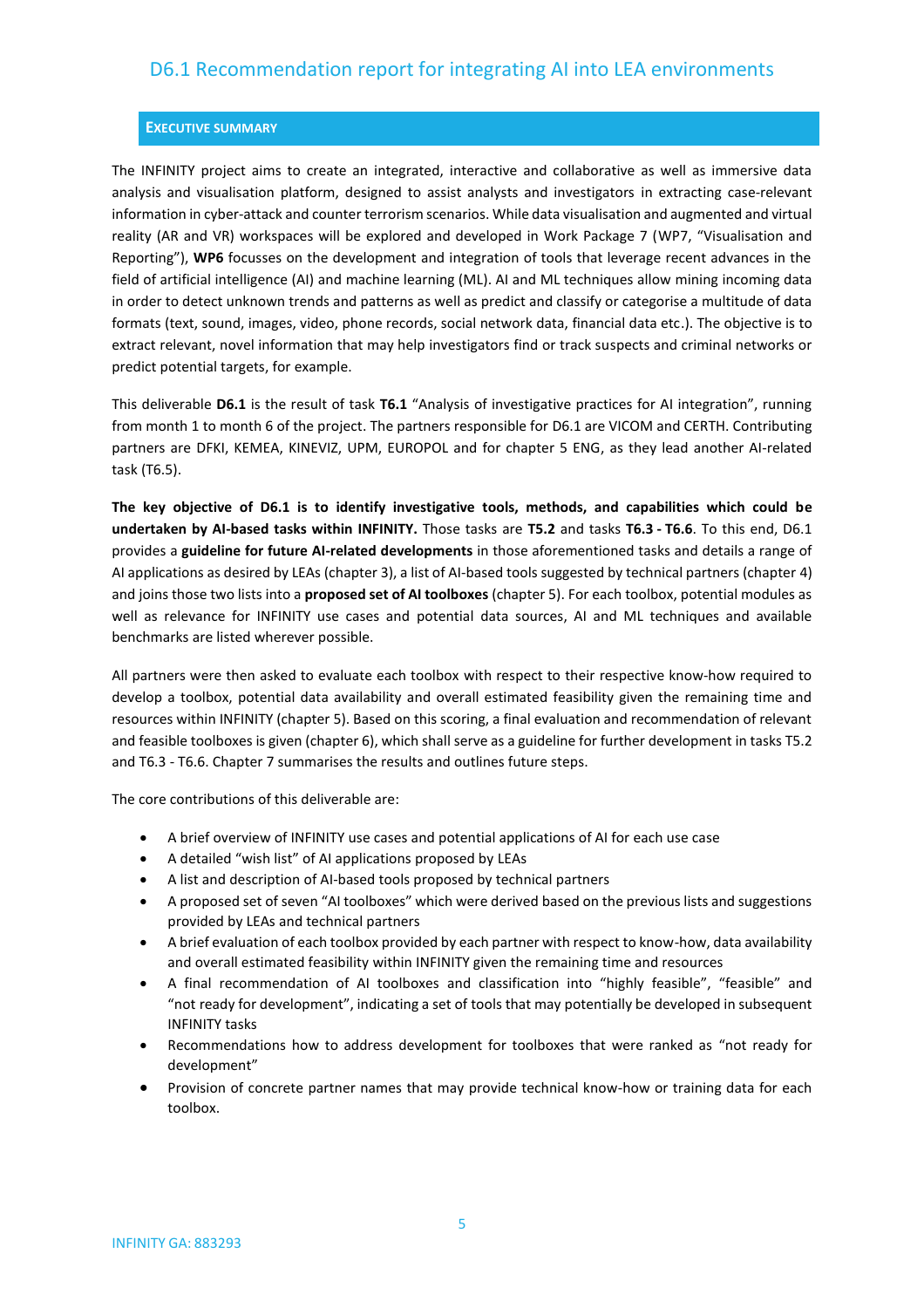### <span id="page-5-0"></span>**ABBREVIATIONS**

| AI            | <b>Artificial Intelligence</b>                                    |
|---------------|-------------------------------------------------------------------|
| <b>API</b>    | <b>Application Programming Interface</b>                          |
| <b>AR</b>     | <b>Augmented Reality</b>                                          |
| <b>BILSTM</b> | Bi-directional (recurrent) Long Short-Term Memory networks        |
| <b>CCTV</b>   | <b>Closed-circuit Television</b>                                  |
| <b>EC</b>     | <b>European Commission</b>                                        |
| <b>GDELT</b>  | Global Data on Events, Location and Tone                          |
| <b>GTD</b>    | <b>Global Terrorism Database</b>                                  |
| <b>HMD</b>    | <b>Head Mounted Display</b>                                       |
| $1^3$ CE      | Investigative Immersive and Interactive Collaboration Environment |
| IP            | <b>Internet Protocol (address)</b>                                |
| <b>LEAs</b>   | Law Enforcement Agencies                                          |
| <b>ML</b>     | <b>Machine Learning</b>                                           |
| <b>MR</b>     | <b>Mixed Reality</b>                                              |
| <b>MS</b>     | <b>Member State</b>                                               |
| $N/A$ , -     | Not applicable, no answer provided                                |
| <b>NLP</b>    | <b>Natural Language Processing</b>                                |
| <b>OSINT</b>  | Open Source Intelligence                                          |
| POI           | Point of Interest                                                 |
| <b>ROI</b>    | <b>Region of Interest</b>                                         |
| <b>SNA</b>    | <b>Social Network Analysis</b>                                    |
| <b>UC</b>     | <b>INFINITY Use Case</b>                                          |
| <b>VIA</b>    | <b>Virtual Investigative Assistant</b>                            |
| <b>VR</b>     | <b>Virtual Reality</b>                                            |
| <b>XR</b>     | eXtended Reality                                                  |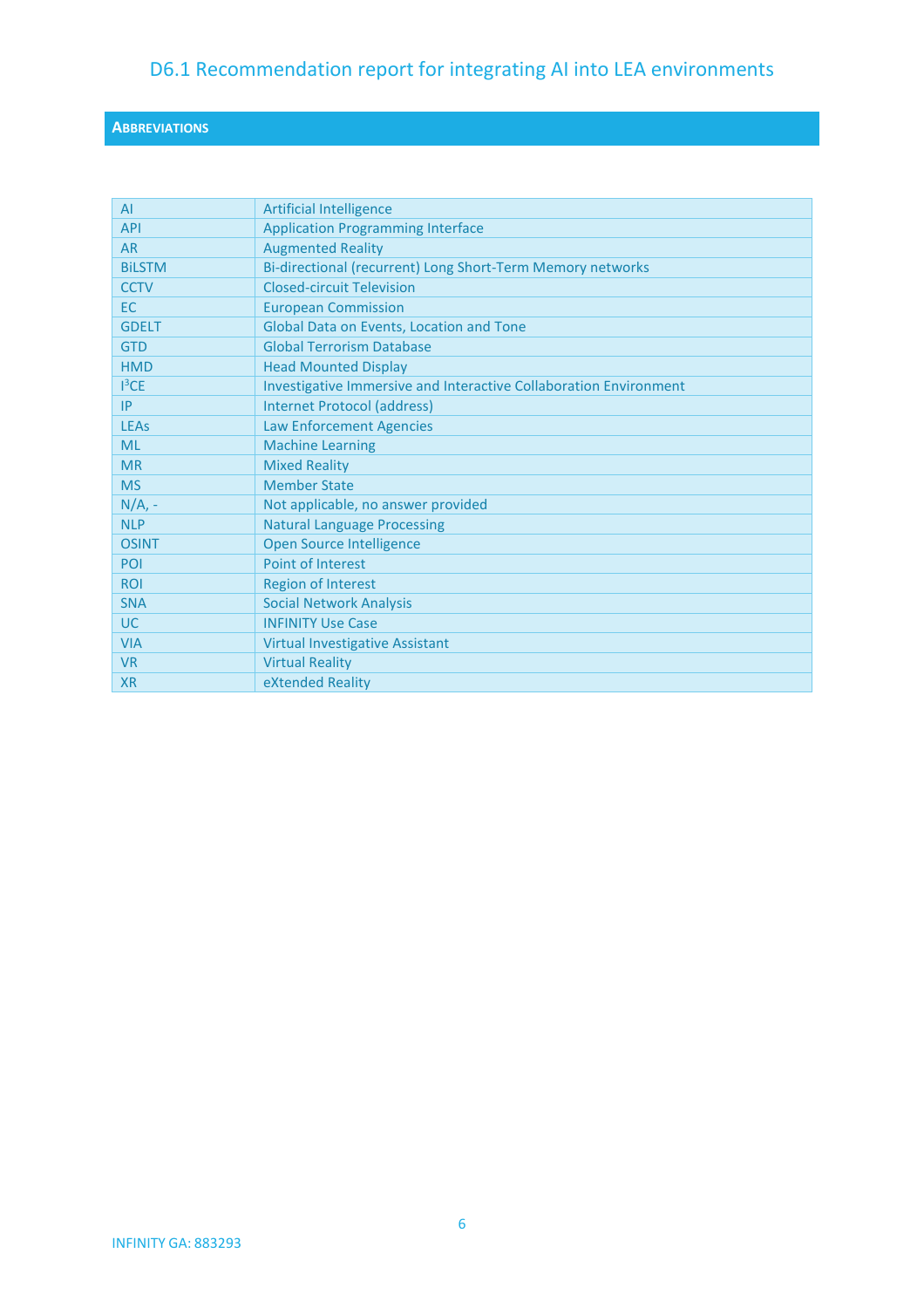### <span id="page-6-0"></span>TABLE OF CONTENTS

## Contents

| $\mathbf{1}$ |         |                                                                                        |  |
|--------------|---------|----------------------------------------------------------------------------------------|--|
|              | $1.1\,$ |                                                                                        |  |
|              | 1.2     |                                                                                        |  |
|              | 1.3     |                                                                                        |  |
|              | 1.4     |                                                                                        |  |
| 2            |         |                                                                                        |  |
|              | 2.1     |                                                                                        |  |
|              | 2.1.1   |                                                                                        |  |
|              | 2.1.2   |                                                                                        |  |
|              | 2.2     | Use Case 2: Rapid Analysis in the Aftermath of a Terrorist Attack [Post Event]14       |  |
|              | 2.2.1   |                                                                                        |  |
|              | 2.2.2   |                                                                                        |  |
|              | 2.3     | Use Case 3: Hybrid Threats - The convergence of cyber and terrorism [Preventative]  14 |  |
|              | 2.3.1   |                                                                                        |  |
|              | 2.3.2   |                                                                                        |  |
| 3            |         |                                                                                        |  |
|              | 3.1     |                                                                                        |  |
|              | 3.1.1   |                                                                                        |  |
|              | 3.1.2   |                                                                                        |  |
|              | 3.1.3   |                                                                                        |  |
|              | 3.1.4   |                                                                                        |  |
|              | 3.1.5   |                                                                                        |  |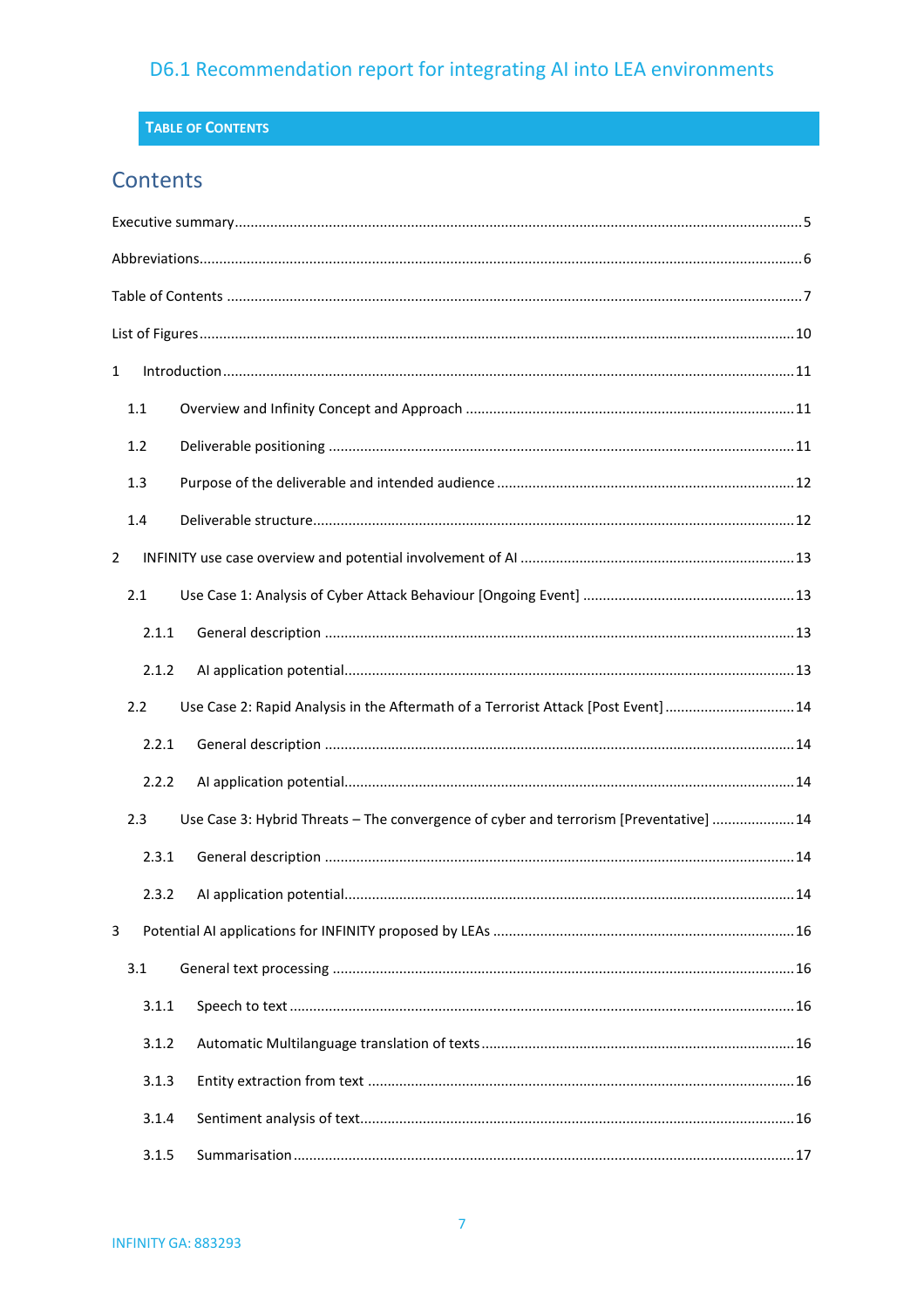| 3.2   |  |
|-------|--|
| 3.2.1 |  |
| 3.2.2 |  |
| 3.2.3 |  |
| 3.3   |  |
| 3.3.1 |  |
| 3.3.2 |  |
| 3.4   |  |
| 3.4.1 |  |
| 3.4.2 |  |
| 3.5   |  |
| 3.5.1 |  |
| 3.5.2 |  |
| 3.6   |  |
| 3.6.1 |  |
| 3.6.2 |  |
| 3.6.3 |  |
| 3.7   |  |
| 3.7.1 |  |
| 4     |  |
| 4.1   |  |
| 4.1.1 |  |
| 4.1.2 |  |
| 4.1.3 |  |
| 4.2   |  |
| 4.2.1 |  |
| 4.3   |  |
| 4.3.1 |  |
| 5.    |  |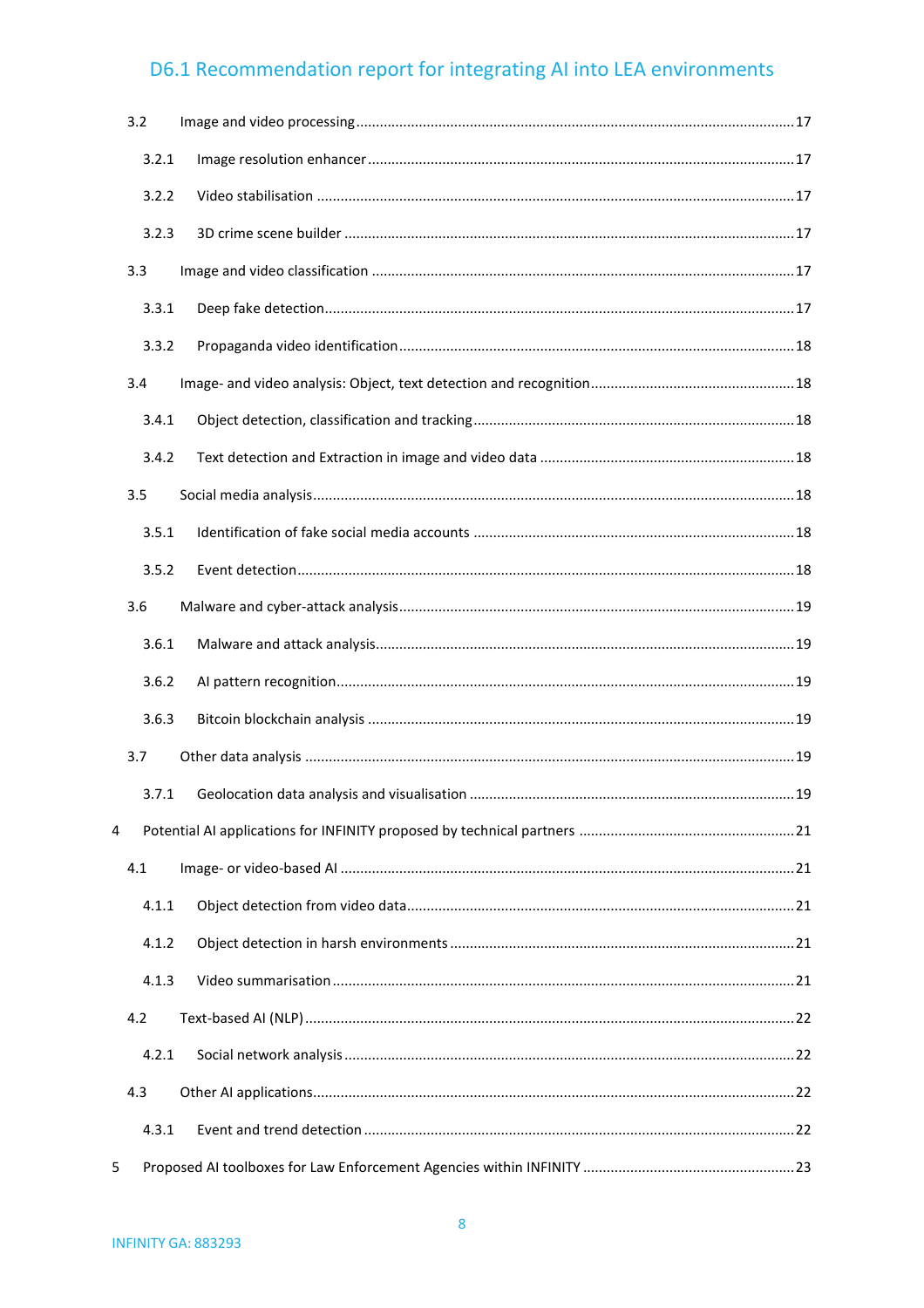|   | 5.1   |  |
|---|-------|--|
|   | 5.2   |  |
|   | 5.3   |  |
|   | 5.4   |  |
|   | 5.5   |  |
|   | 5.6   |  |
|   | 5.7   |  |
| 6 |       |  |
|   | 6.1   |  |
|   | 6.2   |  |
|   | 6.2.1 |  |
|   | 6.2.2 |  |
|   | 6.2.3 |  |
|   | 6.2.4 |  |
| 7 |       |  |
| 8 |       |  |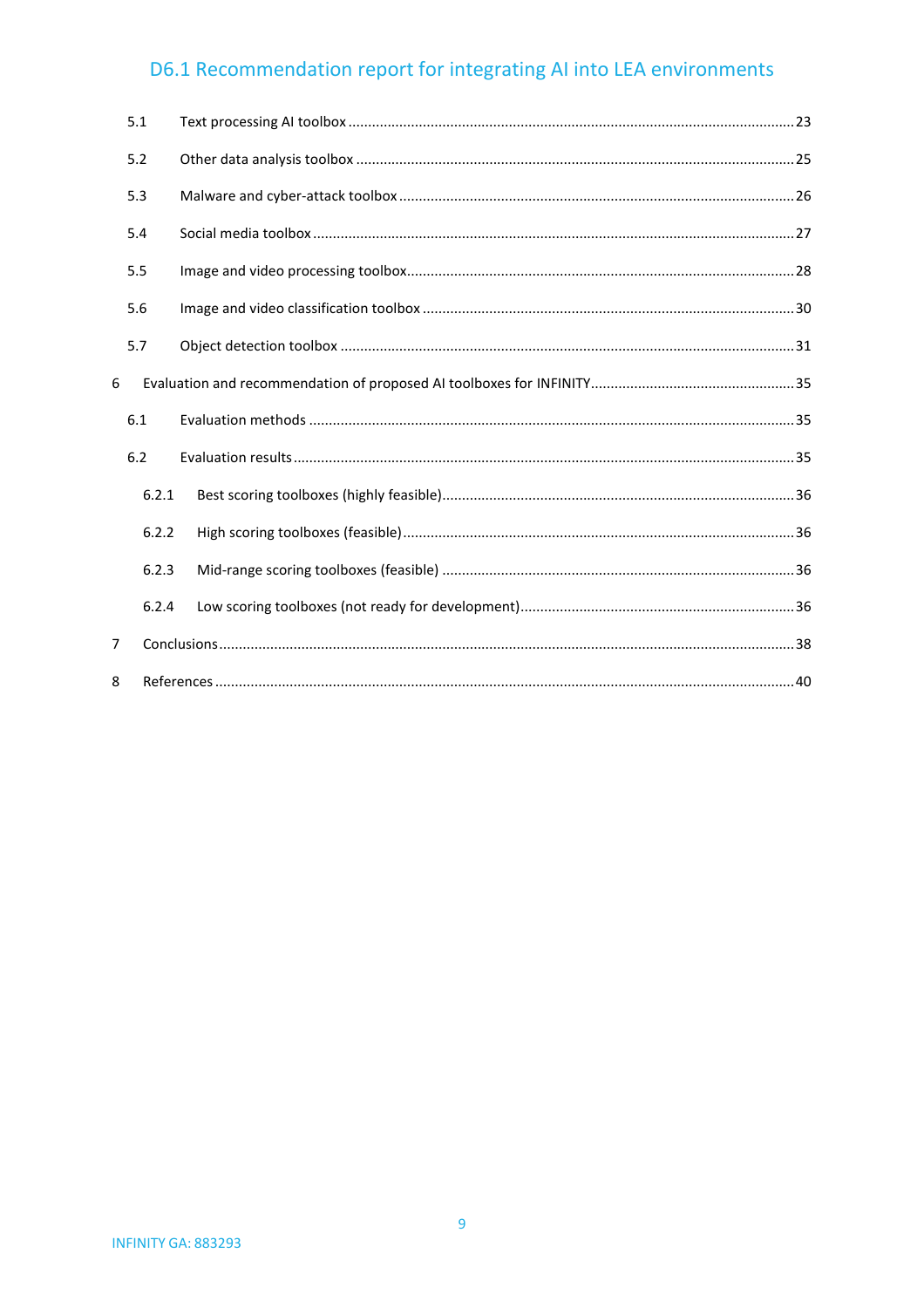### <span id="page-9-0"></span>**LIST OF FIGURES**

**No table of figures entries found.**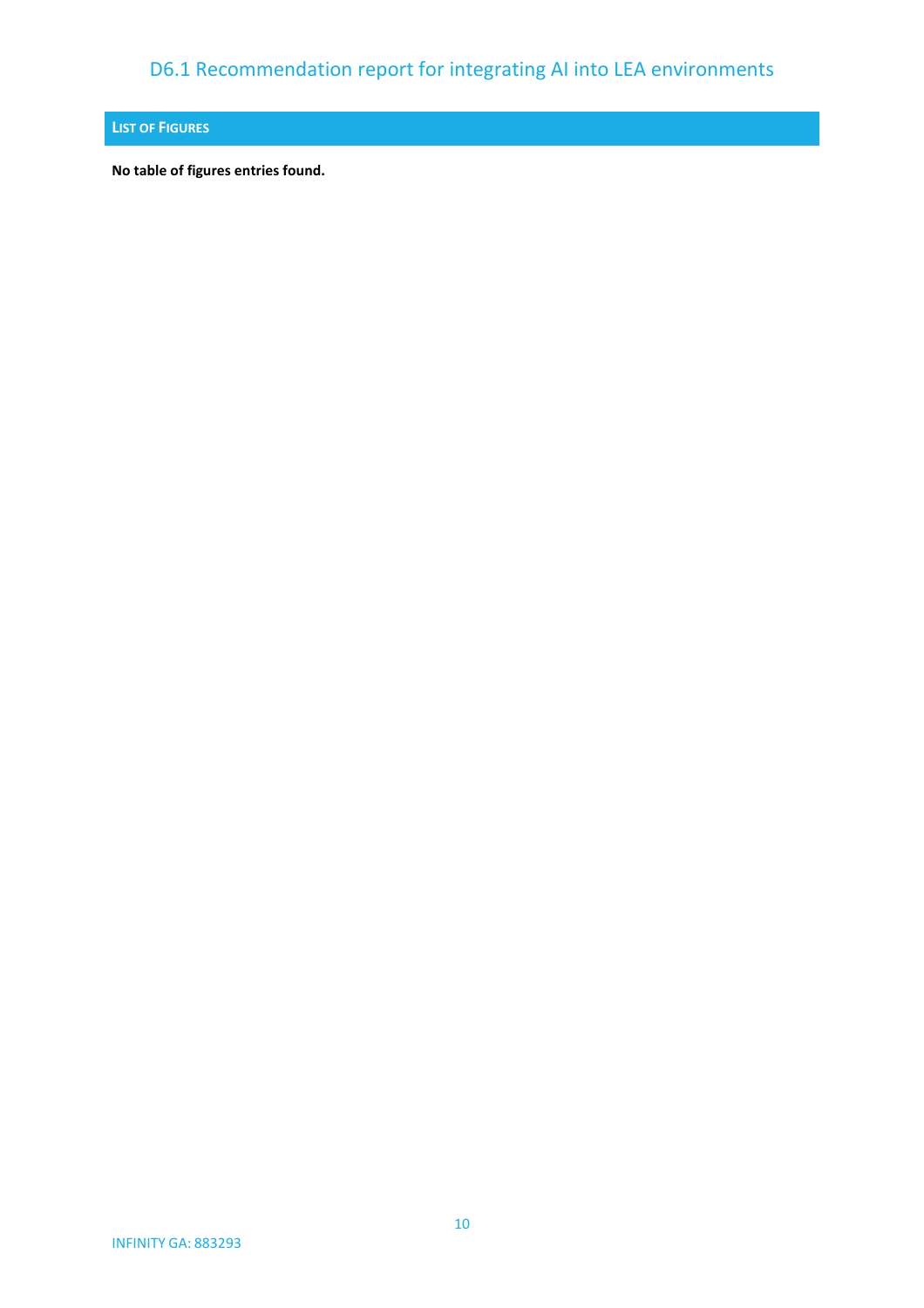#### <span id="page-10-0"></span>**1 INTRODUCTION**

#### <span id="page-10-1"></span>1.1 OVERVIEW AND INFINITY CONCEPT AND APPROACH

INFINITY aims to develop a novel, digital investigation platform for law enforcement agencies (LEAs), which enables quick processing, filtering, analysis and visualisation of the various data streams an investigator or analyst faces during an investigation. Typical case-relevant data consists of images, videos, text or audio recordings scraped from the internet, the news, social media and social networks or provided by surveillance equipment as well as financial data, phone records or records related to crypto-currency networks, blogs, forums or dark nets and markets. In order to facilitate quick extraction, comprehension and sharing of relevant information, INFINITY leverages an immersive concept based on using advanced visualisation techniques combined with virtual and augmented reality (VR and AR), creating a virtual, collaborative space for investigators working from different sites together on one case. Critical information – prior to visualising – though needs to be filtered, categorised and aggregated via state-of-the-art techniques from the field of artificial intelligence (AI) and machine learning (ML). Deliverable D6.1 is constituted by this report, which will recommend concrete applications of AI within INFINITY based on requirements posed by INFINITY's use cases, feedback given by LEAs and suggestions provided by technical partners.

#### <span id="page-10-2"></span>1.2 DELIVERABLE POSITIONING

Deliverable D6.1 is the result of task T6.1 "Analysis of investigative practices for AI integration", led by CERTH and including DFKI, KEMEA, KINEVIZ, UPM, EUROPOL and VICOM as partners. T6.1 is part of work package 6 (WP6, "AI investigative assistant and analysis"); it started in month 1 of the project and finished in month 6. WP6 generally focusses on the development of AI or ML techniques and modules that will be used to detect patterns, trends, clusters or hidden relationships as well as categorise the data processed and ingested by modules developed in WP5 ("Data acquisition, ingestion and processing"). The specific INFINITY tasks directly related to developing modules applying AI or ML techniques are:

- → **T5.1** developing automated query reformulation mechanisms
- → **T5.2** focussed on object and activity detection and recognition
- → **T6.3** focussed on event and trend detection
- → **T6.4** focussed on graph analysis and recommendation, and social network analysis
- → **T6.5** focussed on pattern recognition in graphs
- → **T6.6** developing the INFINITY *Virtual Investigative Assistant* (VIA); a recommender system learning user behaviour and providing alarms.

For those tasks, concrete AI applications to be addressed have not been defined in detail, which is why D6.1 aims to detect which applications may be relevant and feasible within INFINITY, thereby providing a guideline for future development within those tasks. As INFINITY will provide a virtual, immersive platform visualising case-relevant information in an interactive manner, outputs from the aforementioned AI-related tasks will likely be inputs for the following visualization modules:

- → **T6.7** developing the VIA interface
- → **T7.2** creating the interface with visualisation libraries for immersive applications
- → **T7.3** developing geo-spatial data visualisation
- → **T7.4** developing graph network visualisations.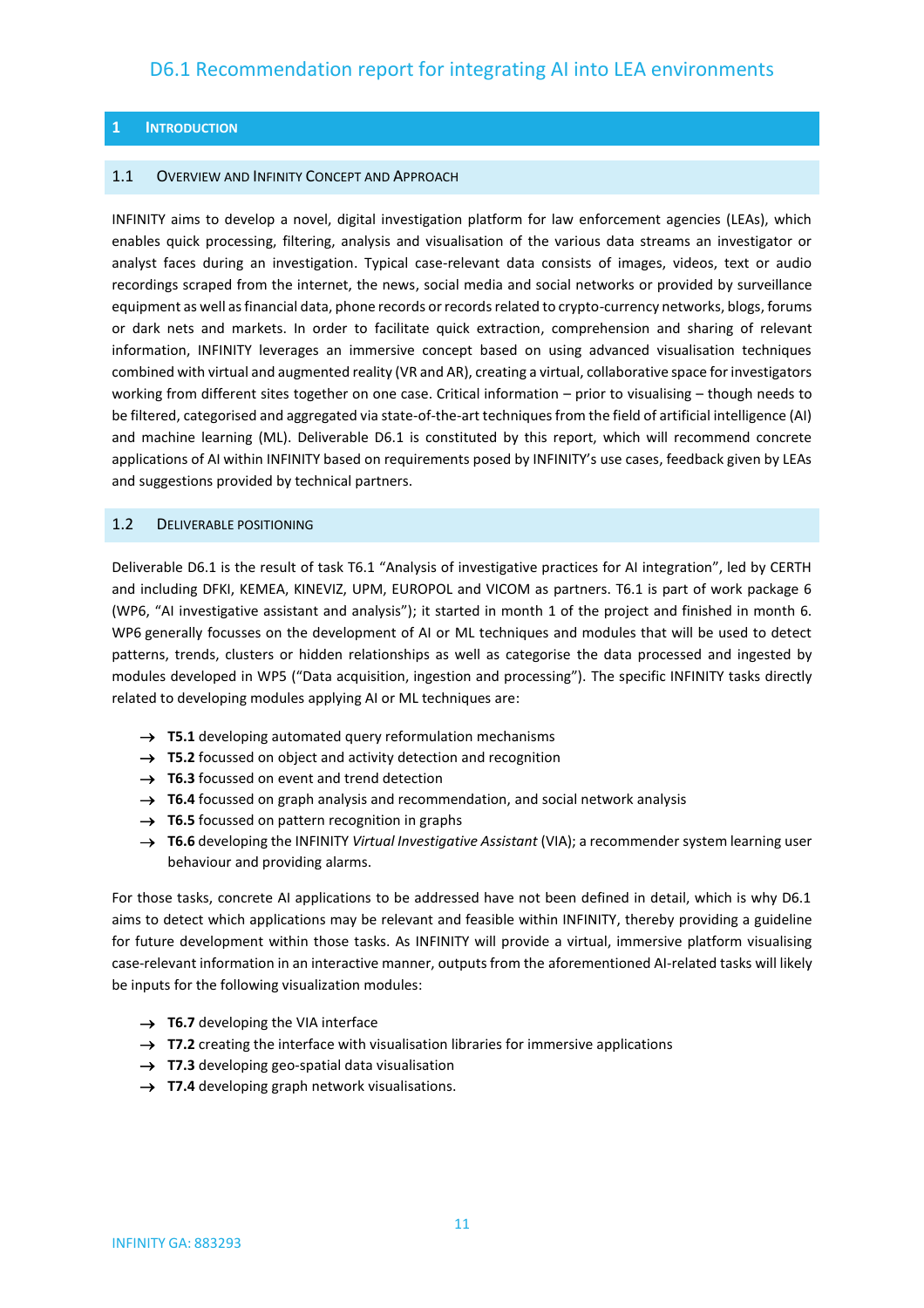#### <span id="page-11-0"></span>1.3 PURPOSE OF THE DELIVERABLE AND INTENDED AUDIENCE

#### **The key objective of D6.1 is to identify and recommend investigative tools, methods and capabilities which could be undertaken by the subsequent AI-based tasks within INFINITY.**

To this end, potential AI applications were extracted from the provided use case descriptions, while LEA partners and technical partners were asked to independently suggest AI applications which they would like to see being developed within the project. Based on those suggestions, AI applications were organised as modules in a number of AI toolboxes, which constitute the key contribution of D6.1: an organized set of AI-related tools that are recommended to be addressed in future development tasks. Finally, each toolbox was evaluated by technical partners in terms of its feasibility within the project (considering available know-how, time and resources and data availability among the partners). Based on this evaluation, this report provides a final list and ranking of recommended AI applications that are relevant to both LEAs and technical partners and at the same time seem to be viable within the scope of INFINITY. For lower ranked toolboxes that achieved low scores in more than one category, recommendations are provided on how to address the detected issues. As partner names are provided, the final evaluation also provides initial points of contacts, and an idea of which partner may be able to provide know-how and/or data required for a specific development.

The intended audience is thus predominantly constituted by technical partners and task leaders that are responsible for developing AI-based tools in future tasks, such as CERTH (T5.2, T6.3), KINEVIZ (T6.4), ENG (T6.5), DFKI (T6.6) and VICOM (T6.2).

#### <span id="page-11-1"></span>1.4 DELIVERABLE STRUCTURE

This report is structured as follows. Chapter 2 provides a brief overview of the three use cases planned for INFINITY. A list of potential AI applications is extracted for each use case. Chapter 3 summarises the "wish list" of relevant AI applications as desired by LEA partners. Chapter 4 in turn presents AI methods and tools suggested by technical partners. Chapter 5 aims to combine results from Chapter 3 and 4 to generate a comprehensive overview of relevant AI applications, which are organised in modules as part of a total of seven AI toolboxes. Further, Chapter 5 includes a point-based evaluation of feasibility of each AI toolbox, filled out by each partner. Chapter 6 then analyses the results of this evaluation and finally provides a list of relevant and feasible AI applications, which shall serve as a recommendation to be taken into account in future AI-related development tasks within the project. Chapter 7 briefly summarises the outcomes of the previous chapters and provides some guidelines regarding potential next steps.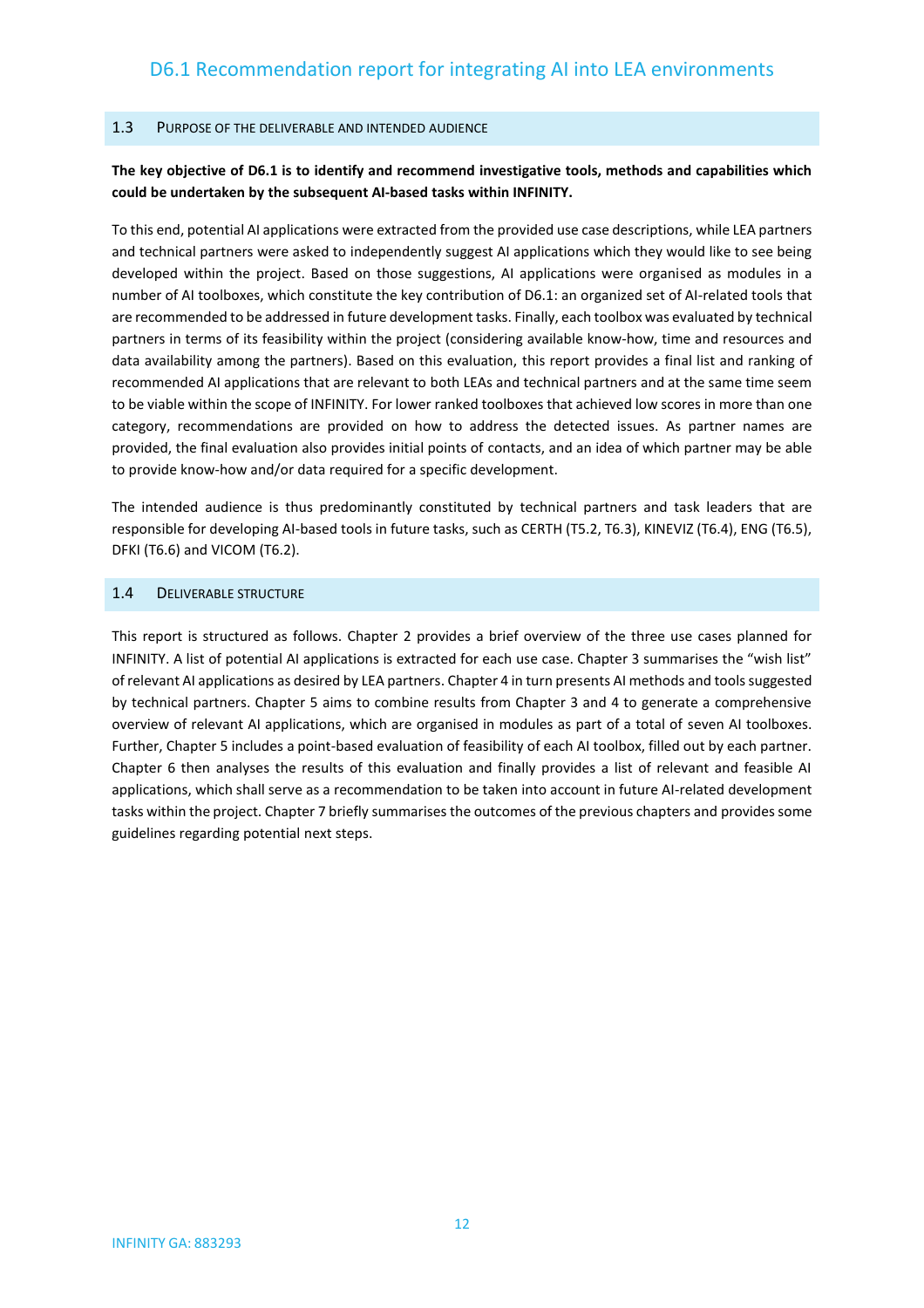#### <span id="page-12-0"></span>**2 INFINITY USE CASE OVERVIEW AND POTENTIAL INVOLVEMENT OF AI**

In order to apply and test the technologies and tools that are being developed within INFINITY in realistic scenarios, three use cases were developed. Use case 1 focusses on a cybercrime-related scenario, use case 2 on the aftermath of a terrorist attack and use case 3 is a hybrid scenario, combining cybercrime and counter terrorism. Since the AI applications to be recommended in this report should be aligned with requirements posed by the three use cases, the following section provides a brief overview of each use case scenario and a summary of the respective, potentially relevant AI applications.

#### <span id="page-12-2"></span><span id="page-12-1"></span>2.1 USE CASE 1: ANALYSIS OF CYBER ATTACK BEHAVIOUR [ONGOING EVENT]

#### 2.1.1 GENERAL DESCRIPTION

Use case 1 presents an ongoing cyber-attack scenario. A ransomware virus infiltrates a national public transport IT infrastructure, paralysing functionality and stealing sensitive information. To restore functionality of public transport websites and unlock compromised databases, the virus demands a payment in bitcoins.

#### <span id="page-12-3"></span>2.1.2 AI APPLICATION POTENTIAL

Generally, AI-based tools could assist investigators in this cyber-attack scenario by clustering, classifying and prioritising the incoming information from various sources (news, internet, LEA databases, server logs, social media, bitcoin transactions, etc.) and filtering out concise, relevant information or additional knowledge. Specifically, AI may be useful for:

- Classification of constituent components of the attack
- Detection of suspicious data streams within the attacked infrastructure
- Detection and visualisation of attack routes and comparison of emerging patterns to previous cases (i.e., correlating the attack with similar known cyber-attacks)

It is to be noted that those are *suggested* AI applications only, based on a revision of this use case. It is not implied that all these aspects will need to be implemented within INFINITY.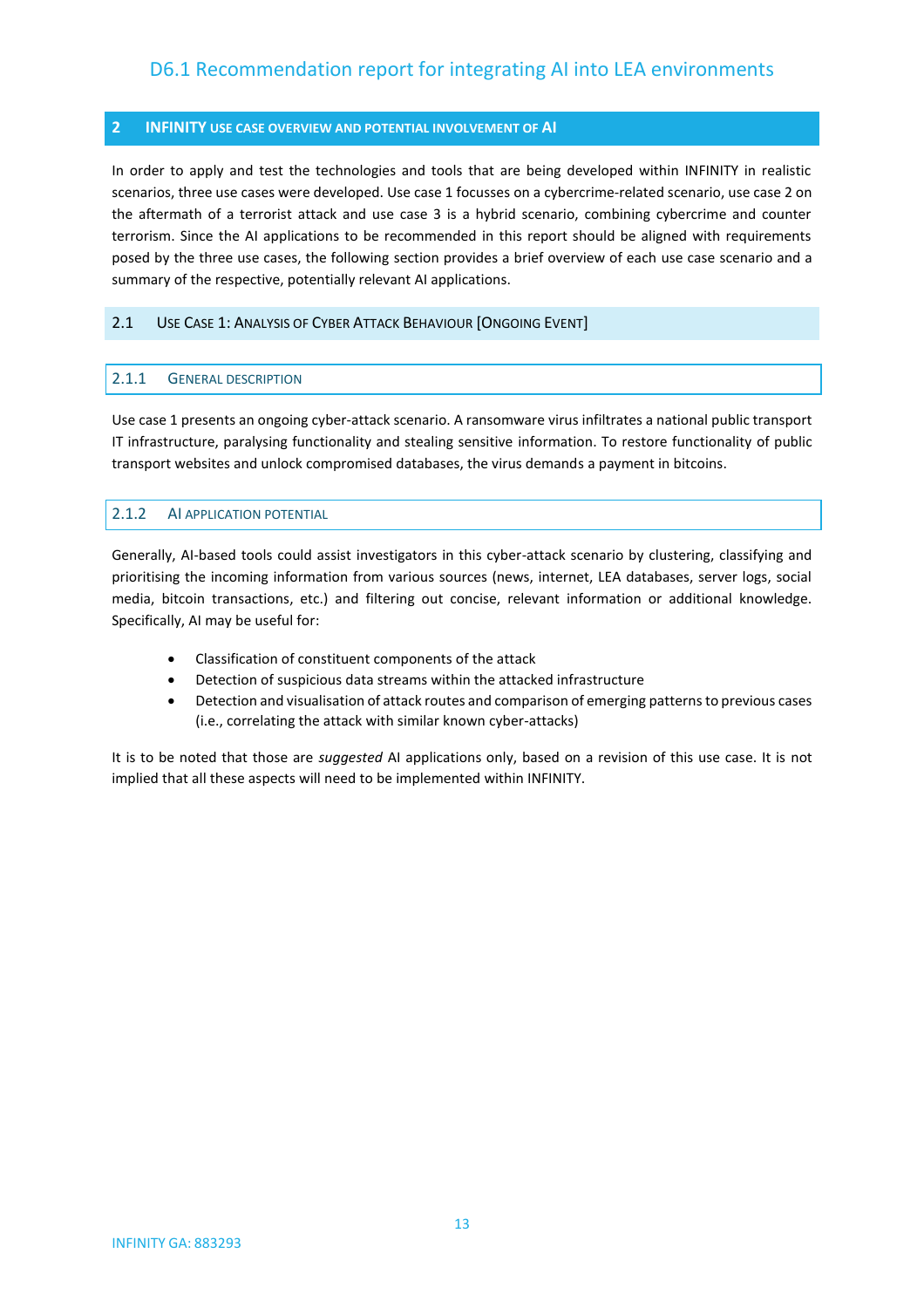#### <span id="page-13-1"></span><span id="page-13-0"></span>2.2 USE CASE 2: RAPID ANALYSIS IN THE AFTERMATH OF A TERRORIST ATTACK [POST EVENT]

#### 2.2.1 GENERAL DESCRIPTION

Use case 2 presents a counter terrorism scenario, just after the attack has occurred (*post event*). An explosion with many victims takes place at a central train station in Member State A (MS-A); the attacker left behind an explosive device and has escaped; MS-A needs to locate and apprehend him whilst uncovering his network and finding potential accomplices/sympathizers who may commit further attacks. In the immediate aftermath of a terrorist attack, enormous amounts of structured and unstructured data from various sources (news, internet, CCTV footage, phone records, social media, LEA databases, traffic data, etc.) are collated.

#### <span id="page-13-2"></span>2.2.2 AI APPLICATION POTENTIAL

Similar to use case 1, AI-based tools may be useful for classifying and organizing all incoming data, in order for investigators to be able to build a consistent and complete picture of the current situation. Specifically, AI may assist investigators via:

- Cross-referencing diverge data and visually highlighting the results in the 3D representation of the crime scene
- Suggesting most efficient and conclusive visualizations.

It is to be noted that those are *suggested* AI applications only, based on a revision of this use case. It is not implied that all these aspects will need to be implemented within INFINITY.

#### <span id="page-13-4"></span><span id="page-13-3"></span>2.3 USE CASE 3: HYBRID THREATS – THE CONVERGENCE OF CYBER AND TERRORISM [PREVENTATIVE]

#### 2.3.1 GENERAL DESCRIPTION

Use case 3 presents a hybrid cyber-attack and terrorism scenario in which terrorists try to attack critical infrastructure sites in coordination with physical attacks whilst sites are weakened by cyber-attacks. This is a *preventative* scenario, in which INFINITY tools shall help uncovering the imminent attack before it happens. An anarchist extremist group has been growing in popularity across member state MS-A and the group has repeatedly called for the abolishment of national borders and for dedicated cyber takedowns of border, LEA and governmental online infrastructure.

A critical question to be addressed when trying to prevent the imminent attack is, for example, to continuously update the existing case profiles with new points of interest (POIs) and concerns in order to alert case investigators timely.

#### <span id="page-13-5"></span>2.3.2 AI APPLICATION POTENTIAL

As in the previous use cases, AI-based tools can help to categorise, cluster, classify and organise incoming data; in this use case it is especially important to have automated, continuous scraping, screening and classification services dealing with incoming information and generating alerts prior to the attack. Specifically, AI could assist investigators by:

- Filtering and matching relevant open-source data that are fed into INFINITY
- Comparing detected patterns to historical data from previous incidents to generate alarms.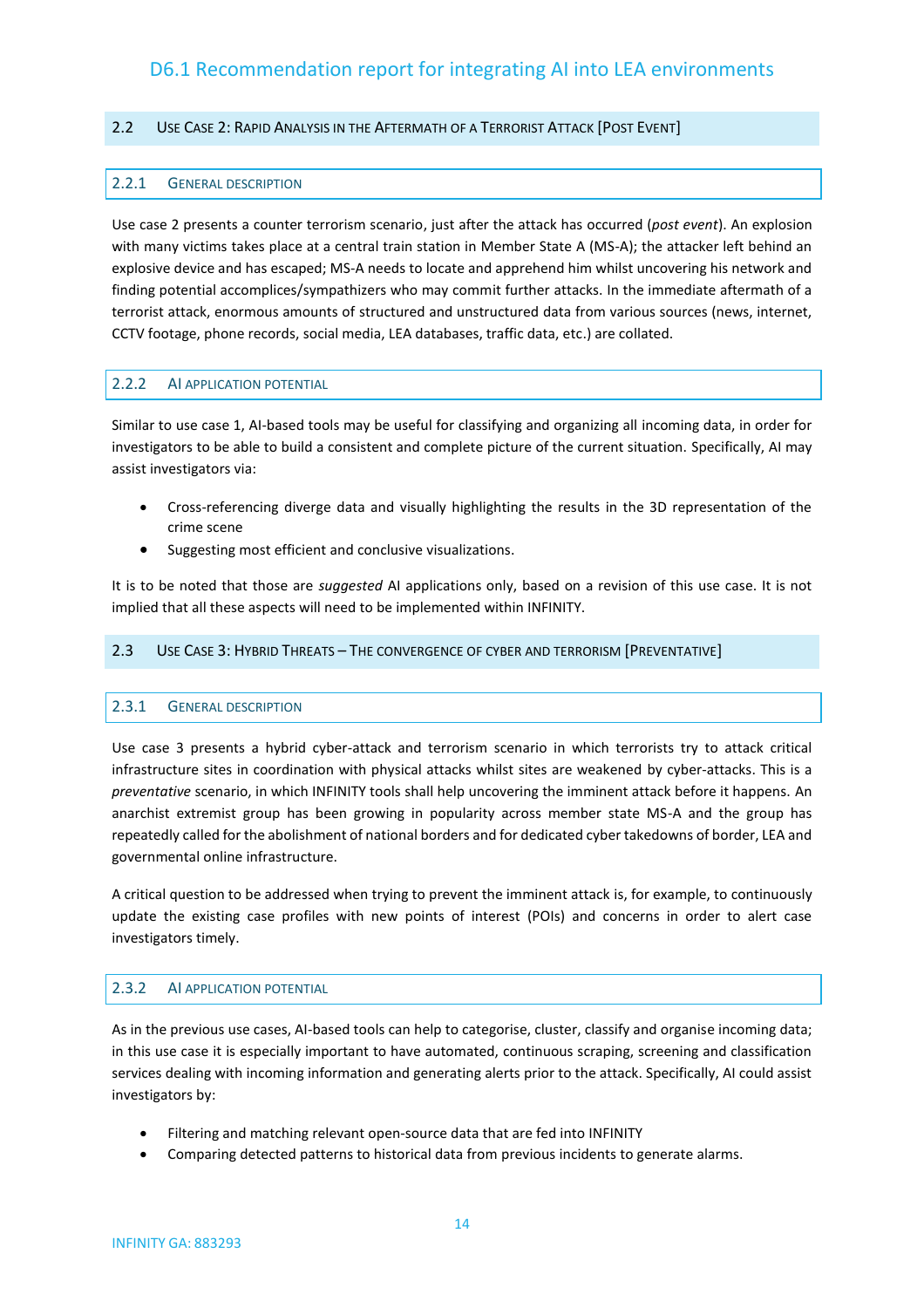It is to be noted that those are *suggested* AI applications only, based on a revision of this use case. It is not implied that all these aspects will need to be implemented within INFINITY.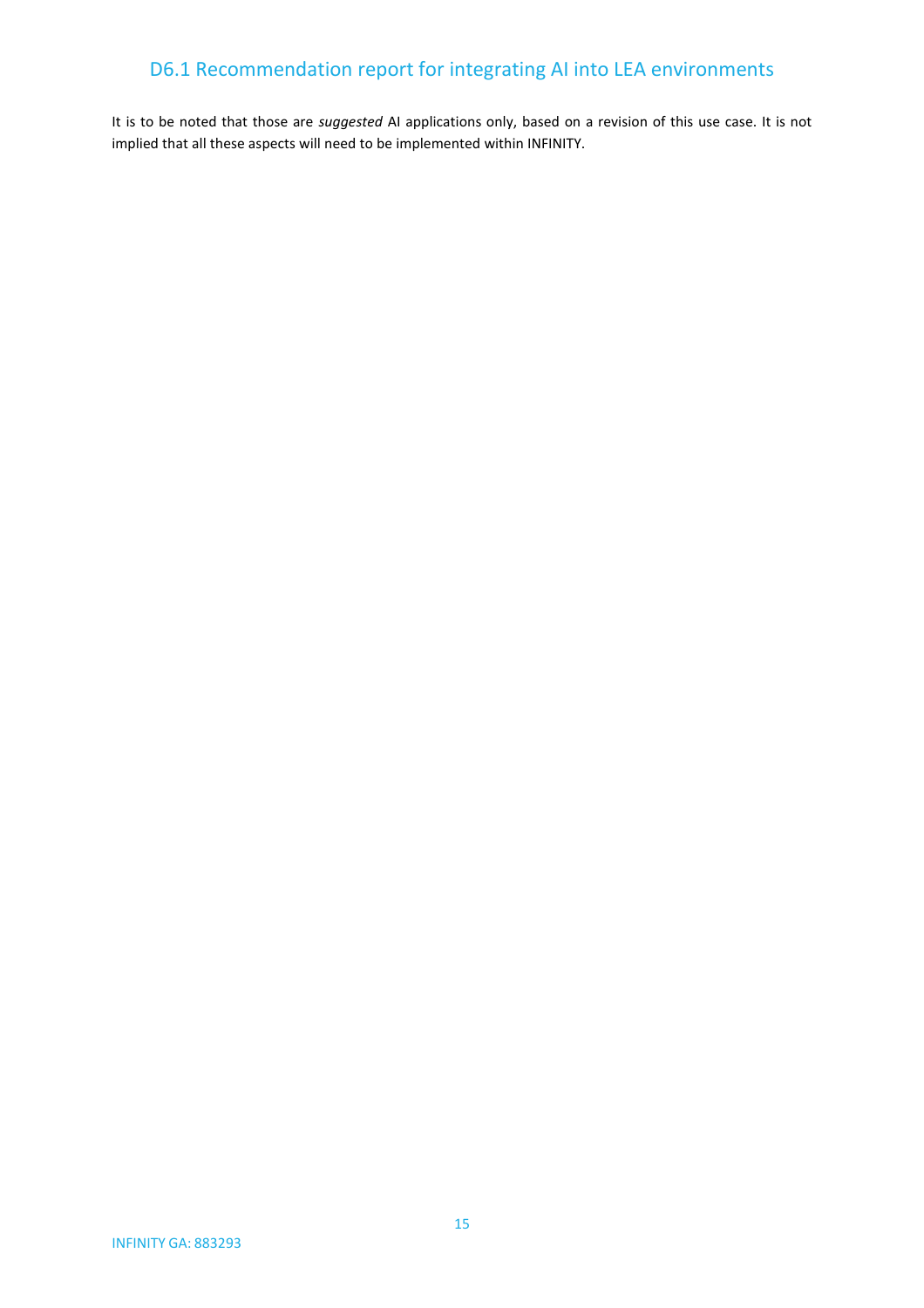#### <span id="page-15-0"></span>**3 POTENTIAL AI APPLICATIONS FOR INFINITY PROPOSED BY LEAS**

Based on the previously described use cases, LEA and LEA-related partners were asked to propose AI applications which they deem to be useful and relevant for INFINITY. The idea was to generate an exhaustive "wish list" of AI applications, which could then eventually be matched with a list of possible solutions that are *independently* proposed by technical partners (see chapter 4). The following sections detail all desired applications proposed by LEA partners, without taking into account technical feasibility or any other criteria.

#### <span id="page-15-2"></span><span id="page-15-1"></span>3.1 GENERAL TEXT PROCESSING

#### 3.1.1 SPEECH TO TEXT

Relevant for use cases: UC1, UC2, UC3

Description: Convert audio files or videos containing audio into text.

Functionality: Using an audio file, a video or a set of multiple audio files and videos containing audios, the tool would convert the audio of each video into a text.

#### <span id="page-15-3"></span>3.1.2 AUTOMATIC MULTILANGUAGE TRANSLATION OF TEXTS

Relevant for use cases: UC1, UC2, UC3

Description: Text is automatically translated from the original language to another language selected by the user.

Functionality: The tool would have a text or a set of multiple texts as an input and would automatically translate them from the original language into a language selected by the user. The tool would be able to recognise the origin language of the input text.

#### <span id="page-15-4"></span>3.1.3 ENTITY EXTRACTION FROM TEXT

Relevant for use cases: UC1, UC2, UC3

Description: Text is analysed and relevant entities (location, date and time, etc.) are extracted from the text.

Functionality: A text or a set of multiple texts would be used as an input. The tool would identify the different entities contained in the texts (location, organisations, date…) and would extract them. This tool could also work in an analytical tool and create a link chart between the original text and the extracted entities.

#### <span id="page-15-5"></span>3.1.4 SENTIMENT ANALYSIS OF TEXT

Relevant for use cases: UC1, UC2, UC3

Description: Text is analysed, and the sentiment of the message is identified (e.g., hate speech, violent, threatened, peaceful, aggressive…)

Functionality: A text or a set of multiple texts would be used as an input. The tool would analyse the content of each text and would tell the user the sentiment of the author of each text (anger, fear, happiness, optimistic…).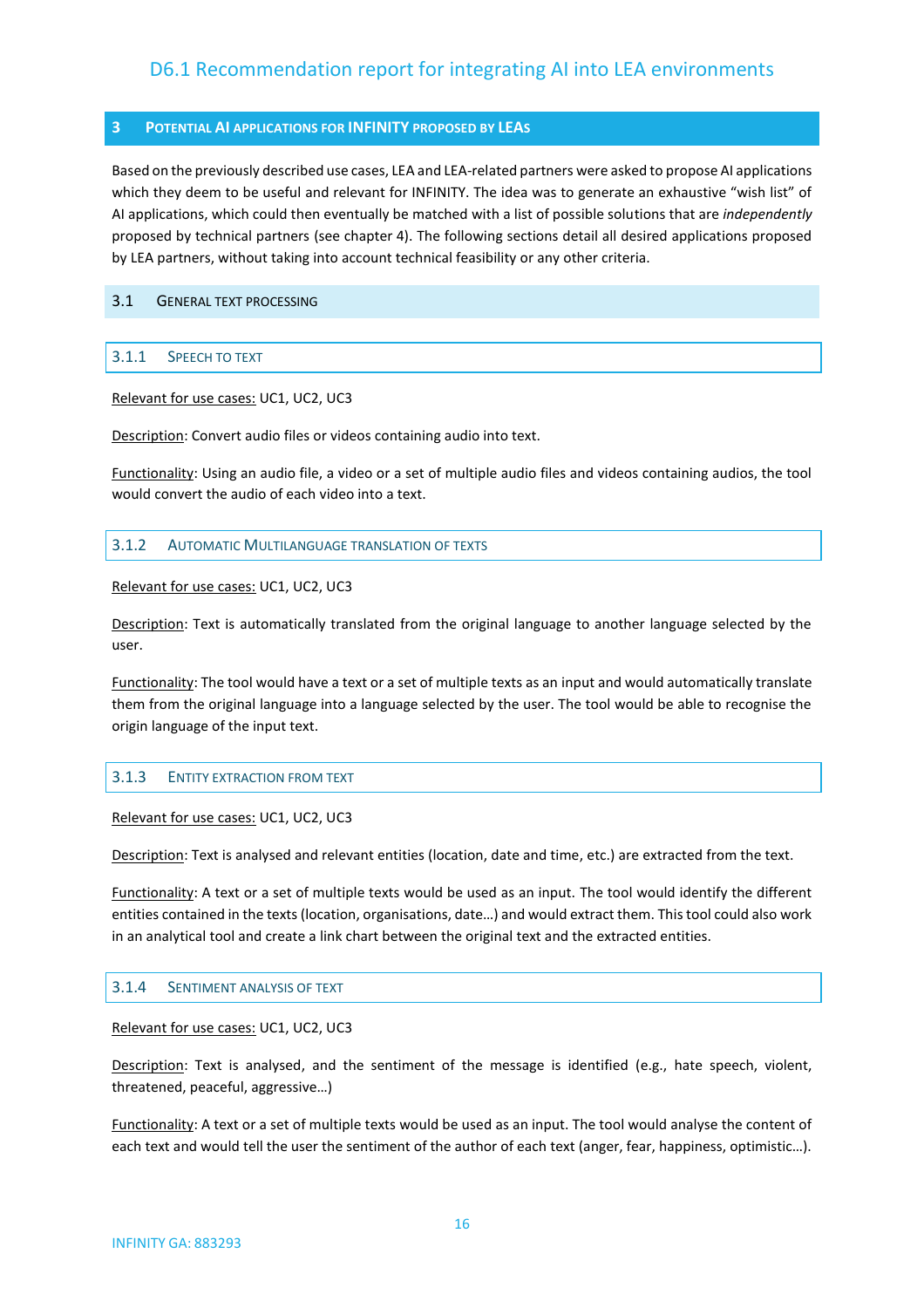#### <span id="page-16-0"></span>3.1.5 SUMMARISATION

Relevant for use cases: UC1, UC2, UC3

Description: Analysis and summarisation of a long text into a short text. Include the possibility to represent the text under a word cloud.

Functionality: A text or a set of multiple texts would be used as an input. The tool would analyse the content of each text and summarise each of them.

#### <span id="page-16-2"></span><span id="page-16-1"></span>3.2 IMAGE AND VIDEO PROCESSING

#### 3.2.1 IMAGE RESOLUTION ENHANCER

Relevant for use cases: UC1, UC2, UC3

Description: Enhance the quality of the resolution of a picture or a video.

Functionality: Based on single or multiple pictures or videos, the tool would enhance the quality of the media by producing the same images/videos at a higher resolution.

#### <span id="page-16-3"></span>3.2.2 VIDEO STABILISATION

Relevant for use cases: UC1, UC2, UC3

Description: Remove abrupt and irregular camera motions and transform the input sequence to a stable and visually plausible video.

Functionality: Based on a video or a set of multiple videos, the tool would create a more stable version of the same videos.

#### <span id="page-16-4"></span>3.2.3 3D CRIME SCENE BUILDER

Relevant for use cases: UC2

Description: Build a 3D/4D (3D + time) crime scene based on different photos and videos of the same location.

Functionality: The tool would reconstruct a 3D crime scene using videos and photos taken of the place at different times. It would be possible to display the crime scene at different moments based on the input videos and photos.

#### <span id="page-16-6"></span><span id="page-16-5"></span>3.3 IMAGE AND VIDEO CLASSIFICATION

#### 3.3.1 DEEP FAKE DETECTION

Relevant for use cases: UC1, UC2, UC3

Description: Analysis of a video to detect if the content is real or created using deep fake technologies.

Functionality: The tool would analyse a video or a set of videos and check if there were any use of deep fake technologies to create the media.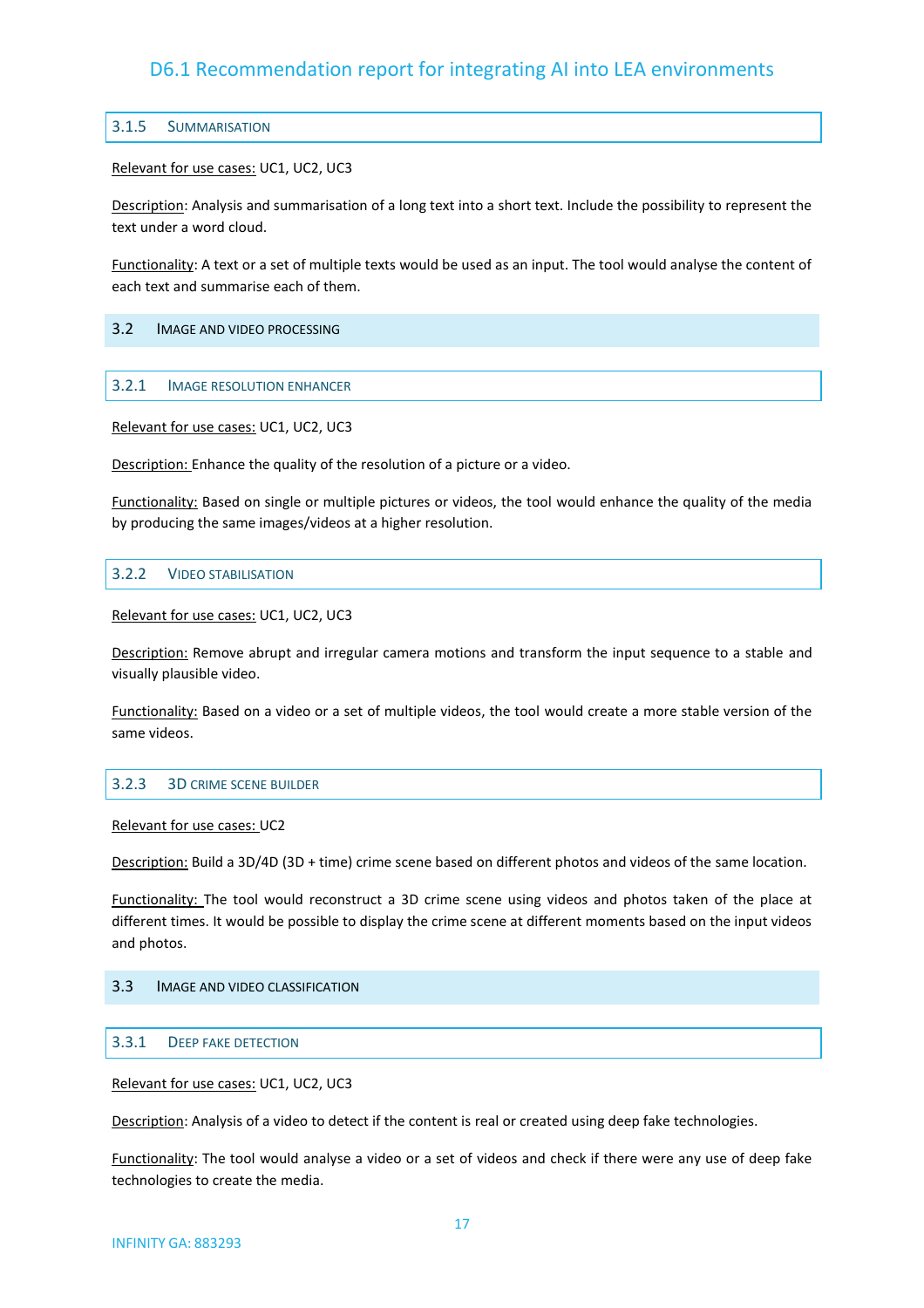#### <span id="page-17-0"></span>3.3.2 PROPAGANDA VIDEO IDENTIFICATION

#### Relevant for uses cases: UC2, UC3

Description: Analyse a video and identify if it contains terrorist propaganda content.

Functionality: Scan frames and audio of a video and analyse if there is any content linked to terrorist propaganda.

<span id="page-17-2"></span><span id="page-17-1"></span>3.4 IMAGE- AND VIDEO ANALYSIS: OBJECT, TEXT DETECTION AND RECOGNITION

#### 3.4.1 OBJECT DETECTION, CLASSIFICATION AND TRACKING

Relevant for use cases: UC1, UC2, UC3

Description: Detect and classify extracted objects from a picture or a video according to defined categories (e.g., car, weapon, object, …).

Specific applications: Identify and track vehicles featured in videos; automatically count how many people are featured in an image or video.

Functionality: Videos and pictures would be used as an input. The tool would analyse them to detect, identify, tag and annotate (bounding boxes) all the objects featured on the media.

#### <span id="page-17-3"></span>3.4.2 TEXT DETECTION AND EXTRACTION IN IMAGE AND VIDEO DATA

Relevant for use cases: UC1, UC2, UC3

Description: Identify when text is written / edited on pictures and in videos and extract the text.

Functionality: Videos and pictures would be used as an input. The tool would analyse them to detect and extract any written text readable on the media. The tool should be able to extract text from elements of the pictures and the videos but also the text edited on them.

#### <span id="page-17-5"></span><span id="page-17-4"></span>3.5 SOCIAL MEDIA ANALYSIS

#### 3.5.1 IDENTIFICATION OF FAKE SOCIAL MEDIA ACCOUNTS

Relevant for use cases: UC1, UC2, UC3

Description: Analysis of social media accounts to identify those who are managed by a bot or anonymisation software.

Functionality: Based on different criteria, the tool would identify if social media accounts are managed by a bot.

#### <span id="page-17-6"></span>3.5.2 EVENT DETECTION

#### Relevant use cases: UC1, UC2, UC3

Description: Text scraped from social media (including forums, blogs etc.) is analysed and the tool can identify specific events such as support for criminal groups, intention to commit a crime, glorifying crimes, expressing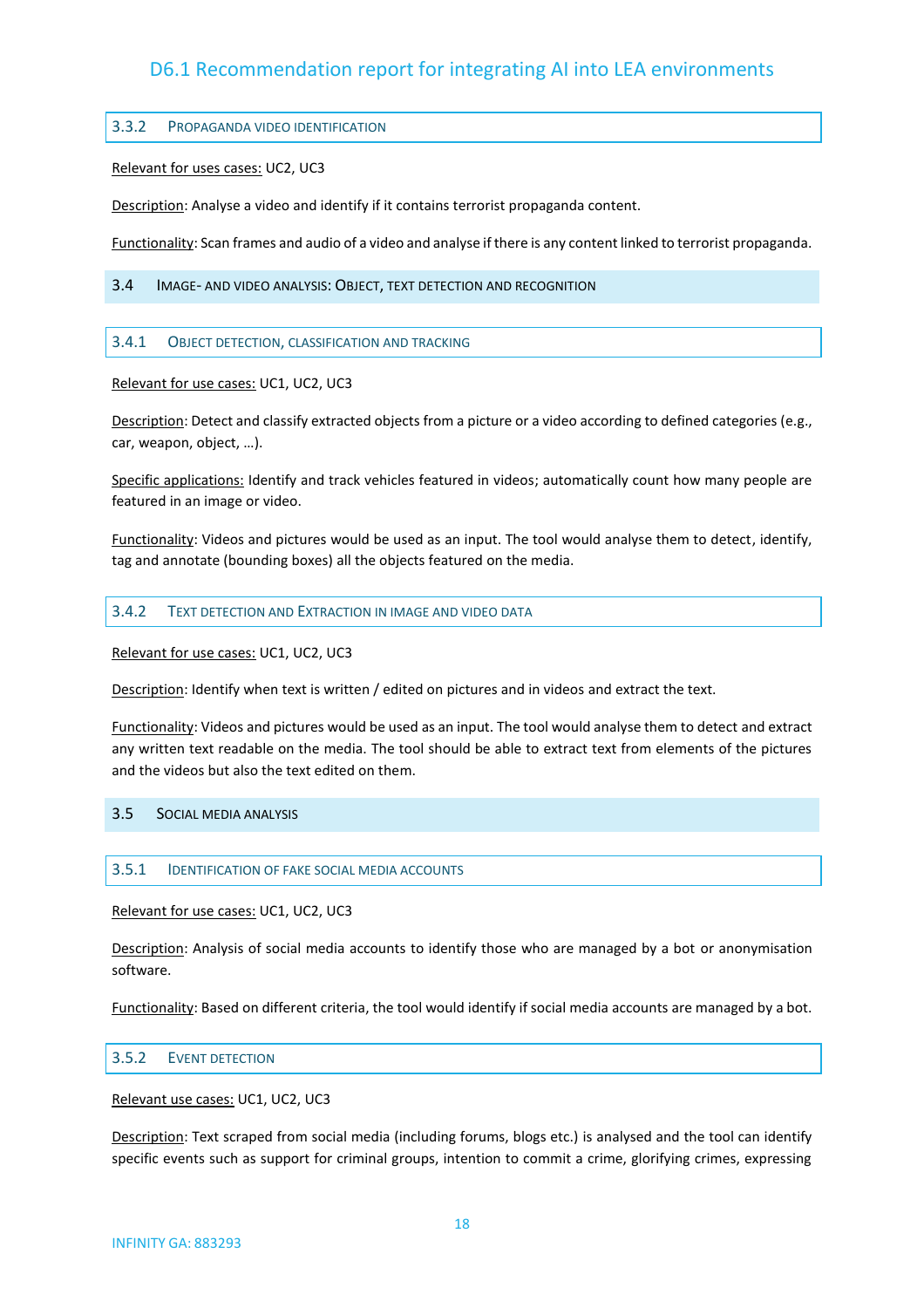intention to join a criminal group, encouraging support of a criminal group or planned target locations and time of attack.

Functionality: A text mined from the web (e.g., texts retrieved from social media via advanced keyword-based search), or a set of multiple texts would be used as an input. The tool would analyse the content of each text and would tell the user if a specific event is mentioned. Alarms for potential future threats or planned attacks could be triggered and shown to the investigators.

#### <span id="page-18-1"></span><span id="page-18-0"></span>3.6 MALWARE AND CYBER-ATTACK ANALYSIS

#### 3.6.1 MALWARE AND ATTACK ANALYSIS

Relevant for use cases: UC1, UC3

Description: Analyse information gathered from static, black-boxing and white-boxing analyses to identify patterns and trends in malware structures, behaviours and payloads. Classification of constituent components of the attack.

Functionality: Based on identified trends and patterns, the tool would analyse information extracted from malwares to identify possible relevant information for the investigation. Suspicious data streams within the attacked infrastructure could be detected.

#### <span id="page-18-2"></span>3.6.2 AI PATTERN RECOGNITION

Relevant for use cases: UC1, UC2, UC3

Description: Analysis of large datasets and identify all possible common trends and patterns, for example to uncover illicit or abnormal behaviour in transactions, server logs or user behaviour within cryptocurrency networks or fiscal data.

Functionality: Based on previous cases, the tool would learn how to identify patterns and trends relevant for the investigation. Attack patterns could be visualised and compared to similar known previous cyber-attacks.

#### <span id="page-18-3"></span>3.6.3 BITCOIN BLOCKCHAIN ANALYSIS

Relevant for use cases: UC1, UC3

Description: Advanced analysis of transactions in blockchains related to crypto-currencies and identification of patterns and bitcoin entities.

Functionality: Based on known patterns and trends in relation to crypto-currency transactions, the tool would analyse the blockchains starting from specific selectors linked to the suspects. Specific services and dark markets can be monitored for relevant new entries.

#### <span id="page-18-5"></span><span id="page-18-4"></span>3.7 OTHER DATA ANALYSIS

#### 3.7.1 GEOLOCATION DATA ANALYSIS AND VISUALISATION

Relevant for use cases: UC1, UC2, UC3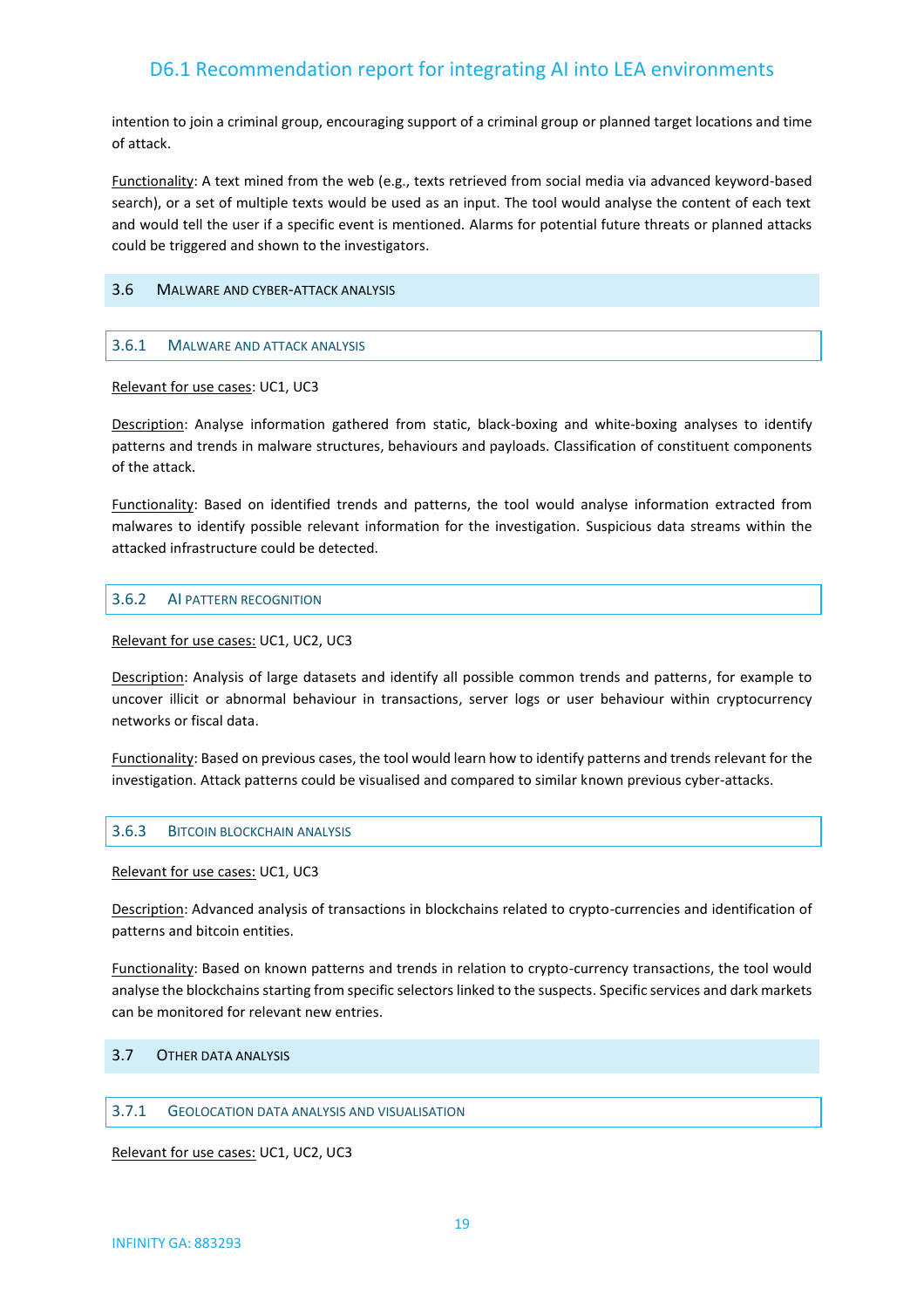Description: Connect any kind of incoming, case-relevant data to geolocation data.

Functionality: Generally, the tool aims to connect all incoming information (from various data sources such as image, video, voice, news, social media, bitcoin, phone record data, etc.) to geolocation data to map potential origin and destination locations. Relevant geo-based events could be plotted on an interactive map.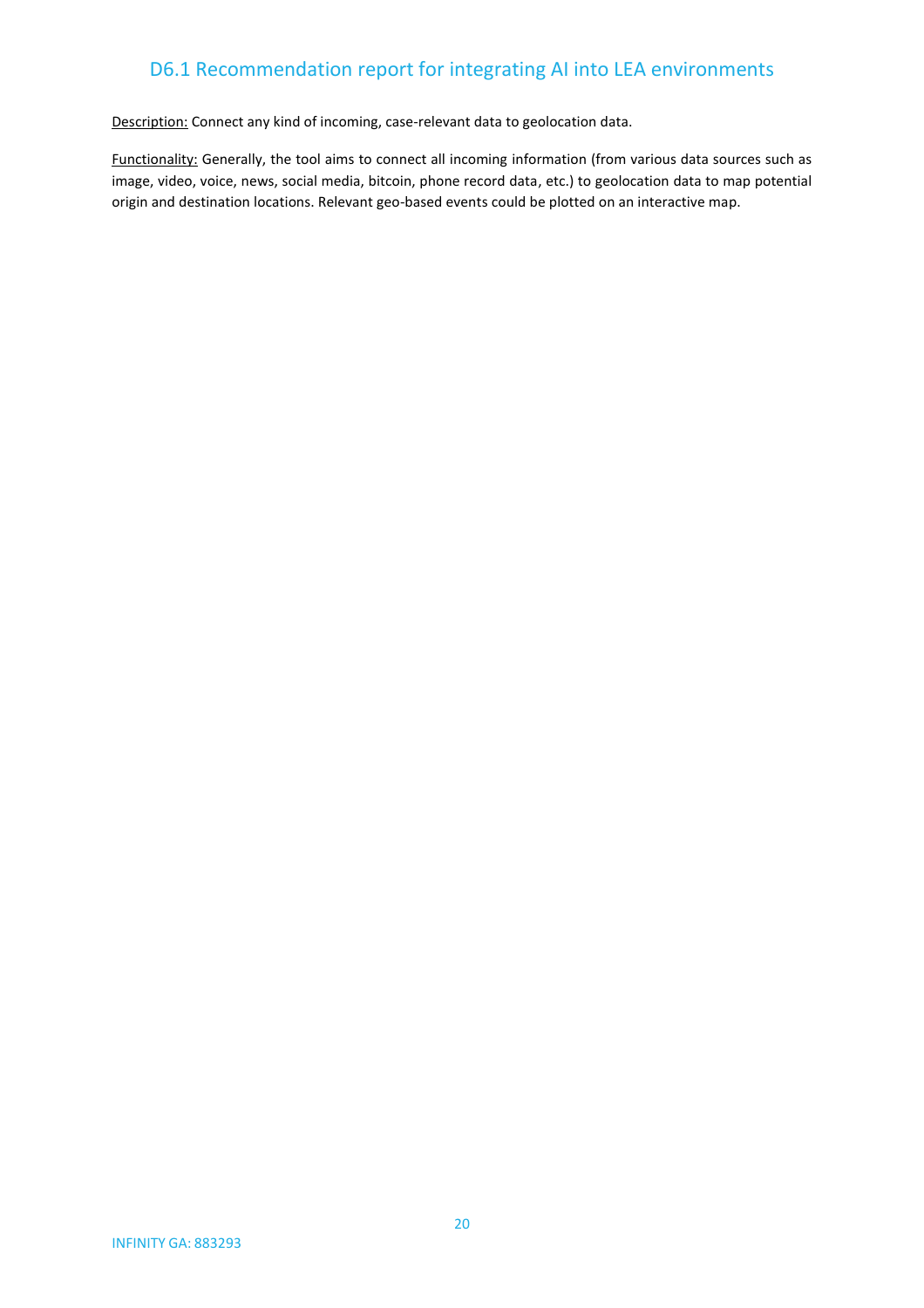#### <span id="page-20-0"></span>**4 POTENTIAL AI APPLICATIONS FOR INFINITY PROPOSED BY TECHNICAL PARTNERS**

Technical partners were in turn asked to independently propose a list of potential AI applications that they deem to be relevant and technically feasible within INFINITY. The following sections detail those proposals. However, the applications listed here may not represent what will be implemented within the scope of INFINITY. It is to be noted that the "wish list" of AI applications desired by LEAs as presented in chapter 3 was not accessible for technical partners.

#### <span id="page-20-2"></span><span id="page-20-1"></span>4.1 IMAGE- OR VIDEO-BASED AI

#### 4.1.1 OBJECT DETECTION FROM VIDEO DATA

#### Relevant for use cases: UC1, UC2, UC3

Description: Automatically identify specific objects in any video footage that can be of any relevance for an investigation.

Functionality: Object recognition systems can recognize, identify and locate objects within a video with a given degree of confidence.

Use: Object recognition from CCTV data is useful for detecting elementsthat may provide additional information for investigators and may be able to identify explosives or suspicious objects.

#### <span id="page-20-3"></span>4.1.2 OBJECT DETECTION IN HARSH ENVIRONMENTS

#### Relevant for use cases: UC2, UC3

Description: Detection of objects in images and videos taking into account the special case where environmental conditions are difficult (low-light, rain, low resolution, etc.); "object detection in the wild".

Functionality: Images and videos recorded by CCTV cameras or mobile phones often show low image quality, making it difficult to discern details of objects. This tool could help improve image resolution or stabilise videos via image processing algorithms prior to object detection.

Use: Detecting suspicious objects in low-quality images and videos recorded in harsh environments is crucial for screening social media content and for detecting, tracking and identifying objects in use case 2 and use case 3, for example.

#### <span id="page-20-4"></span>4.1.3 VIDEO SUMMARISATION

#### Relevant for use cases: UC2, UC3

Description: Automatic generation of a short summary of the content of a longer video document by selecting and presenting the most informative or interesting materials for potential users (LEAs).

Functionality: The aim of video summarization is to speed up browsing of a large collection of videos and achieve efficient access and representation of the video content. By watching the summary, users can make quick decisions on the usefulness of the video. Dependent on applications and target users, the evaluation of summary often involves usability studies to measure the content informativeness and quality of a summary.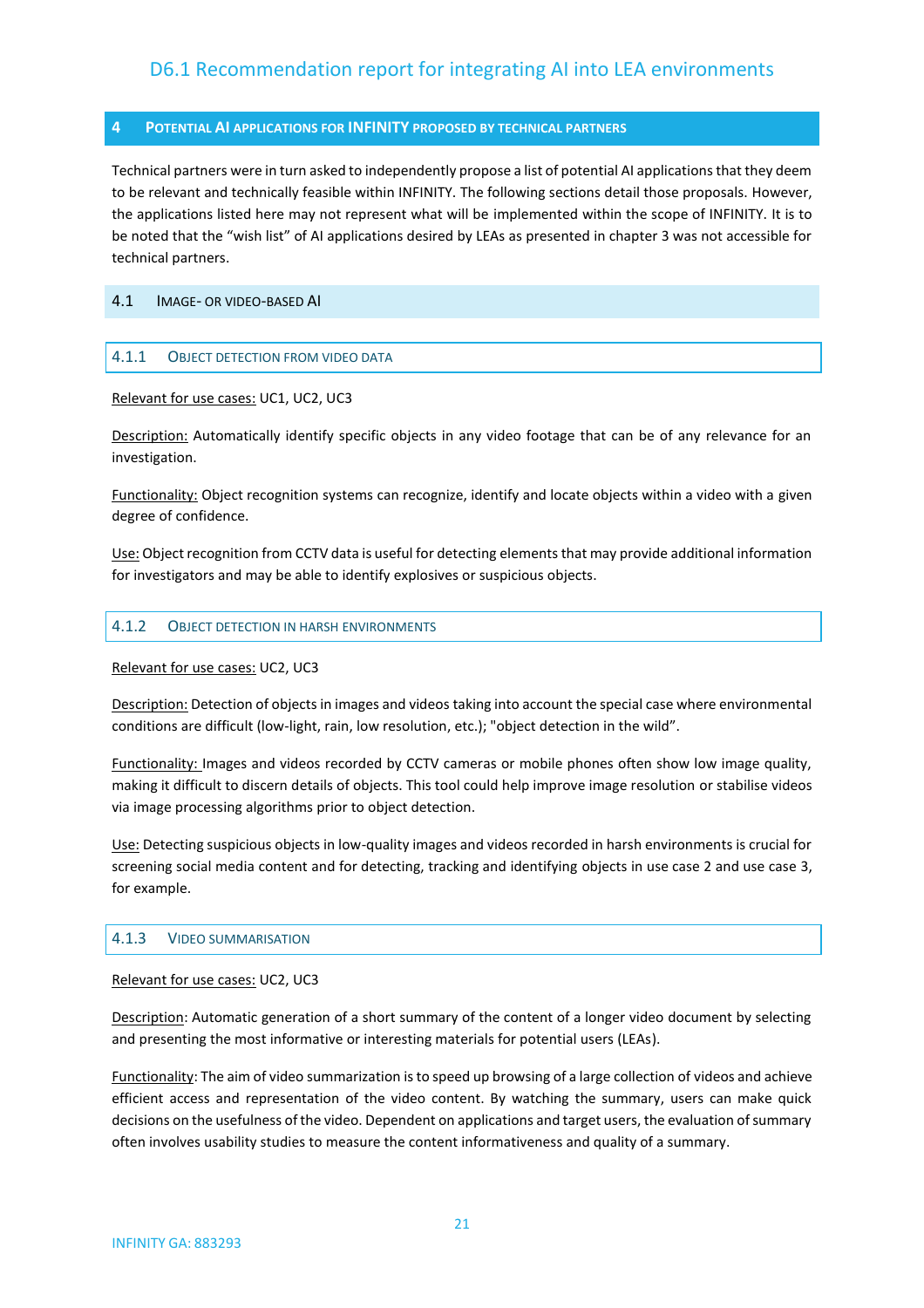Use: This technology can be useful for extracting useful information from social media platforms or CCTV footage.

#### <span id="page-21-1"></span><span id="page-21-0"></span>4.2 TEXT-BASED AI (NLP)

#### 4.2.1 SOCIAL NETWORK ANALYSIS

Relevant for use cases: UC1, UC2

Description: To provide accurate early warnings of security crises, detailed post-incident factual information as well as overall intelligence analysis.

Functionality: Social Network Analysis (SNA) is able to provide efficient exploitation of massive data streams with the end goal of capturing the overall organization of criminal networks orchestrating attacks and the interrelations of its members, identifying key individuals and providing timely risk and threat assessment.

Use: This proposed AI application is aligned with the first two of the INIFINITY use cases. More specifically, in the first use case SNA can assist in identifying similar cyberattacks occurring in other public services while in the second use case information about the (occurred) attack can be enhanced through live content shared by onsite bystanders.

#### <span id="page-21-3"></span><span id="page-21-2"></span>4.3 OTHER AI APPLICATIONS

#### 4.3.1 EVENT AND TREND DETECTION

Relevant for use cases: UC1, UC2

Description: This AI application aims to identify trending topics in networks of specific events which are of interest in the investigative processes.

Functionality: At first, this application determines whether the data collected among heterogeneous sources are related to a specific event of interest. Then, the event-related data are analysed in order to discover unidentified trending topics within networks.

Use: It is mainly aligned with the first two use cases, where the event and trend detection module would assist in the identification of data which are related to the cyber-attack event (UC1) or to the terrorist attack event (UC2) along with the detection of trending topics in them.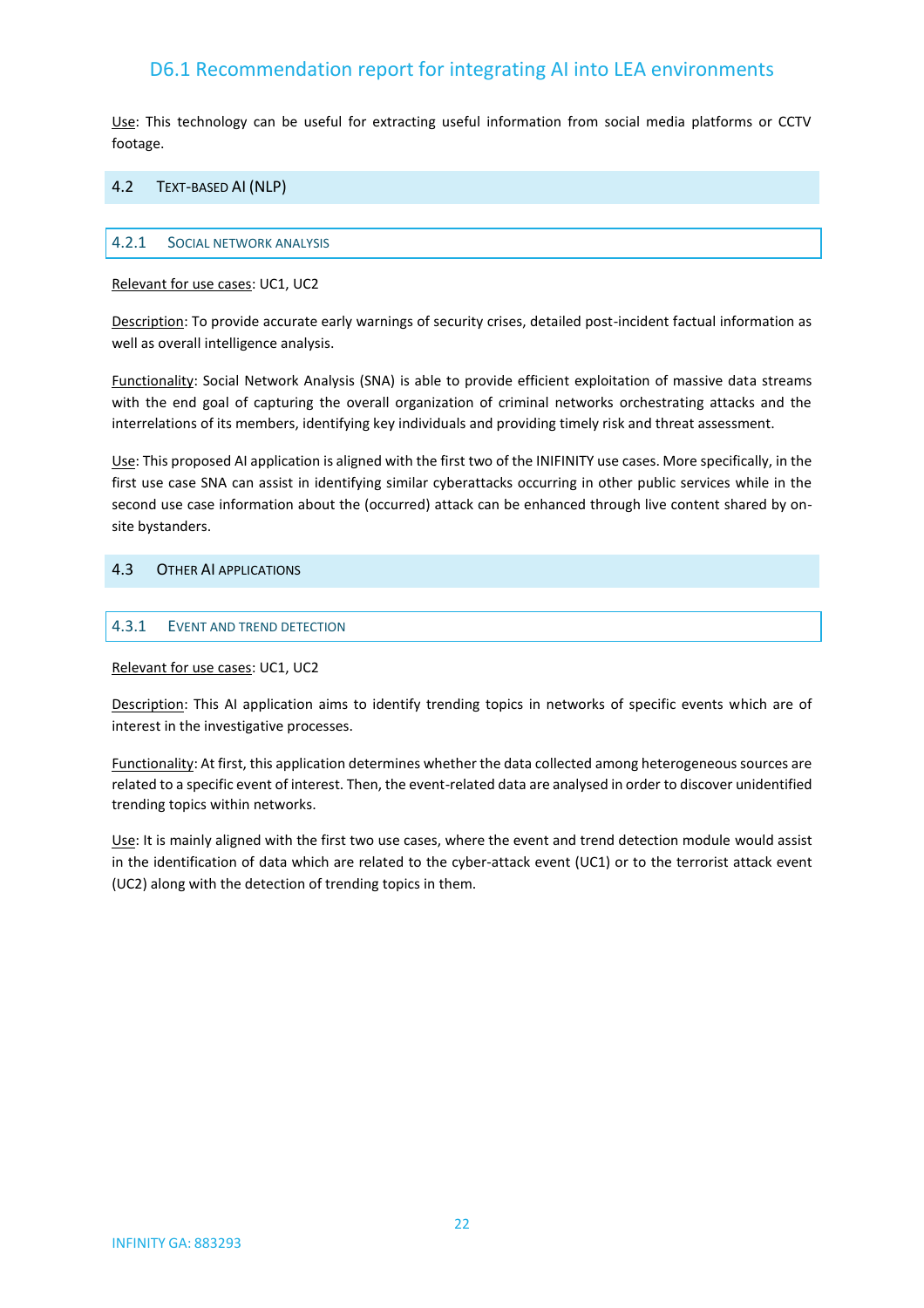#### <span id="page-22-0"></span>**5 PROPOSED AI TOOLBOXES FOR LAW ENFORCEMENT AGENCIES WITHIN INFINITY**

Based on the two lists of possible AI applications - proposed by LEAs and by technical partners without knowing the content of the respective other list - in this chapter, relevant AI toolboxes which could be developed within INFINITY are suggested. Each toolbox addresses common points taken from both lists and tries to organise the previously presented content within suitable technological themes. It is to be noted that all proposed toolboxes will need to be assessed against end-user requirements to be defined in D3.4. Toolboxes were derived merely based on the information provided within this report and by no means are definite or binding.

After compiling the list of toolboxes, partners were asked to evaluate each toolbox in terms of their respective technical *know-how*, *data availability* and overall *feasibility* within INFINITY. Note that such detailed evaluation was only asked to be filled out by *technical* partners. Non-technical partners such as LEAs were only asked to fill out the data availability column (marked as "OTHER PARTNERS" in the respective tables). Evaluation scores (ranging from 0 = low to 3 = high) are shown in this chapter in an additional table at the bottom of each toolbox. Highest scores for each category are marked in bold. Only the maximum score was considered as one partner assigning a high score (2-3) was assumed to be sufficient to cover a category well. The final overall score for each toolbox was calculated as the average of the three maximum scores obtained for each category. A detailed explanation of the evaluation methodology and results of this evaluation are presented in chapter 6.

Partners could also add their interest for developing specific toolbox modules. This indication however is not binding and only serves as a guideline of which partner may be contacted in case it is decided that a specific module shall be developed. Fields marked with a "-" sign indicate no answer from any partner at the time of submitting the report. In case a specific toolbox results to be of interest in the future, those fields indicate open questions related to the toolbox that may need to be addressed.

| <b>TEXT PROCESSING AI TOOLBOX</b>                                               |                                                                                                                                                                                                                                                                                                                                                                                                             |  |  |  |  |  |
|---------------------------------------------------------------------------------|-------------------------------------------------------------------------------------------------------------------------------------------------------------------------------------------------------------------------------------------------------------------------------------------------------------------------------------------------------------------------------------------------------------|--|--|--|--|--|
| Purpose (end-user focused)                                                      | Assist investigators in quickly extracting key information from a large<br>number of text documents obtained from various sources                                                                                                                                                                                                                                                                           |  |  |  |  |  |
| <b>Short description</b>                                                        | The text processing toolbox would help converting recorded audio into<br>written text, potentially translate texts from/to various languages, quickly<br>extract key information regarding locations, times and dates etc., would be<br>able to extract text sentiment (positive, negative, threatening, aggressive<br>key messages) and would help summarising large text documents in short<br>abstracts. |  |  |  |  |  |
| <b>Alignment with INFINITY Use</b><br>Cases                                     | <b>UC1, UC2, UC3</b>                                                                                                                                                                                                                                                                                                                                                                                        |  |  |  |  |  |
| Aligned with developments in<br>task(s):                                        | T6.3, T6.5                                                                                                                                                                                                                                                                                                                                                                                                  |  |  |  |  |  |
| Interested technical partners<br><b>Potential modules</b><br><b>Module name</b> |                                                                                                                                                                                                                                                                                                                                                                                                             |  |  |  |  |  |

#### <span id="page-22-1"></span>5.1 TEXT PROCESSING AI TOOLBOX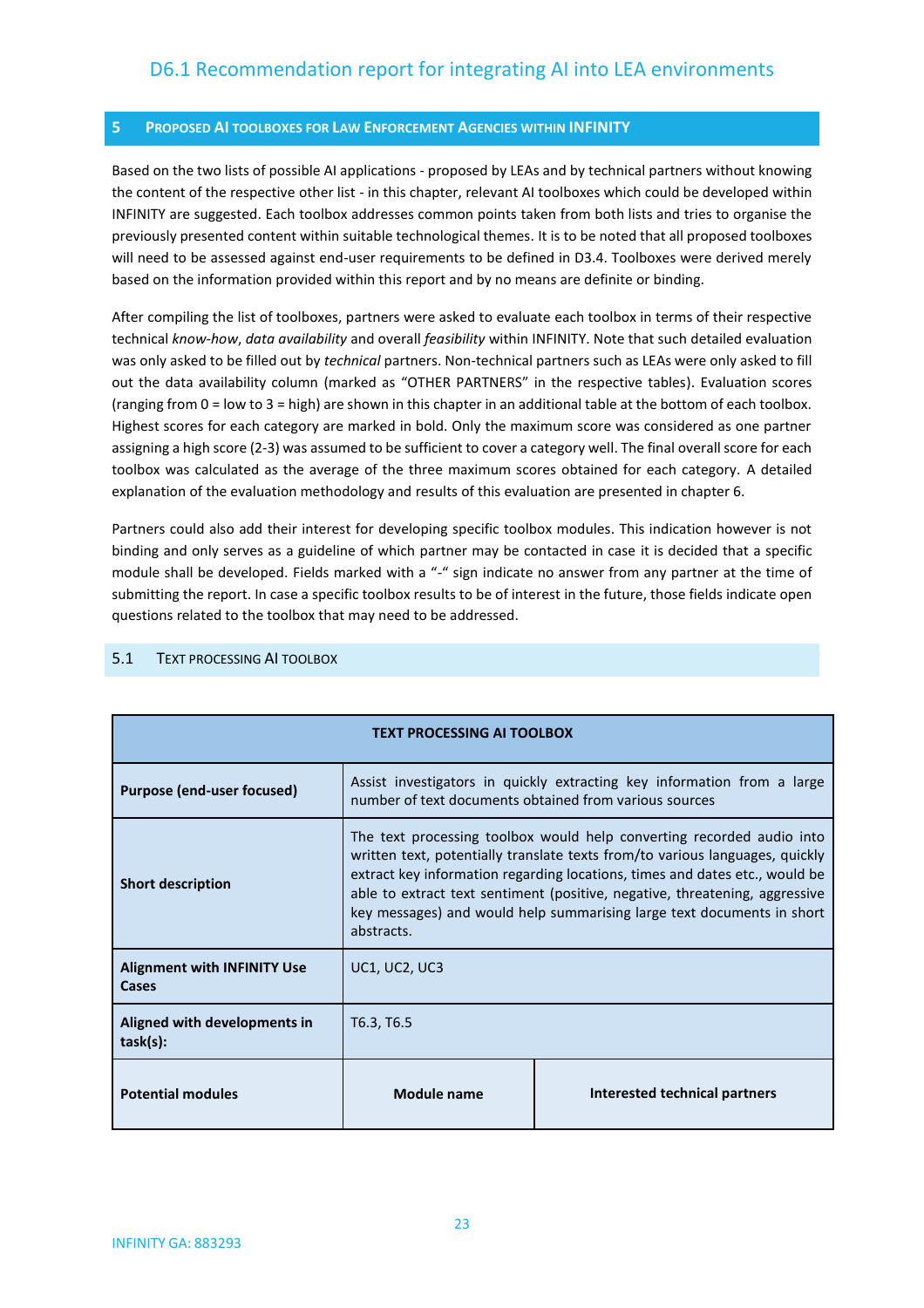|                                                                               |                         |                         |                                        | Speech-to-text                        |             |              |                    |                                 |                         |  |
|-------------------------------------------------------------------------------|-------------------------|-------------------------|----------------------------------------|---------------------------------------|-------------|--------------|--------------------|---------------------------------|-------------------------|--|
|                                                                               |                         |                         |                                        | Automatic Multilanguage<br>Translator |             |              |                    | $\overline{\phantom{a}}$        |                         |  |
|                                                                               |                         |                         | <b>CERTH, DFKI</b><br>Entity extractor |                                       |             |              |                    |                                 |                         |  |
|                                                                               |                         |                         |                                        | Sentiment analyser                    |             |              | <b>CERTH, DFKI</b> |                                 |                         |  |
|                                                                               |                         |                         | Text summariser                        |                                       |             | <b>DFKI</b>  |                    |                                 |                         |  |
| <b>Potential data sources</b>                                                 |                         | Example data available. |                                        |                                       |             |              |                    |                                 |                         |  |
| $\overline{\phantom{0}}$<br><b>Potential database types</b>                   |                         |                         |                                        |                                       |             |              |                    |                                 |                         |  |
| <b>Potential Machine Learning / AI</b><br>$\overline{\phantom{a}}$<br>methods |                         |                         |                                        |                                       |             |              |                    |                                 |                         |  |
| <b>Potential known benchmarks</b>                                             |                         |                         | -                                      |                                       |             |              |                    |                                 |                         |  |
| <b>Potential output formats and</b><br>visualizations                         |                         |                         | $\overline{\phantom{0}}$               |                                       |             |              |                    |                                 |                         |  |
|                                                                               |                         |                         | <b>Evaluation (0-3 points)</b>         |                                       |             |              |                    |                                 |                         |  |
| <b>Criterion</b>                                                              | <b>CERTH</b>            | <b>DFKI</b>             | <b>KEMEA</b>                           | <b>KINEVIZ</b>                        | <b>UPM</b>  | <b>VICOM</b> | <b>ENG</b>         | <b>OTHER</b><br><b>PARTNERS</b> | Max.<br><b>Score</b>    |  |
| <b>Technical</b><br>know-how                                                  | $\overline{\mathbf{2}}$ | $\overline{2}$          | $\mathbf 1$                            | $\mathbf{2}$                          | $\mathbf 1$ | $\mathbf{2}$ | $\mathbf{2}$       | $\blacksquare$                  | $\overline{\mathbf{2}}$ |  |
| <b>Feasibility</b><br>given time<br>and<br>resources                          | $\mathbf 0$             | $\mathbf 2$             | $\pmb{0}$                              | $\overline{\mathbf{2}}$               | $\pmb{0}$   | $\pmb{0}$    | $\pmb{0}$          | $\qquad \qquad \blacksquare$    | $\overline{2}$          |  |
| <b>Data</b><br>availability                                                   | $\mathbf 1$             | $\mathbf 1$             | $\pmb{0}$                              | $\pmb{0}$                             | $\pmb{0}$   | $\pmb{0}$    | $\pmb{0}$          | $\overline{2}$                  | $\overline{2}$          |  |
| <b>Overall</b><br><b>Score</b>                                                |                         | $\overline{2}$          |                                        |                                       |             |              |                    |                                 |                         |  |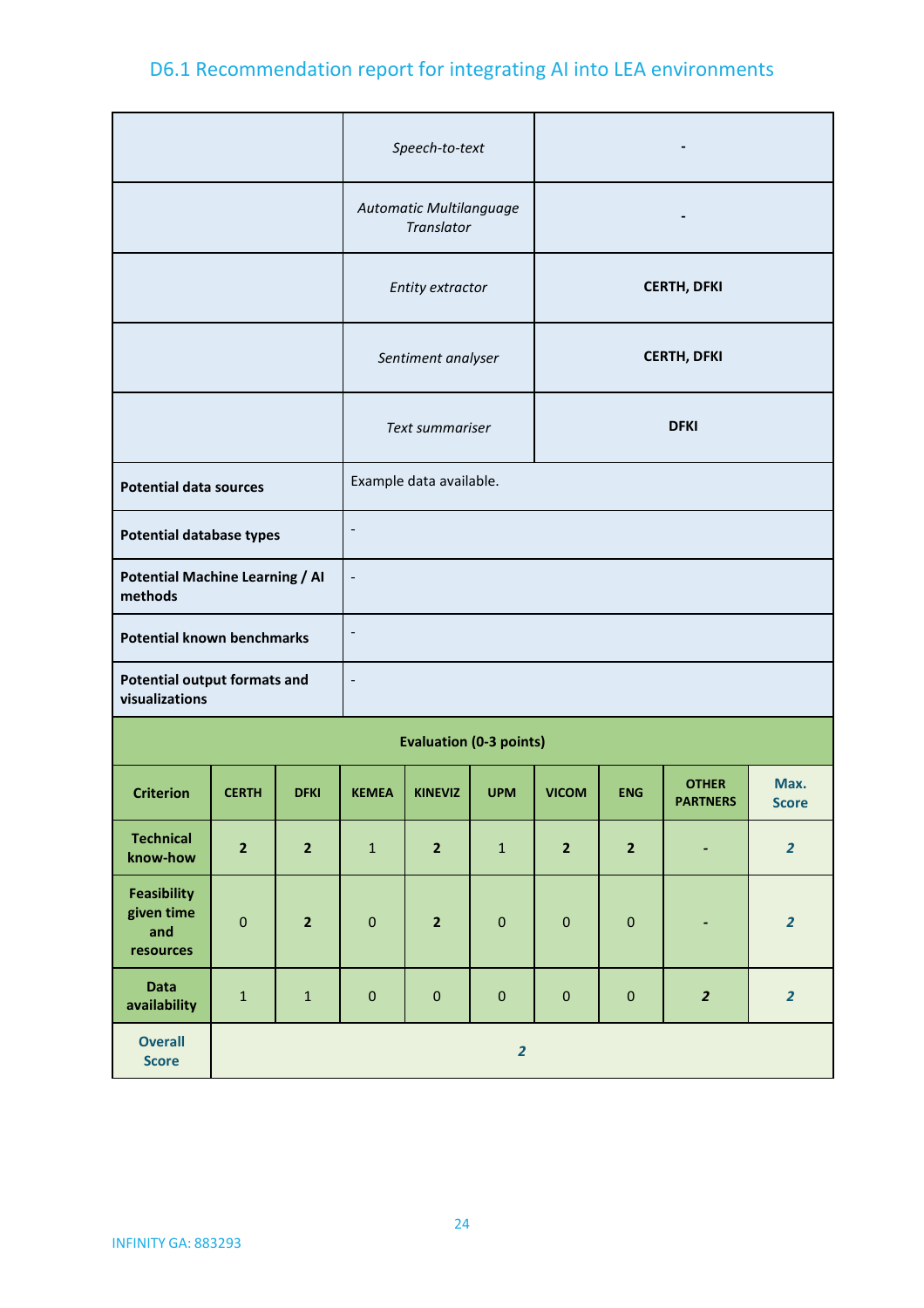#### <span id="page-24-0"></span>5.2 OTHER DATA ANALYSIS TOOLBOX

| <b>OTHER DATA ANALYSIS TOOLBOX</b>                    |                                                                                        |                                       |                                                                                                                         |                                                                                                                                                                                                                                                                                                          |                         |                |             |                                 |                         |
|-------------------------------------------------------|----------------------------------------------------------------------------------------|---------------------------------------|-------------------------------------------------------------------------------------------------------------------------|----------------------------------------------------------------------------------------------------------------------------------------------------------------------------------------------------------------------------------------------------------------------------------------------------------|-------------------------|----------------|-------------|---------------------------------|-------------------------|
| <b>Purpose (end-user focused)</b>                     |                                                                                        |                                       | Assist investigators in quickly analysing case-relevant data from other,<br>specific data sources such geolocation data |                                                                                                                                                                                                                                                                                                          |                         |                |             |                                 |                         |
| <b>Short description</b>                              |                                                                                        |                                       |                                                                                                                         | During an investigation, apart from the aforementioned data sources, other<br>data sources may become available, such as geolocation data. This module<br>could connect incoming data from various sources (web scraping, etc.) to<br>geolocation data and map potential locations of objects or events. |                         |                |             |                                 |                         |
| <b>Alignment with INFINITY Use</b><br>Cases           |                                                                                        |                                       | UC1, UC2, UC3                                                                                                           |                                                                                                                                                                                                                                                                                                          |                         |                |             |                                 |                         |
| task(s):                                              | Aligned with developments in<br>T6.3, T6.4, T6.5                                       |                                       |                                                                                                                         |                                                                                                                                                                                                                                                                                                          |                         |                |             |                                 |                         |
|                                                       | <b>Interested technical partners</b><br><b>Potential modules</b><br><b>Module name</b> |                                       |                                                                                                                         |                                                                                                                                                                                                                                                                                                          |                         |                |             |                                 |                         |
|                                                       |                                                                                        | <b>VICOM</b><br>Geolocation extractor |                                                                                                                         |                                                                                                                                                                                                                                                                                                          |                         |                |             |                                 |                         |
|                                                       | Example data available.<br><b>Potential data sources</b>                               |                                       |                                                                                                                         |                                                                                                                                                                                                                                                                                                          |                         |                |             |                                 |                         |
|                                                       | <b>Potential database types</b>                                                        |                                       |                                                                                                                         |                                                                                                                                                                                                                                                                                                          |                         |                |             |                                 |                         |
| <b>Potential Machine Learning / AI</b><br>methods     |                                                                                        |                                       |                                                                                                                         |                                                                                                                                                                                                                                                                                                          |                         |                |             |                                 |                         |
| <b>Potential known benchmarks</b>                     |                                                                                        |                                       |                                                                                                                         |                                                                                                                                                                                                                                                                                                          |                         |                |             |                                 |                         |
| <b>Potential output formats and</b><br>visualizations |                                                                                        |                                       |                                                                                                                         |                                                                                                                                                                                                                                                                                                          |                         |                |             |                                 |                         |
|                                                       |                                                                                        |                                       |                                                                                                                         |                                                                                                                                                                                                                                                                                                          | <b>Evaluation (0-3)</b> |                |             |                                 |                         |
| <b>Criterion</b>                                      | <b>CERTH</b>                                                                           | <b>DFKI</b>                           | <b>KEMEA</b>                                                                                                            | <b>KINEVIZ</b>                                                                                                                                                                                                                                                                                           | <b>UPM</b>              | <b>VICOM</b>   | <b>ENG</b>  | <b>OTHER</b><br><b>PARTNERS</b> | Max.<br><b>Score</b>    |
| <b>Technical</b><br>know-how                          | $\overline{2}$                                                                         | $\mathbf 0$                           | $\mathbf{1}$                                                                                                            | $\overline{\mathbf{3}}$                                                                                                                                                                                                                                                                                  | $\mathbf{0}$            | $\overline{2}$ | $\mathbf 0$ | $\blacksquare$                  | $\overline{\mathbf{3}}$ |
| <b>Feasibility</b><br>given time<br>and<br>resources  | $\mathbf{1}$                                                                           | $\mathbf 0$                           | $\mathbf{1}$                                                                                                            | 3                                                                                                                                                                                                                                                                                                        | $\mathbf 0$             | $\overline{2}$ | $\mathbf 0$ |                                 | 3                       |
| <b>Data</b><br>availability                           | $\mathbf{1}$                                                                           | $\mathbf 0$                           | $\overline{2}$                                                                                                          | $\mathbf{1}$                                                                                                                                                                                                                                                                                             | $\mathbf{0}$            | $\pmb{0}$      | $\mathbf 0$ | $\mathbf 1$                     | $\overline{2}$          |
| <b>Overall</b><br><b>Score</b>                        |                                                                                        | 2.7                                   |                                                                                                                         |                                                                                                                                                                                                                                                                                                          |                         |                |             |                                 |                         |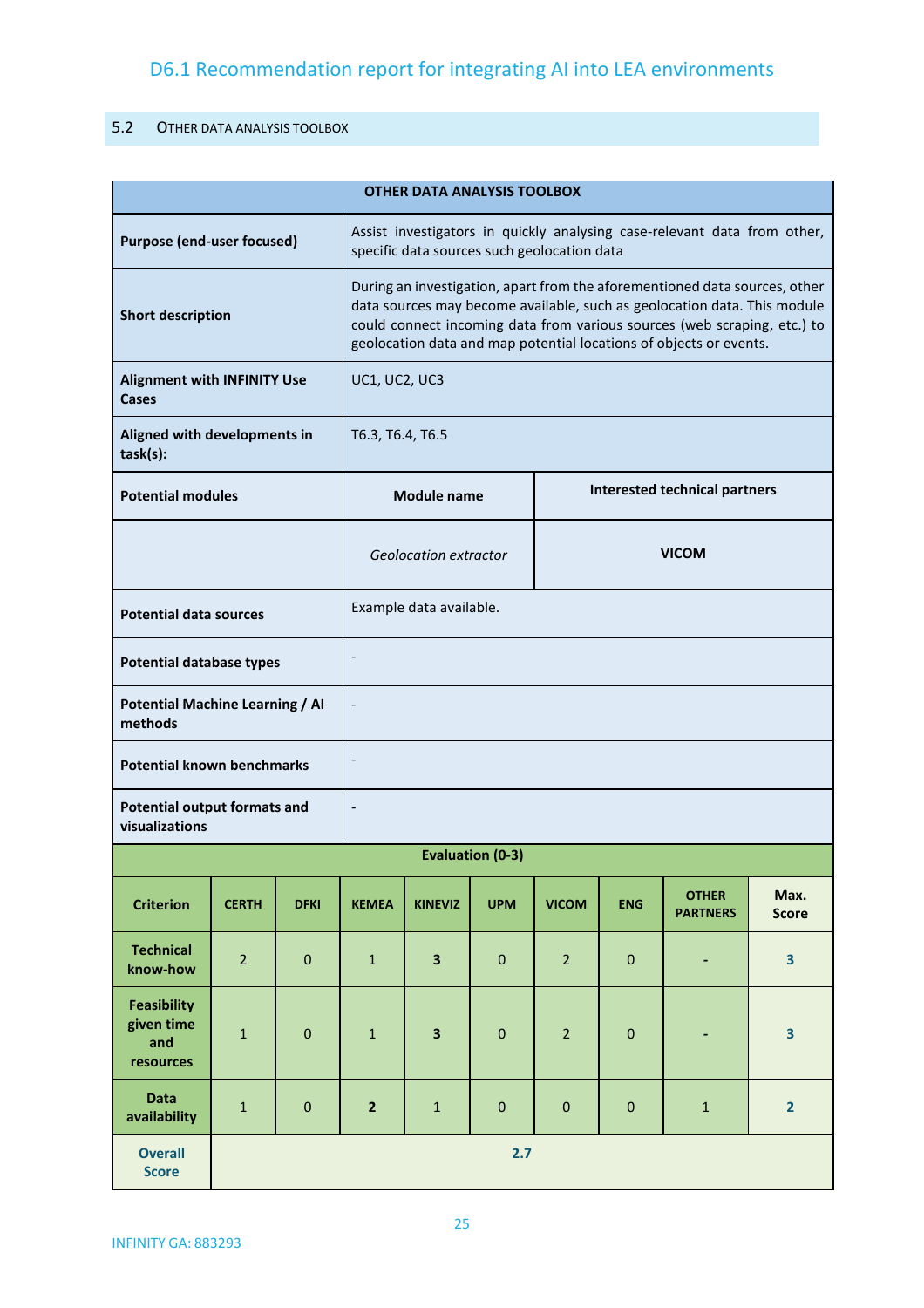### <span id="page-25-0"></span>5.3 MALWARE AND CYBER-ATTACK TOOLBOX

|                                                       | <b>MALWARE AND CYBER-ATTACK TOOLBOX</b> |                                                            |                                    |                                                                                                                                                                                                                                                                                                     |             |                  |            |                                                                                                                                           |                      |
|-------------------------------------------------------|-----------------------------------------|------------------------------------------------------------|------------------------------------|-----------------------------------------------------------------------------------------------------------------------------------------------------------------------------------------------------------------------------------------------------------------------------------------------------|-------------|------------------|------------|-------------------------------------------------------------------------------------------------------------------------------------------|----------------------|
| <b>Purpose (end-user focused)</b>                     |                                         |                                                            |                                    | Assist investigators in identifying malware, suspicious data streams,<br>attack patterns and constituent components as well as patterns related<br>to crypto-currency transactions                                                                                                                  |             |                  |            |                                                                                                                                           |                      |
| <b>Short description</b>                              |                                         |                                                            |                                    | The malware and cyber-attack toolbox could assist in identifying<br>anomalies, trends and patterns in server logs, data streams or crypto-<br>currency networks that could lead to classifying constituent components<br>of an attack or to identifying potentially relevant locations or suspects. |             |                  |            |                                                                                                                                           |                      |
| <b>Alignment with INFINITY Use</b><br>Cases           |                                         |                                                            | UC1, UC3                           |                                                                                                                                                                                                                                                                                                     |             |                  |            |                                                                                                                                           |                      |
| Aligned with developments in<br>task(s):              |                                         |                                                            | T6.3, T6.4, T6.5                   |                                                                                                                                                                                                                                                                                                     |             |                  |            |                                                                                                                                           |                      |
| <b>Potential modules</b>                              |                                         | <b>Interested technical partners</b><br><b>Module name</b> |                                    |                                                                                                                                                                                                                                                                                                     |             |                  |            |                                                                                                                                           |                      |
|                                                       |                                         |                                                            | Malware and server log<br>analyser |                                                                                                                                                                                                                                                                                                     |             |                  |            |                                                                                                                                           |                      |
|                                                       |                                         |                                                            | Crypto-currency analyser           |                                                                                                                                                                                                                                                                                                     |             |                  |            |                                                                                                                                           |                      |
| <b>Potential data sources</b>                         |                                         |                                                            | server logs.                       |                                                                                                                                                                                                                                                                                                     |             |                  |            | Malware sample, server logs and crypto-currency transactions would be<br>needed. Anonymised data could be provided for malware sample and |                      |
| <b>Potential database types</b>                       |                                         |                                                            |                                    |                                                                                                                                                                                                                                                                                                     |             |                  |            |                                                                                                                                           |                      |
| <b>Potential Machine Learning / AI</b><br>methods     |                                         |                                                            |                                    |                                                                                                                                                                                                                                                                                                     |             |                  |            |                                                                                                                                           |                      |
| <b>Potential known benchmarks</b>                     |                                         |                                                            |                                    |                                                                                                                                                                                                                                                                                                     |             |                  |            |                                                                                                                                           |                      |
| <b>Potential output formats and</b><br>visualizations |                                         |                                                            | $\overline{\phantom{a}}$           |                                                                                                                                                                                                                                                                                                     |             |                  |            |                                                                                                                                           |                      |
|                                                       |                                         |                                                            |                                    | <b>Evaluation (0-3)</b>                                                                                                                                                                                                                                                                             |             |                  |            |                                                                                                                                           |                      |
| <b>Criterion</b>                                      | <b>CERTH</b>                            | <b>DFKI</b>                                                | <b>KEMEA</b>                       | <b>KINEVIZ</b>                                                                                                                                                                                                                                                                                      | <b>UPM</b>  | <b>VICOM</b>     | <b>ENG</b> | <b>OTHER</b><br><b>PARTNERS</b>                                                                                                           | Max.<br><b>Score</b> |
| <b>Technical</b><br>know-how                          | $\mathbf 0$                             | $\bf 0$                                                    | $\mathbf{1}$                       | $\mathbf{1}$                                                                                                                                                                                                                                                                                        | $\mathbf 0$ | $\mathbf{1}$     | 0          |                                                                                                                                           | $\mathbf{1}$         |
| <b>Feasibility</b><br>given time                      | 0                                       | $\pmb{0}$                                                  | $\mathbf{2}$                       | $\mathbf{1}$                                                                                                                                                                                                                                                                                        | $\mathbf 0$ | $\boldsymbol{0}$ | 0          |                                                                                                                                           | $\overline{2}$       |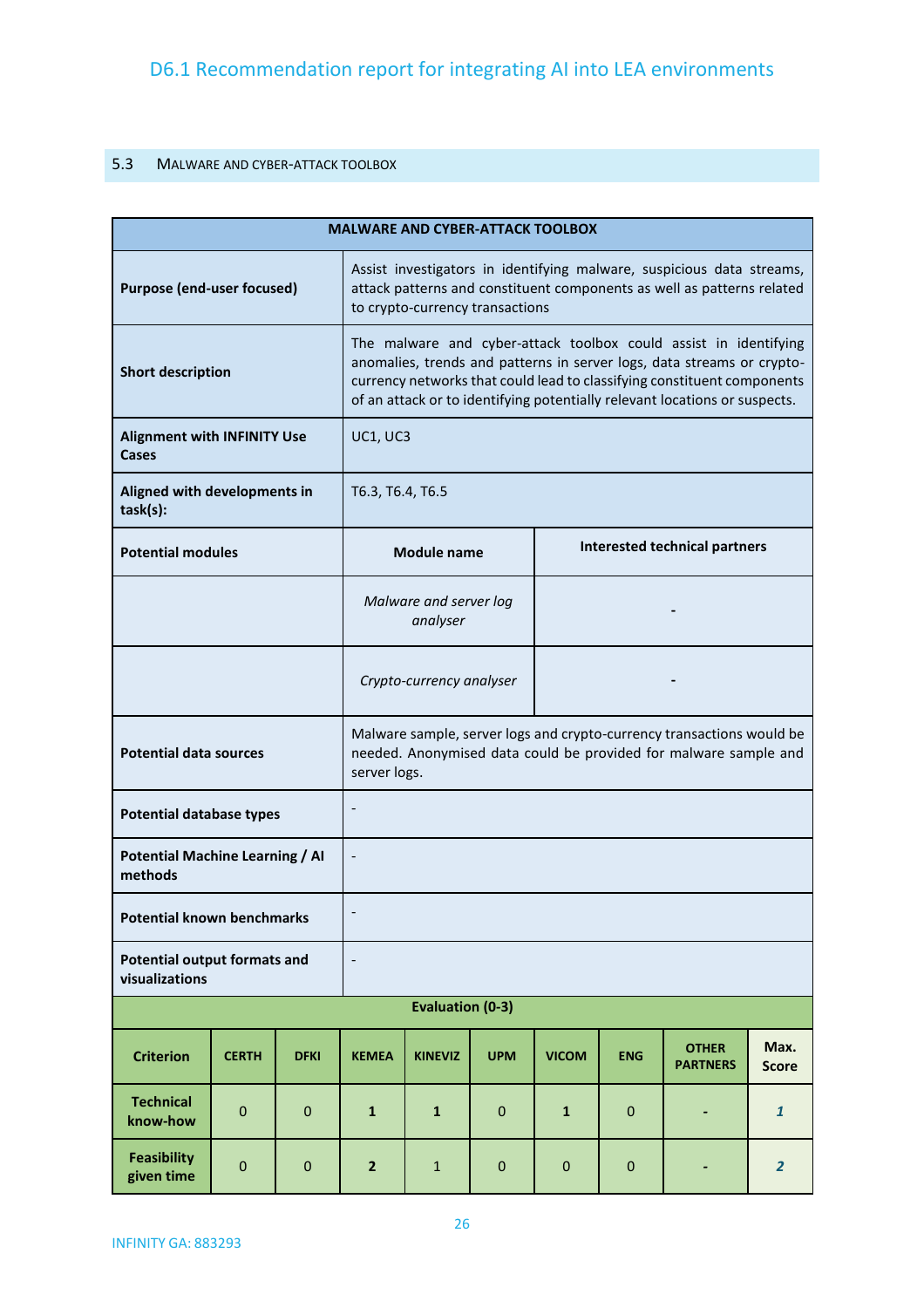| and<br>resources               |             |          |              |              |             |                |          |     |            |
|--------------------------------|-------------|----------|--------------|--------------|-------------|----------------|----------|-----|------------|
| <b>Data</b><br>availability    | $\mathbf 0$ | $\Omega$ | $\mathbf{1}$ | $\mathbf{1}$ | $\mathbf 0$ | $\overline{0}$ | $\Omega$ | 1.5 | <b>1.5</b> |
| <b>Overall</b><br><b>Score</b> |             |          |              |              | 1.5         |                |          |     |            |

#### <span id="page-26-0"></span>5.4 SOCIAL MEDIA TOOLBOX

| <b>SOCIAL MEDIA TOOLBOX</b>                        |                                                                                                                                                                                                                                           |                     |  |  |  |  |
|----------------------------------------------------|-------------------------------------------------------------------------------------------------------------------------------------------------------------------------------------------------------------------------------------------|---------------------|--|--|--|--|
| <b>Purpose (end-user focused)</b>                  | Assist investigators in detecting fake social media accounts, extracting<br>relevant social media networks and automatically extracting case-<br>relevant information (pre, ongoing and post event) from multiple social<br>media sources |                     |  |  |  |  |
| <b>Short description</b>                           | The social media toolbox could help find fake social media accounts that<br>are managed by bots or have been altered by anonymisation software,<br>for example.                                                                           |                     |  |  |  |  |
| <b>Alignment with INFINITY Use</b><br><b>Cases</b> | UC1, UC2, UC3                                                                                                                                                                                                                             |                     |  |  |  |  |
| Aligned with developments in<br>task(s):           | T6.3, T6.4, T6.5                                                                                                                                                                                                                          |                     |  |  |  |  |
| <b>Potential modules</b>                           | <b>Interested technical partners</b><br><b>Module name</b>                                                                                                                                                                                |                     |  |  |  |  |
|                                                    | Fake account identifier                                                                                                                                                                                                                   |                     |  |  |  |  |
|                                                    | Social network analyser                                                                                                                                                                                                                   | <b>CERTH, VICOM</b> |  |  |  |  |
|                                                    | Event and trend extractor                                                                                                                                                                                                                 | <b>CERTH</b>        |  |  |  |  |
| <b>Potential data sources</b>                      | Example data available.                                                                                                                                                                                                                   |                     |  |  |  |  |
| <b>Potential database types</b>                    |                                                                                                                                                                                                                                           |                     |  |  |  |  |
| <b>Potential Machine Learning / AI</b><br>methods  | Various AI techniques such as:<br><b>Natural Language Processing</b><br>$\bullet$<br>Named Entity Recognition<br><b>Entity Linking</b>                                                                                                    |                     |  |  |  |  |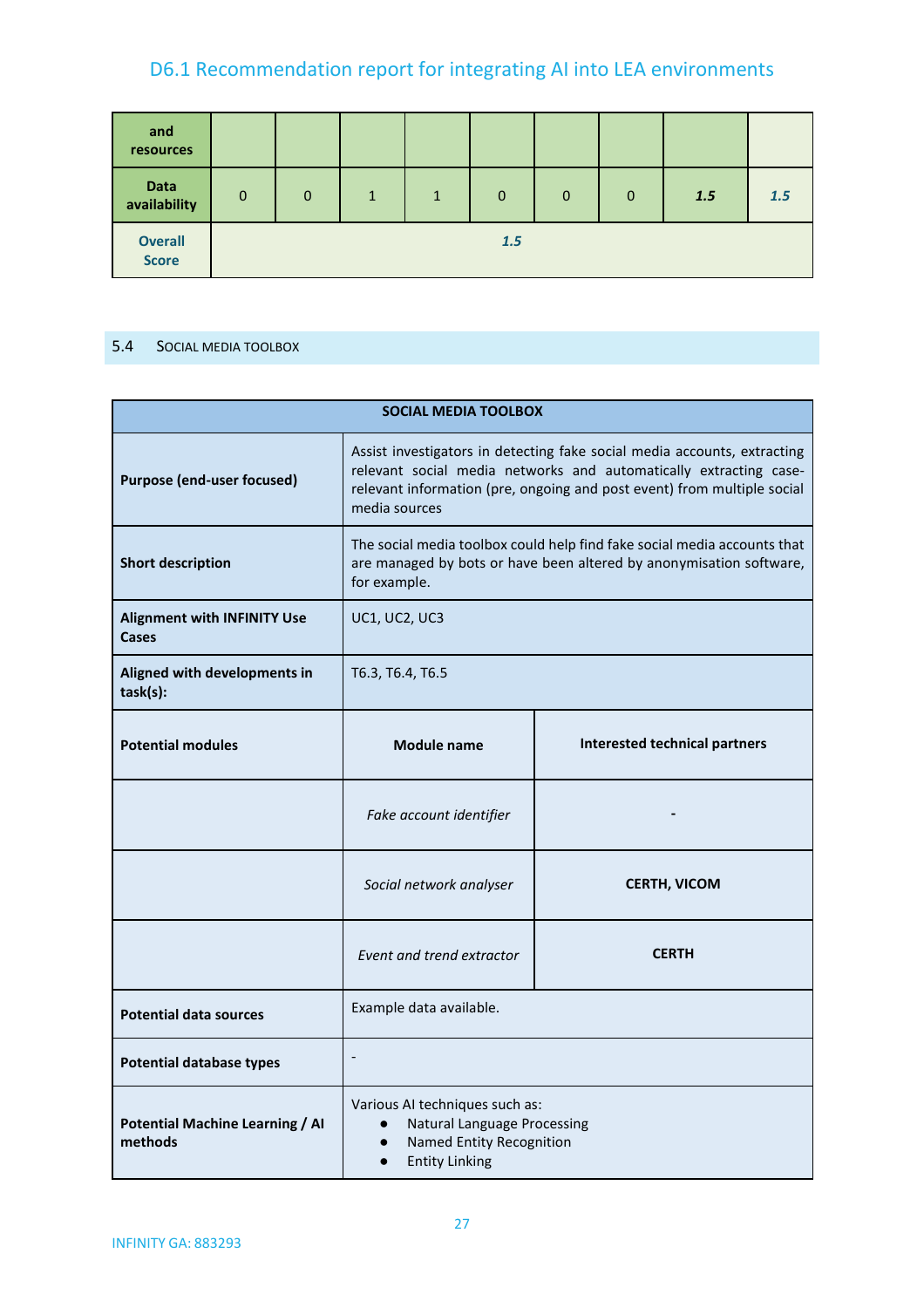|                                                       |                                                                                                                                                                                                                    |                                                                                                                                                                                                                                                                                                                                      |                                                                                                                                                                                                                                                                                                                                                                                           | Sentiment Analysis                                                                     |             |                |                |                                 |                      |
|-------------------------------------------------------|--------------------------------------------------------------------------------------------------------------------------------------------------------------------------------------------------------------------|--------------------------------------------------------------------------------------------------------------------------------------------------------------------------------------------------------------------------------------------------------------------------------------------------------------------------------------|-------------------------------------------------------------------------------------------------------------------------------------------------------------------------------------------------------------------------------------------------------------------------------------------------------------------------------------------------------------------------------------------|----------------------------------------------------------------------------------------|-------------|----------------|----------------|---------------------------------|----------------------|
|                                                       |                                                                                                                                                                                                                    | Clustering, classification and outlier detection algorithms:<br>(Madani et al., 2015)<br>$\bullet$<br>(Panagiotou et al., 2016)<br>$\bullet$<br>(Michaelis, S., Piatkowski, N., & Stolpe, 2016)<br>$\bullet$<br>Deep learning:<br>(Feng et al., 2018)<br>(Nguyen et al., 2019)<br>$\bullet$<br>(Bouindour et al., 2019)<br>$\bullet$ |                                                                                                                                                                                                                                                                                                                                                                                           |                                                                                        |             |                |                |                                 |                      |
|                                                       | Networks extracted through online APIs (e.g., NodeXL) could service as<br>potential benchmarks.<br><b>Potential known benchmarks</b><br>The dataset mentioned (McMinn et al., 2013) can be used as a<br>benchmark. |                                                                                                                                                                                                                                                                                                                                      |                                                                                                                                                                                                                                                                                                                                                                                           |                                                                                        |             |                |                |                                 |                      |
| <b>Potential output formats and</b><br>visualizations |                                                                                                                                                                                                                    |                                                                                                                                                                                                                                                                                                                                      | The results of the algorithms could be in simple format including<br>information about:<br>The starting time of an event<br>$\bullet$<br>The ending time of the event<br>$\bullet$<br>The identity of a detected trend(s) related to the event<br>$\bullet$<br>The name of the detected trend(s)<br>$\bullet$<br>The confidence score for the identification of the trend(s)<br>$\bullet$ |                                                                                        |             |                |                |                                 |                      |
|                                                       |                                                                                                                                                                                                                    |                                                                                                                                                                                                                                                                                                                                      |                                                                                                                                                                                                                                                                                                                                                                                           | <b>Evaluation (0-3)</b>                                                                |             |                |                |                                 |                      |
| <b>Criterion</b>                                      | <b>CERTH</b>                                                                                                                                                                                                       | <b>DFKI</b>                                                                                                                                                                                                                                                                                                                          | <b>KEMEA</b>                                                                                                                                                                                                                                                                                                                                                                              | <b>KINEVIZ</b>                                                                         | <b>UPM</b>  | <b>VICOM</b>   | <b>ENG</b>     | <b>OTHER</b><br><b>PARTNERS</b> | Max.<br><b>Score</b> |
| <b>Technical</b><br>know-how                          | 3                                                                                                                                                                                                                  | $\mathbf 0$                                                                                                                                                                                                                                                                                                                          | $\mathbf{1}$                                                                                                                                                                                                                                                                                                                                                                              | 2                                                                                      | $\mathbf 0$ | $\overline{2}$ | $\overline{2}$ |                                 | 3                    |
| <b>Feasibility</b><br>given time<br>and<br>resources  | $\overline{2}$                                                                                                                                                                                                     | $\mathbf 0$                                                                                                                                                                                                                                                                                                                          | $\pmb{0}$<br>$\mathbf{2}$<br>$\overline{2}$<br>$\mathbf 0$<br>$\mathbf{1}$<br>$\overline{2}$<br>٠                                                                                                                                                                                                                                                                                         |                                                                                        |             |                |                |                                 |                      |
| <b>Data</b><br>availability                           | $\mathbf{1}$                                                                                                                                                                                                       | $\pmb{0}$                                                                                                                                                                                                                                                                                                                            | $\mathbf{2}$                                                                                                                                                                                                                                                                                                                                                                              | $\pmb{0}$<br>$\mathbf 1$<br>$\pmb{0}$<br>$\pmb{0}$<br>$\overline{2}$<br>$\overline{2}$ |             |                |                |                                 |                      |
| <b>Overall</b><br><b>Score</b>                        | 2.3                                                                                                                                                                                                                |                                                                                                                                                                                                                                                                                                                                      |                                                                                                                                                                                                                                                                                                                                                                                           |                                                                                        |             |                |                |                                 |                      |

#### <span id="page-27-0"></span>5.5 IMAGE AND VIDEO PROCESSING TOOLBOX

| <b>IMAGE AND VIDEO PROCESSING TOOLBOX</b> |                                                                                                                                       |  |  |
|-------------------------------------------|---------------------------------------------------------------------------------------------------------------------------------------|--|--|
| <b>Purpose (end-user focused)</b>         | Assist investigators when analysing a large number of (low-quality)<br>images and videos by enhancing, stabilising, reconstructing or |  |  |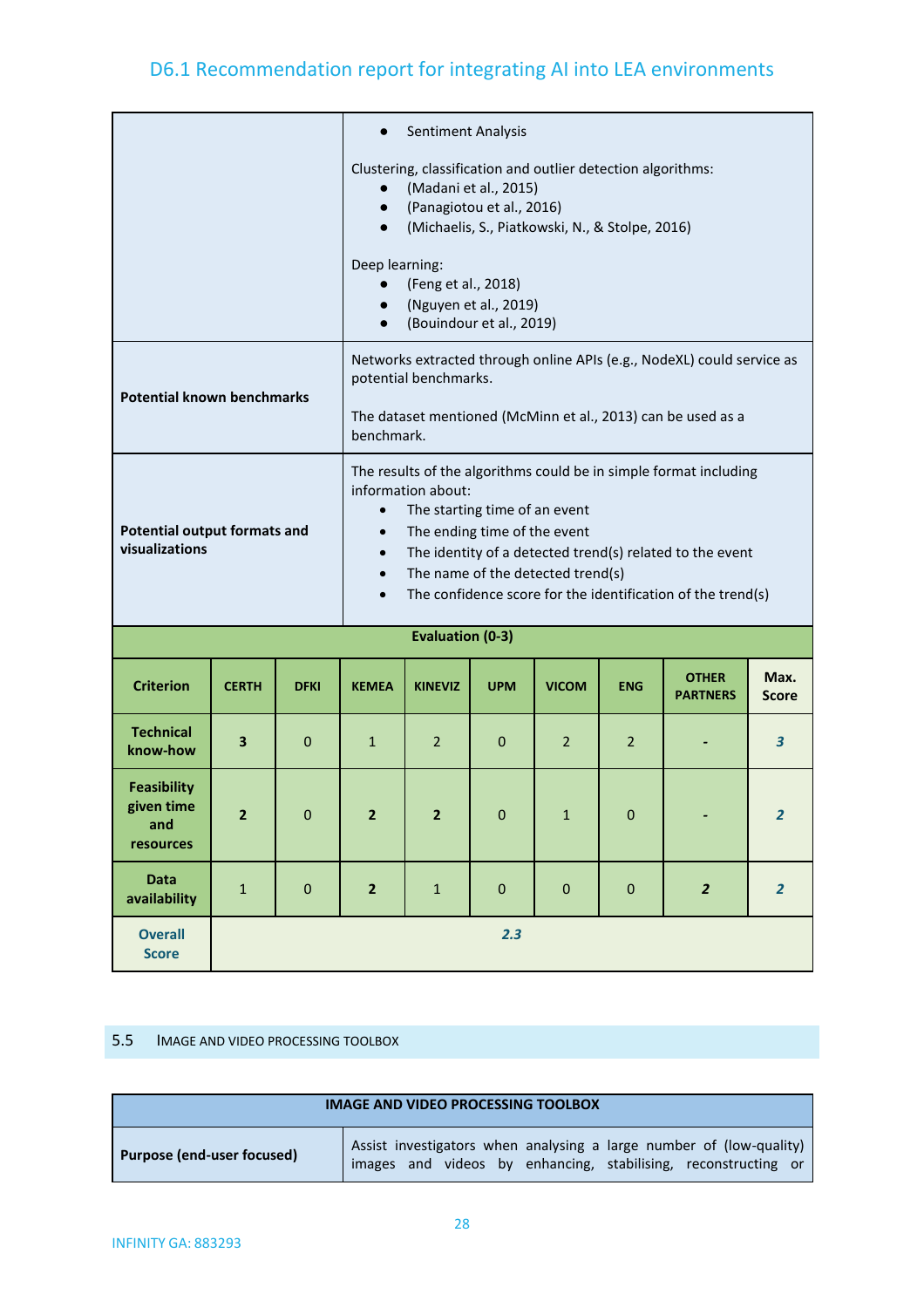|                                                                                                                                                                                                                                                                                           |              |             | summarising their content                                                                                                                                                                                                                                                                                                                                                                                                                                                                                                                                                   |                           |                   |                     |            |                                      |       |  |
|-------------------------------------------------------------------------------------------------------------------------------------------------------------------------------------------------------------------------------------------------------------------------------------------|--------------|-------------|-----------------------------------------------------------------------------------------------------------------------------------------------------------------------------------------------------------------------------------------------------------------------------------------------------------------------------------------------------------------------------------------------------------------------------------------------------------------------------------------------------------------------------------------------------------------------------|---------------------------|-------------------|---------------------|------------|--------------------------------------|-------|--|
| <b>Short description</b>                                                                                                                                                                                                                                                                  |              |             | As investigators often have to deal with low-quality (low-resolution,<br>unstable, low light) image and video data recorded with a multitude of<br>different recording devices, the image and video processing toolbox<br>could assist in automatically improving image and video quality as well<br>as in reconstructing a crime scene in 3D (or in 4D, including a time<br>dimension) using input from various cameras.<br>Furthermore, long video content could be summarised by automatically<br>selecting and presenting the most informative or interesting material. |                           |                   |                     |            |                                      |       |  |
| <b>Alignment with INFINITY Use</b><br>Cases                                                                                                                                                                                                                                               |              |             | UC2, UC3                                                                                                                                                                                                                                                                                                                                                                                                                                                                                                                                                                    |                           |                   |                     |            |                                      |       |  |
| Aligned with developments in<br>task(s):                                                                                                                                                                                                                                                  |              |             | T5.2                                                                                                                                                                                                                                                                                                                                                                                                                                                                                                                                                                        |                           |                   |                     |            |                                      |       |  |
| <b>Potential modules</b>                                                                                                                                                                                                                                                                  |              |             |                                                                                                                                                                                                                                                                                                                                                                                                                                                                                                                                                                             | <b>Module name</b>        |                   |                     |            | <b>Interested technical partners</b> |       |  |
|                                                                                                                                                                                                                                                                                           |              |             |                                                                                                                                                                                                                                                                                                                                                                                                                                                                                                                                                                             | Image resolution enhancer |                   | <b>CERTH, VICOM</b> |            |                                      |       |  |
|                                                                                                                                                                                                                                                                                           |              |             |                                                                                                                                                                                                                                                                                                                                                                                                                                                                                                                                                                             | Video stabiliser          |                   |                     |            |                                      |       |  |
|                                                                                                                                                                                                                                                                                           |              |             |                                                                                                                                                                                                                                                                                                                                                                                                                                                                                                                                                                             | Video summariser          |                   |                     |            | <b>DFKI</b>                          |       |  |
| <b>Potential data sources</b>                                                                                                                                                                                                                                                             |              |             |                                                                                                                                                                                                                                                                                                                                                                                                                                                                                                                                                                             | Example data available.   |                   |                     |            |                                      |       |  |
| <b>Potential database types</b>                                                                                                                                                                                                                                                           |              |             |                                                                                                                                                                                                                                                                                                                                                                                                                                                                                                                                                                             |                           |                   |                     |            |                                      |       |  |
| Video summarization is mainly addressed by different variants of Deep<br>Learning:<br><b>Potential Machine Learning / AI</b><br>methods<br>Deep reinforcement learning<br>$\bullet$<br>Self-attention mechanisms combined with bi-directional<br>$\bullet$<br>recurrent networks (BiLSTM) |              |             |                                                                                                                                                                                                                                                                                                                                                                                                                                                                                                                                                                             |                           |                   |                     |            |                                      |       |  |
| Summary<br><b>Potential known benchmarks</b><br>https://paperswithcode.com/task/video-summarization                                                                                                                                                                                       |              |             |                                                                                                                                                                                                                                                                                                                                                                                                                                                                                                                                                                             |                           | benchmarks<br>are | available           | on         | the<br>following                     | site: |  |
| The output of the video summarization tool is a condensed (shorter)<br><b>Potential output formats and</b><br>video showing the main elements and actions of the long video, that can<br>visualizations<br>be easily used by the end users in a short amount of time.                     |              |             |                                                                                                                                                                                                                                                                                                                                                                                                                                                                                                                                                                             |                           |                   |                     |            |                                      |       |  |
|                                                                                                                                                                                                                                                                                           |              |             |                                                                                                                                                                                                                                                                                                                                                                                                                                                                                                                                                                             | <b>Evaluation (0-3)</b>   |                   |                     |            |                                      |       |  |
| <b>Criterion</b>                                                                                                                                                                                                                                                                          | <b>CERTH</b> | <b>DFKI</b> | <b>KEMEA</b>                                                                                                                                                                                                                                                                                                                                                                                                                                                                                                                                                                | <b>KINEVIZ</b>            | <b>UPM</b>        | <b>VICOM</b>        | <b>ENG</b> | <b>OTHER</b><br><b>PARTNERS</b>      | Max.  |  |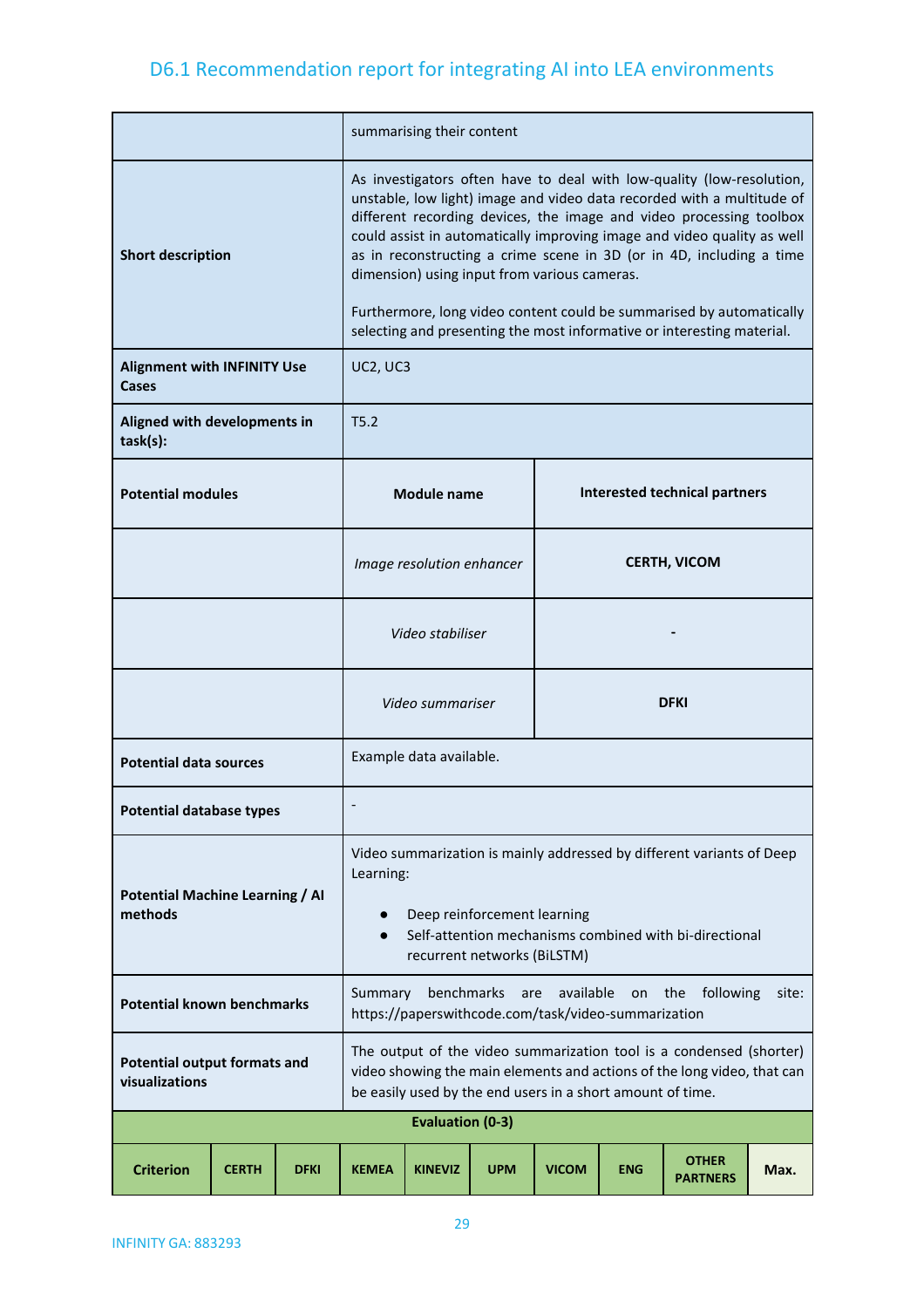|                                                      |                |                         |              |                |                         |                |             |                          | <b>Score</b>            |
|------------------------------------------------------|----------------|-------------------------|--------------|----------------|-------------------------|----------------|-------------|--------------------------|-------------------------|
| <b>Technical</b><br>know-how                         | $\overline{2}$ | $\overline{\mathbf{3}}$ | $\mathbf 0$  | $\mathbf{1}$   | $\mathbf{1}$            | $\overline{2}$ | $\mathbf 0$ | -                        | $\overline{\mathbf{3}}$ |
| <b>Feasibility</b><br>given time<br>and<br>resources | $\mathbf 0$    | $\overline{\mathbf{3}}$ | $\mathbf{1}$ | $\overline{2}$ | $\mathbf 0$             | $\mathbf{1}$   | $\mathbf 0$ | $\overline{\phantom{0}}$ | $\overline{\mathbf{3}}$ |
| <b>Data</b><br>availability                          | $\mathbf{1}$   | $\mathbf{0}$            | $\mathbf{1}$ | $\mathbf{1}$   | $\mathbf{0}$            | $\mathbf{0}$   | $\mathbf 0$ | $\overline{\mathbf{3}}$  | $\overline{\mathbf{3}}$ |
| <b>Overall</b><br><b>Score</b>                       |                |                         |              |                | $\overline{\mathbf{3}}$ |                |             |                          |                         |

### <span id="page-29-0"></span>5.6 IMAGE AND VIDEO CLASSIFICATION TOOLBOX

| <b>IMAGE AND VIDEO CLASSIFICATION TOOLBOX</b>      |                                                                                                                                                                          |              |  |  |  |  |
|----------------------------------------------------|--------------------------------------------------------------------------------------------------------------------------------------------------------------------------|--------------|--|--|--|--|
| <b>Purpose (end-user focused)</b>                  | Assist investigators in detecting fake and propaganda videos as well as<br>in identifying the locations where images and video may have been<br>taken                    |              |  |  |  |  |
| <b>Short description</b>                           | The image and video classification toolbox could analyse videos found<br>on social media, for example, and classify them as being fake or real<br>(deep fake detection). |              |  |  |  |  |
| <b>Alignment with INFINITY Use</b><br><b>Cases</b> | UC2, UC3                                                                                                                                                                 |              |  |  |  |  |
| Aligned with developments in<br>task(s):           | T5.2, T6.3                                                                                                                                                               |              |  |  |  |  |
| <b>Potential modules</b>                           | Interested technical partners<br><b>Module name</b>                                                                                                                      |              |  |  |  |  |
|                                                    | Deep fake detector                                                                                                                                                       |              |  |  |  |  |
|                                                    | Propaganda video identifier                                                                                                                                              | <b>CERTH</b> |  |  |  |  |
| <b>Potential data sources</b>                      | Example data available.                                                                                                                                                  |              |  |  |  |  |
| <b>Potential database types</b>                    |                                                                                                                                                                          |              |  |  |  |  |
| <b>Potential Machine Learning / AI</b><br>methods  |                                                                                                                                                                          |              |  |  |  |  |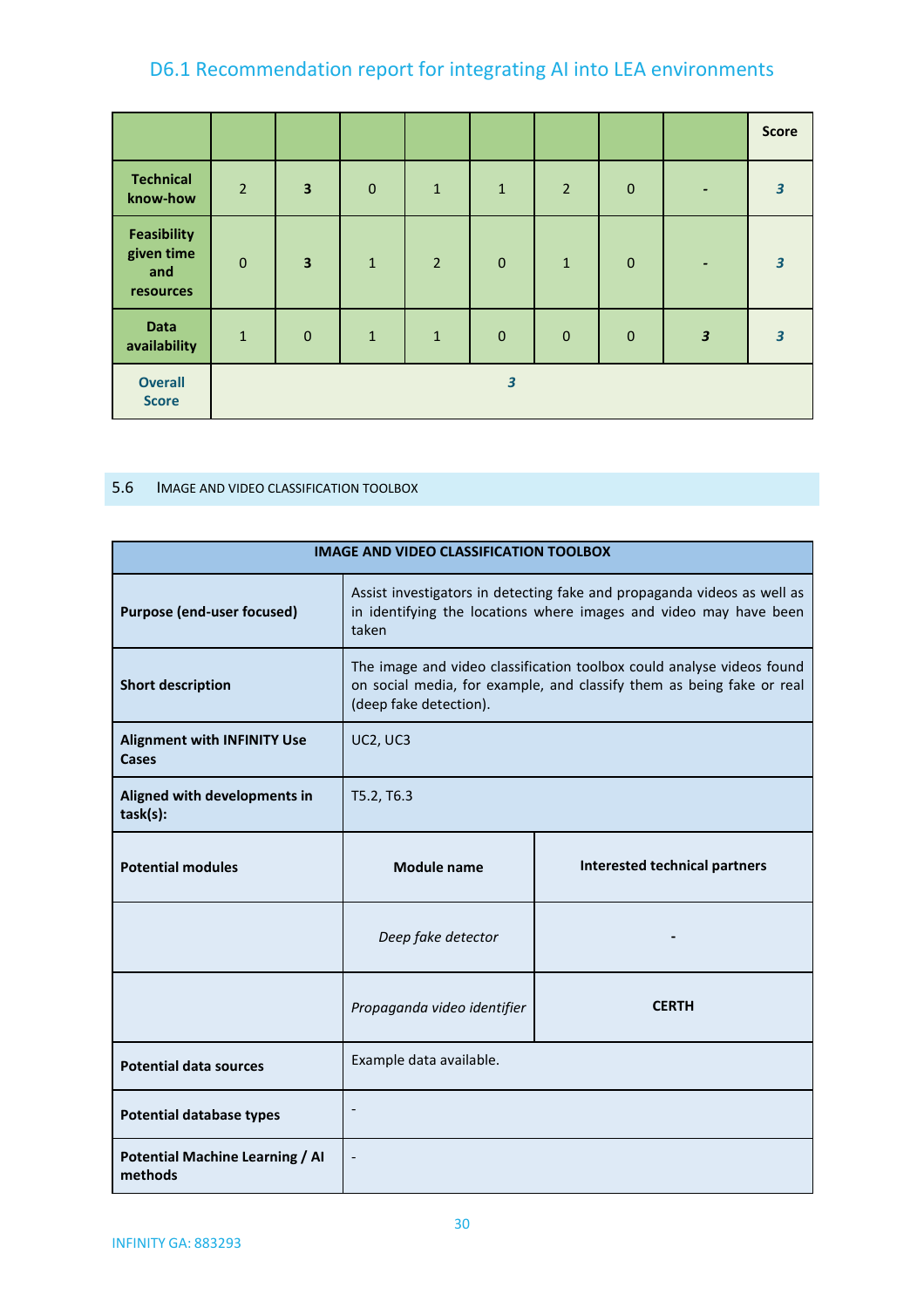| <b>Potential known benchmarks</b>                     |              |              | $\blacksquare$           |                         |              |              |             |                                 |                         |
|-------------------------------------------------------|--------------|--------------|--------------------------|-------------------------|--------------|--------------|-------------|---------------------------------|-------------------------|
| <b>Potential output formats and</b><br>visualizations |              |              | $\overline{\phantom{a}}$ |                         |              |              |             |                                 |                         |
|                                                       |              |              |                          | <b>Evaluation (0-3)</b> |              |              |             |                                 |                         |
| <b>Criterion</b>                                      | <b>CERTH</b> | <b>DFKI</b>  | <b>KEMEA</b>             | <b>KINEVIZ</b>          | <b>UPM</b>   | <b>VICOM</b> | <b>ENG</b>  | <b>OTHER</b><br><b>PARTNERS</b> | Max.<br><b>Score</b>    |
| <b>Technical</b><br>know-how                          | $\mathbf{1}$ | $\mathbf{1}$ | $\mathbf 0$              | $\mathbf{1}$            | $\mathbf{1}$ | $\mathbf{1}$ | $\mathbf 0$ | $\overline{\phantom{a}}$        | $\mathbf{1}$            |
| <b>Feasibility</b><br>given time<br>and<br>resources  | $\mathbf 0$  | $\mathbf 0$  | $\mathbf{1}$             | $\mathbf{1}$            | $\mathbf 0$  | $\mathbf 0$  | $\mathbf 0$ | ٠                               | $\mathbf{1}$            |
| <b>Data</b><br>availability                           | $\mathbf{1}$ | $\mathbf 0$  | $\mathbf{1}$             | $\mathbf{0}$            | $\mathbf{0}$ | $\mathbf 0$  | $\mathbf 0$ | $\overline{\mathbf{3}}$         | $\overline{\mathbf{3}}$ |
| <b>Overall</b><br><b>Score</b>                        |              |              |                          |                         | 1.7          |              |             |                                 |                         |

### <span id="page-30-0"></span>5.7 OBJECT DETECTION TOOLBOX

| <b>OBJECT DETECTION TOOLBOX</b>             |                                                                                                                                                                                          |                               |  |  |  |
|---------------------------------------------|------------------------------------------------------------------------------------------------------------------------------------------------------------------------------------------|-------------------------------|--|--|--|
| <b>Purpose (end-user focused)</b>           | Assist investigators in automatically detecting, tagging, tracking and<br>identifying various types of case-relevant objects (weapons, explosives,<br>cars, etc.) in image or video data |                               |  |  |  |
| <b>Short description</b>                    | Object recognition systems can recognize, identify and locate objects<br>within an image or video with a given degree of confidence.                                                     |                               |  |  |  |
| <b>Alignment with INFINITY Use</b><br>Cases | UC2, UC3                                                                                                                                                                                 |                               |  |  |  |
| Aligned with developments in<br>task(s):    | T5.2                                                                                                                                                                                     |                               |  |  |  |
| <b>Potential modules</b>                    | Module name                                                                                                                                                                              | Interested technical partners |  |  |  |
|                                             | UPM, CERTH<br>General object detector                                                                                                                                                    |                               |  |  |  |
|                                             | Object detector for harsh<br>environments                                                                                                                                                | <b>DFKI, CERTH</b>            |  |  |  |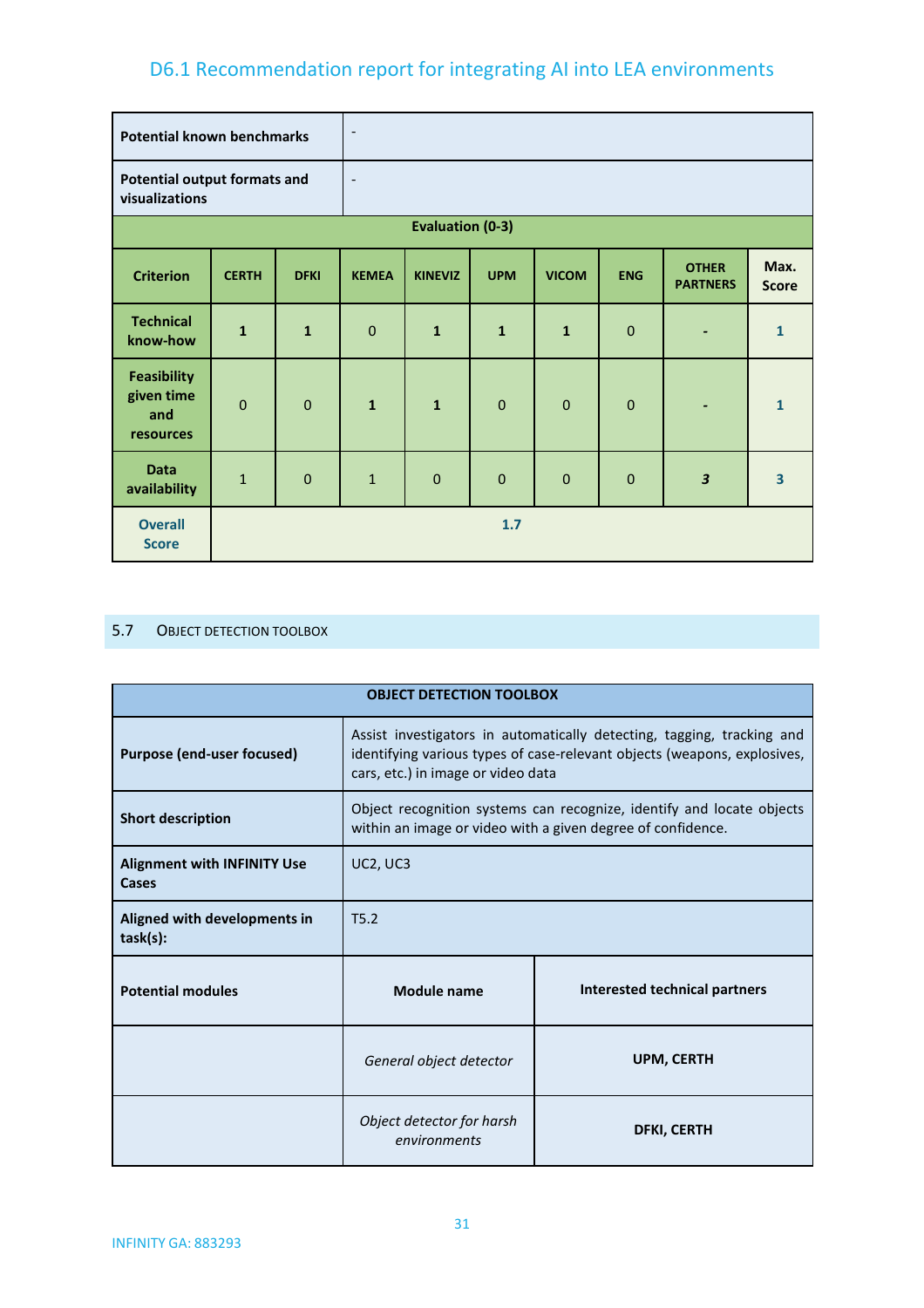|                                 | Text and number plate<br>extractor                                                                                                                                                                                                                                                                                                                                                                                                                                                                                                                                                                                    | <b>CERTH, DFKI, UPM</b>                                                                                                                                                                                           |  |  |  |  |
|---------------------------------|-----------------------------------------------------------------------------------------------------------------------------------------------------------------------------------------------------------------------------------------------------------------------------------------------------------------------------------------------------------------------------------------------------------------------------------------------------------------------------------------------------------------------------------------------------------------------------------------------------------------------|-------------------------------------------------------------------------------------------------------------------------------------------------------------------------------------------------------------------|--|--|--|--|
| <b>Potential data sources</b>   | Example data available.                                                                                                                                                                                                                                                                                                                                                                                                                                                                                                                                                                                               |                                                                                                                                                                                                                   |  |  |  |  |
|                                 | (animals, furniture, clothing).<br>(Lin et al., 2014)                                                                                                                                                                                                                                                                                                                                                                                                                                                                                                                                                                 | COCO dataset - This is one of the most known datasets for object<br>detection and is usually the one used for testbench the algorithms<br>performance. It is composed by 80 classes with several types of objects |  |  |  |  |
|                                 |                                                                                                                                                                                                                                                                                                                                                                                                                                                                                                                                                                                                                       | https://cocodataset.org/#home"https://cocodataset.org/#home                                                                                                                                                       |  |  |  |  |
|                                 | OpenImages - Open Images dataset is composed by a wide range of<br>images annotated with image-level labels, object bounding boxes,<br>object segmentation masks, visual relationships, and localized<br>narratives. It contains a total of 16M bounding boxes for 600 object<br>classes on 1.9M images, making it the largest existing dataset with<br>object location annotations. The boxes have been largely manually<br>drawn by professional annotators to ensure accuracy and consistency.<br>The images are very diverse and often contain complex scenes with<br>several objects (8.3 per image on average). |                                                                                                                                                                                                                   |  |  |  |  |
|                                 | (Kuznetsova et al., 2018)<br>https://storage.googleapis.com/openimages/web/index.html                                                                                                                                                                                                                                                                                                                                                                                                                                                                                                                                 |                                                                                                                                                                                                                   |  |  |  |  |
| <b>Potential database types</b> | Berkeley Deep Drive - BDD100K is the largest driving video dataset with<br>100K videos and 10 tasks to evaluate the exciting progress of image<br>recognition algorithms on autonomous driving. The dataset possesses<br>geographic, environmental, and weather diversity, which is useful for<br>training models that are less likely to be surprised by new conditions. It<br>provides 2D Bounding Boxes annotated on 100,000 images for bus,<br>traffic light, traffic sign, bike, truck, motor, car, train, and rider.                                                                                            |                                                                                                                                                                                                                   |  |  |  |  |
|                                 | (Yu et al., 2018)<br>https://bdd-data.berkeley.edu/                                                                                                                                                                                                                                                                                                                                                                                                                                                                                                                                                                   |                                                                                                                                                                                                                   |  |  |  |  |
|                                 | Objects365 - Large-scale object detection dataset which has 365 object<br>categories over 600K training images. More than 10 million, high-<br>quality bounding boxes are manually labelled through a three-step,<br>carefully designed annotation pipeline.                                                                                                                                                                                                                                                                                                                                                          |                                                                                                                                                                                                                   |  |  |  |  |
|                                 | (Shao et al., 2019)<br>http://www.objects365.org/overview.html                                                                                                                                                                                                                                                                                                                                                                                                                                                                                                                                                        |                                                                                                                                                                                                                   |  |  |  |  |
|                                 | Specific purpose datasets - There are millions of datasets, depending<br>on the application under development. There are datasets for animals,<br>traffic signs, tumours, text etc. Further research is needed to find the<br>best suitable dataset for the project or even create a new one<br>manually.                                                                                                                                                                                                                                                                                                             |                                                                                                                                                                                                                   |  |  |  |  |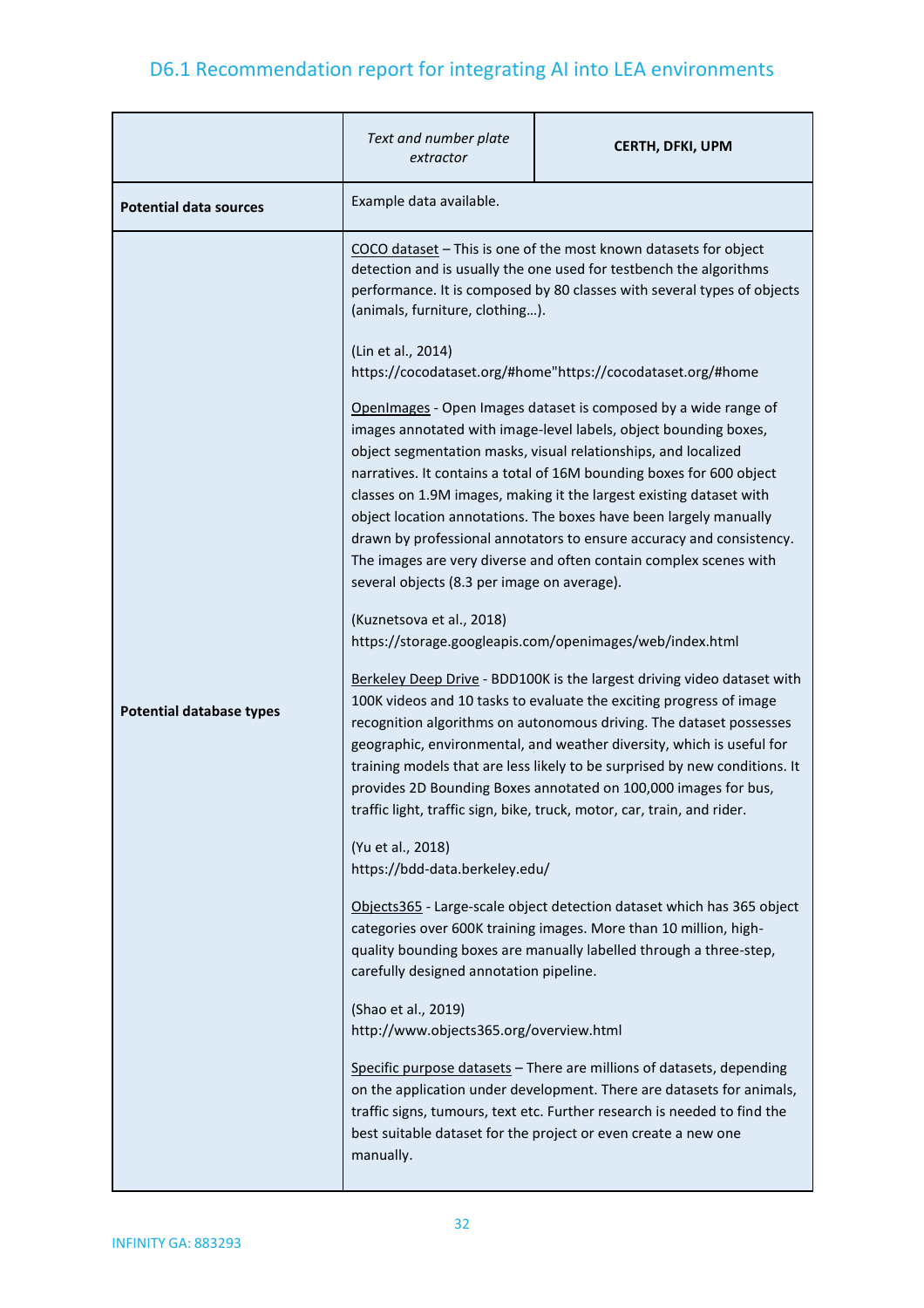| <b>Potential Machine Learning / AI</b><br>methods     | Mainly deep learning algorithms. The balance between accuracy and<br>detection time depends on the task to be performed. Some algorithms<br>sacrifice accuracy in order to get high processing throughput (real-time).<br>On the other side, some algorithms provide very accurate results but are<br>far from real-time processing capabilities. The three most known<br>families of algorithms are RCNN, YOLO and SSD. The most used versions<br>of each of them can be found in:<br>(He et al., 2020)<br>(Bochkovskiy et al., 2020)<br>(Shi et al., 2019)<br>The first one provides a very accurate but slow and difficult to run in real-<br>time solution. Nevertheless, this algorithm is also able to work with<br>segmentation masks. The second is the last version of YOLO algorithms<br>family and provides a good balance between accuracy and speed<br>achieving real time processing. The last versions of SSD algorithms are<br>achieving good accuracy and the performance is slightly better for real-<br>time. Finally, the accuracy-based top algorithms in the COCO test-dev<br>dataset are:<br>(C. Y. Wang et al., 2020)<br>(Tan et al., 2019) |
|-------------------------------------------------------|---------------------------------------------------------------------------------------------------------------------------------------------------------------------------------------------------------------------------------------------------------------------------------------------------------------------------------------------------------------------------------------------------------------------------------------------------------------------------------------------------------------------------------------------------------------------------------------------------------------------------------------------------------------------------------------------------------------------------------------------------------------------------------------------------------------------------------------------------------------------------------------------------------------------------------------------------------------------------------------------------------------------------------------------------------------------------------------------------------------------------------------------------------------------|
| <b>Potential known benchmarks</b>                     | There are several benchmarks depending on the task to be performed.<br>The most used for performance evaluation is the COCO test-dev<br>dataset. The accuracy of the top algorithms can be extracted from the<br>following links using different benchmark datasets:<br>COCO test-dev:<br>https://paperswithcode.com/sota/object-detection-on-coco<br>PASCAL VOC 2007:<br>https://paperswithcode.com/sota/object-detection-on-pascal-voc-<br>2007<br>KITTI:<br>https://paperswithcode.com/sota/object-detection-on-kitti-cars-easy<br>CrowdHuman:<br>https://paperswithcode.com/sota/object-detection-on-crowdhuman-<br>full-body<br>Depending on the complexity of the backbone used, these two<br>algorithms can achieve real time capabilities.                                                                                                                                                                                                                                                                                                                                                                                                                  |
| <b>Potential output formats and</b><br>visualizations | The algorithms provide simple output formats that usually contain the<br>following data for each detected object:<br>Bounding box $-$ xs, ys, xi, yi. Coordinates of the top corner and<br>bottom opposite corner of the bounding box.<br>Class - Identifier of the detected class.<br>$\bullet$<br>Probability - Value between 0-1 range providing the detection                                                                                                                                                                                                                                                                                                                                                                                                                                                                                                                                                                                                                                                                                                                                                                                                   |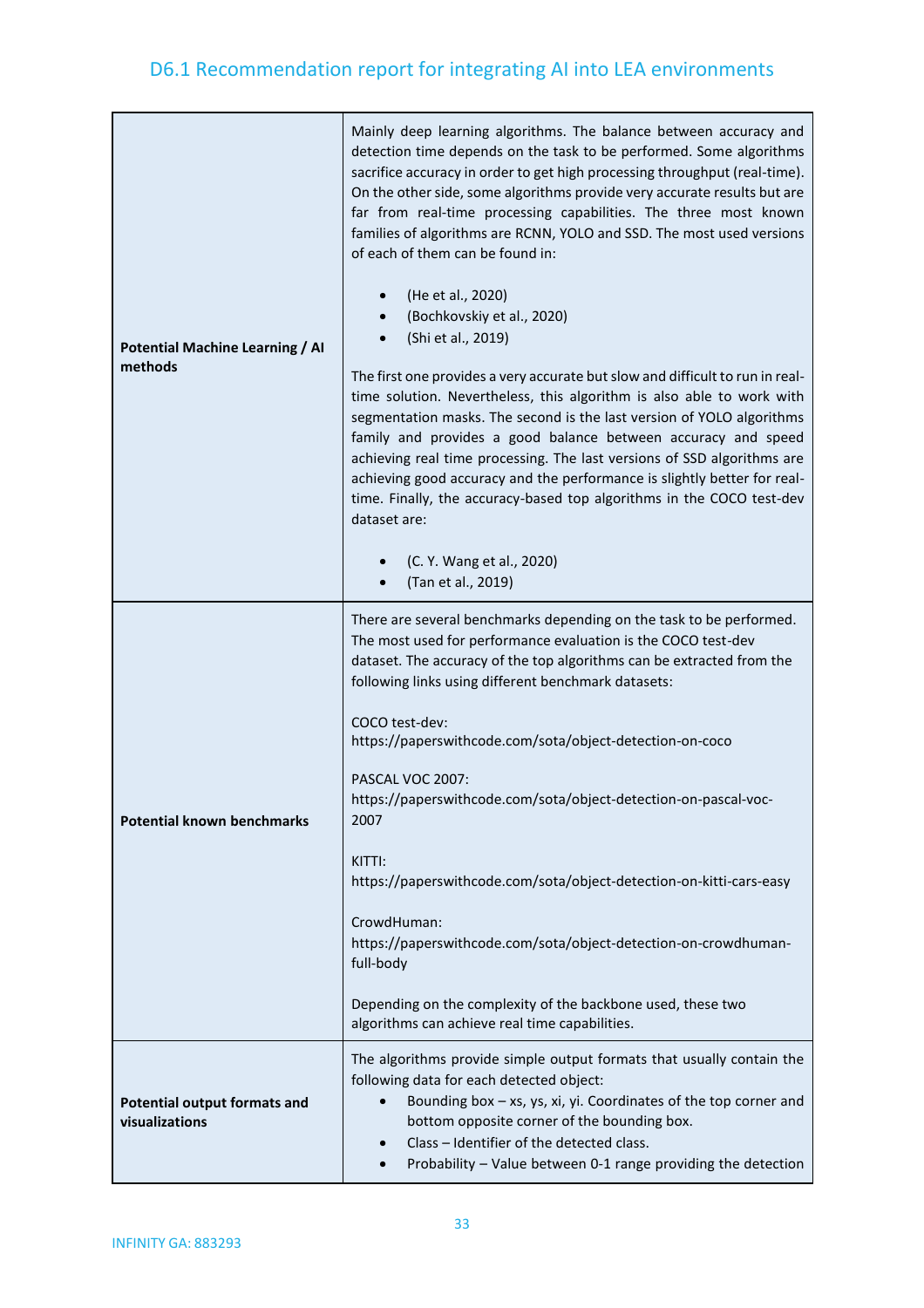|                                                      |                |                         | accuracy.                                                                                                                                                                                                                                                                                                                                                                                                                                                                                                                                                                       |                |                         |              |              |                                 |                         |  |
|------------------------------------------------------|----------------|-------------------------|---------------------------------------------------------------------------------------------------------------------------------------------------------------------------------------------------------------------------------------------------------------------------------------------------------------------------------------------------------------------------------------------------------------------------------------------------------------------------------------------------------------------------------------------------------------------------------|----------------|-------------------------|--------------|--------------|---------------------------------|-------------------------|--|
|                                                      |                |                         | Some algorithms can perform both object detection and segmentation<br>at the same time when segmentation masks are available. In this case,<br>the coordinates of the segmentation masks are also provided<br>(segmentation mask $-$ list [x1, y1, x2, y2,  xn, yn]. Point to get the<br>detected shape of the object).<br>The visualization is a postprocess where the detected data is drawn over<br>the images. Bounding boxes can be included together with the name of<br>the class and the probability. Segmentation masks can be also drawn<br>over the detected object. |                |                         |              |              |                                 |                         |  |
| <b>Evaluation (0-3)</b>                              |                |                         |                                                                                                                                                                                                                                                                                                                                                                                                                                                                                                                                                                                 |                |                         |              |              |                                 |                         |  |
| <b>Criterion</b>                                     | <b>CERTH</b>   | <b>DFKI</b>             | <b>KEMEA</b>                                                                                                                                                                                                                                                                                                                                                                                                                                                                                                                                                                    | <b>KINEVIZ</b> | <b>UPM</b>              | <b>VICOM</b> | <b>ENG</b>   | <b>OTHER</b><br><b>PARTNERS</b> | Max.<br><b>Score</b>    |  |
| <b>Technical</b><br>know-how                         | 3              | $\overline{\mathbf{3}}$ | $\mathbf{1}$                                                                                                                                                                                                                                                                                                                                                                                                                                                                                                                                                                    | $\Omega$       | $\overline{\mathbf{3}}$ | $\mathbf{1}$ | $\mathbf{0}$ |                                 | $\overline{\mathbf{3}}$ |  |
| <b>Feasibility</b><br>given time<br>and<br>resources | $\overline{2}$ | $\overline{\mathbf{3}}$ | $\overline{2}$                                                                                                                                                                                                                                                                                                                                                                                                                                                                                                                                                                  | $\mathbf 0$    | $\overline{\mathbf{3}}$ | $\mathbf{1}$ | $\mathbf 0$  |                                 | $\overline{3}$          |  |
| <b>Data</b><br>availability                          | $\overline{2}$ | $\mathbf{1}$            | $\overline{\mathbf{3}}$                                                                                                                                                                                                                                                                                                                                                                                                                                                                                                                                                         | $\Omega$       | $\overline{\mathbf{3}}$ | $\Omega$     | $\mathbf 0$  | $\overline{\mathbf{3}}$         | $\overline{3}$          |  |
| <b>Overall</b><br><b>Score</b>                       |                |                         |                                                                                                                                                                                                                                                                                                                                                                                                                                                                                                                                                                                 |                | $\overline{\mathbf{3}}$ |              |              |                                 |                         |  |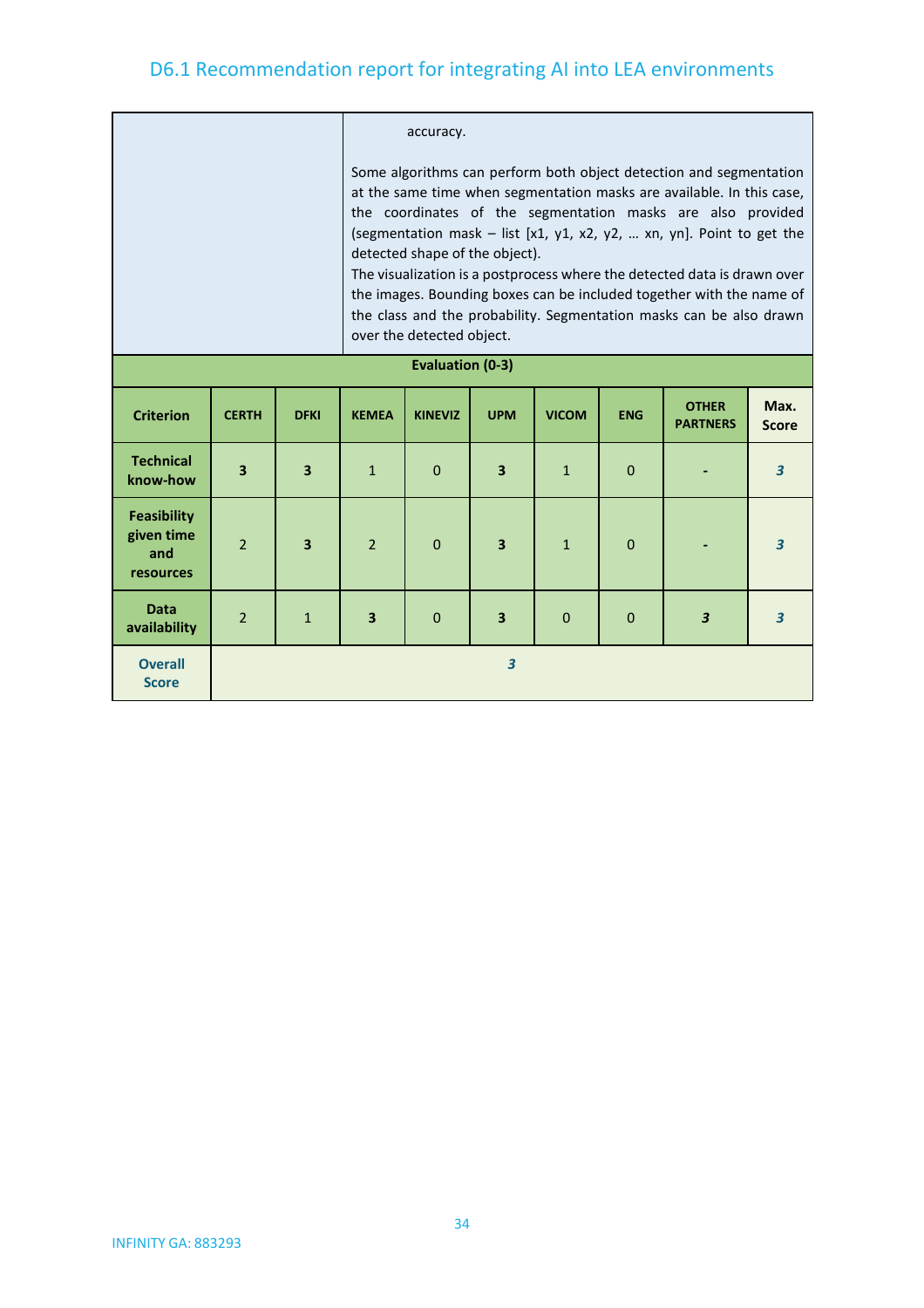#### <span id="page-34-0"></span>**6 EVALUATION AND RECOMMENDATION OF PROPOSED AI TOOLBOXES FOR INFINITY**

The seven AI toolboxes proposed in the previous chapter were each evaluated by all partners with respect to three categories:

- Know-how of the respective partner to participate in development tasks related to this toolbox
- Estimated **feasibility** to develop AI-based applications related to the toolbox given the remaining time and resources available within INFINITY
- Training **data availability**

For each category, scores between 0 (low) and 3 (high) could be given. Toolboxes that score low in all three categories are hence considered to be relevant and interesting from the LEAs' perspective yet may not be possible to be developed entirely within the scope of INFINITY. Furthermore, the separation into three categories allows detecting issues that could potentially be resolved prior to starting development. Low scoring for know-how and data availability may be improved by exchanging knowledge and data among partners or could motivate building up missing know-how or gathering new data from scratch. Low feasibility scores generally are difficult to overcome as partners in this case considered time and available resources provided within INFINITY to be insufficient. The evaluation presented in this chapter is meant to provide a guideline for task leaders organising further development within AI-related tasks in WP5 and WP6. It is to be noted that independently of the presented evaluation results, all toolboxes will need to be evaluated with respect to enduser- requirements to be defined in D3.4.

#### <span id="page-34-1"></span>6.1 EVALUATION METHODS

The actual scores are detailed in chapter 5 in a table placed at the bottom of each AI toolbox. Highest scores for each category were marked in bold. Only the maximum score was considered as one partner assigning a high score -was assumed to be sufficient to cover a category well. The final overall score for each toolbox was calculated as the average of the three maximum scores obtained for each category. According to the scores, toolboxes were classified into "highly feasible", "feasible" and "not ready for development". The latter class indicates toolboxes that are relevant, yet partners gave low scores in more than one category. For those toolboxes, recommendations how to address such low scores are provided. All scores provided by the involved partners were estimated and are non-binding in the sense that high know-how or feasibility scores, for example, do not imply binding commitment to carry out development within a toolbox.

#### <span id="page-34-2"></span>6.2 EVALUATION RESULTS

An overview of the final ranking in terms of feasibility is provided in Table 1. Two toolboxes achieved the best possible overall score of 3 (toolbox *5.5 Image and Video Processing*, *5.7 Object Detection*); toolboxes 5.2 (*Other Data*) and 5.4 (*Social Media*) scored just under 3 and 5.1 (*Text Processing*) scored a good overall value of 2. The two lowest scoring toolboxes were 5.6 (*Image and Video Classification*) and 5.3 (*Malware and Cyber-attacks*). Detailed evaluations are given in the following sections.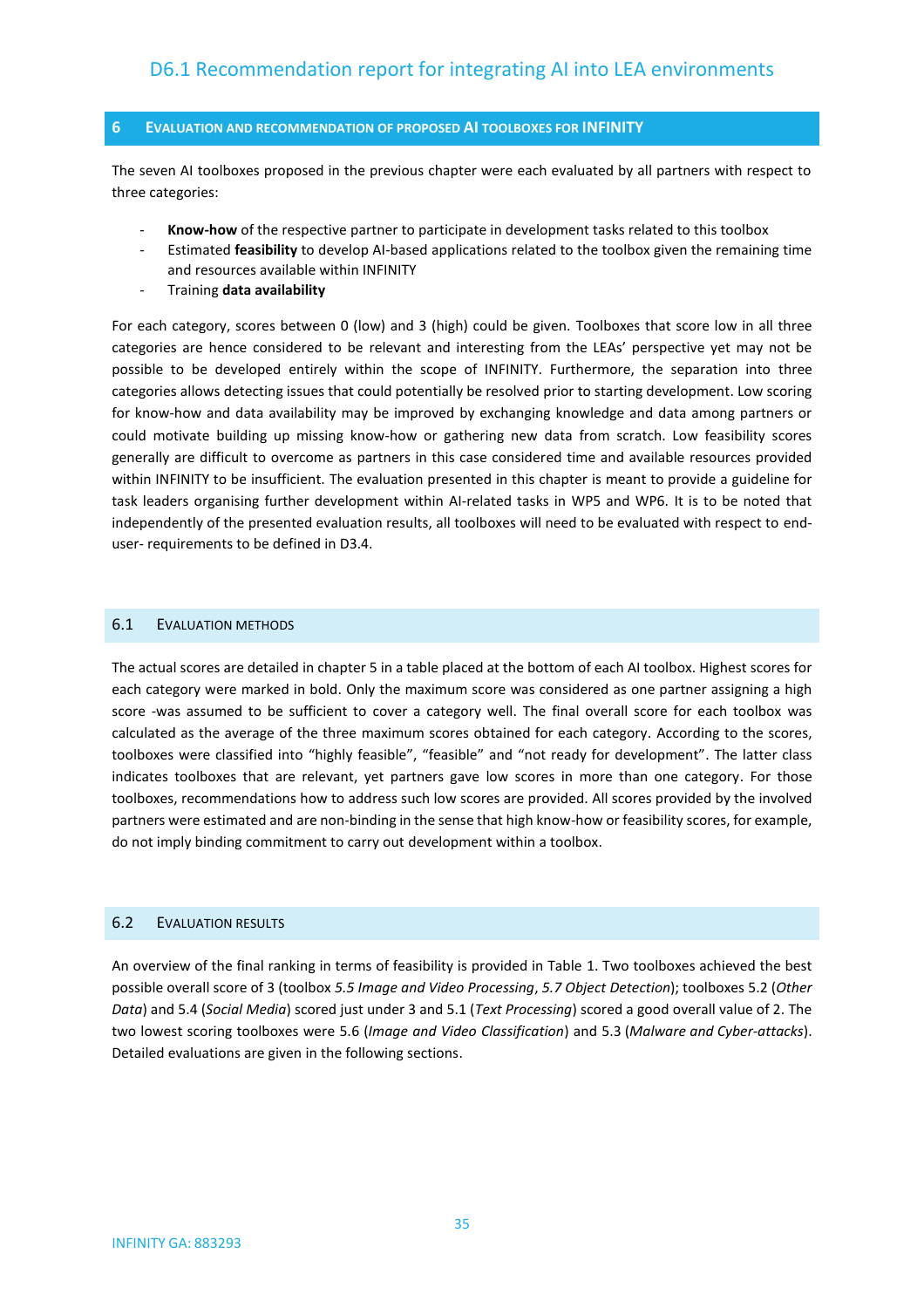#### *Table 1: Toolbox feasibility ranking*

| No. | <b>Toolbox name</b>                    | <b>Score range</b> | <b>Classification</b>     | <b>Ranking</b> |
|-----|----------------------------------------|--------------------|---------------------------|----------------|
| 5.5 | Image and video processing toolbox     | Best scoring       | Highly feasible           |                |
| 5.7 | <b>Object detection toolbox</b>        | Best scoring       | Highly feasible           |                |
| 5.2 | Other data analysis toolbox            | High scoring       | Feasible                  |                |
| 5.4 | Social media toolbox                   | High scoring       | Feasible                  |                |
| 5.1 | <b>Text processing AI toolbox</b>      | Mid-range          | Feasible                  |                |
| 5.6 | Image and video classification toolbox | Low scoring        | Not ready for development |                |
| 5.3 | Malware and cyber-attack toolbox       | Low scoring        | Not ready for development |                |

#### <span id="page-35-0"></span>6.2.1 BEST SCORING TOOLBOXES (HIGHLY FEASIBLE)

The best scoring toolboxes were toolbox *5.5 Image and Video Processing* and *5.7 Object Detection,* which scored full 3 points regarding know-how, feasibility and data availability and thus overall scored the best possible score of 3. Based on these results, core development within INFINITY will likely focus on AI--based tools associated with these toolboxes.

For toolbox 5.5 *(Image and Video Processing)*, DFKI, CERTH and VICOM could provide technical know-how; DFKI and KINEVIZ considered development feasible and CERTH, KEMEA and KINEVIZ could provide data.

For 5.7 *(Object Detection)*, especially CERTH, DFKI and UPM could provide know-how and all these partners considered development feasible. In addition, KEMEA and UPM could provide training data.

#### <span id="page-35-1"></span>6.2.2 HIGH SCORING TOOLBOXES (FEASIBLE)

The two toolboxes achieving high scores just below 3 were *5.2 Other Data* with an overall score of 2.7 and *5.4 Social Media* with a score of 2.3. For both toolboxes, very good know-how is available among the partners (both scoring 3 in this category), while data availability is slightly lower, yet in a good range.

For toolbox 5.2 *(Other Data)*, KINEVIZ, CERTH and VICOM could provide know-how and both KINEVIZ and VICOM considered development to be feasible. In terms of data availability, only KEMEA scored a 2, while CERTH and KINEVIZ scored a 1. It would need to be revised which kind of data is available that allows developing AI--based tools.

For toolbox 5.4 *(Social Media)*, CERTH, KINEVIZ, VICOM and ENG could provide technical know-how and CERTH, KEMEA and KINEVIZ deemed this task to be feasible. In terms of data availability, KEMEA scored a 2.

#### <span id="page-35-2"></span>6.2.3 MID-RANGE SCORING TOOLBOXES (FEASIBLE)

Toolbox *5.1 Text Processing* achieved a score of 2 overall and across all categories and thus show good potential to be realised within INFINITY.

For 5.1 *(Text Processing)*, CERTH, DFKI, KINEVIZ, VICOM and ENG could provide know-how, while DFKI and KINEVIZ considered development to be generally feasible. CERTH and DFKI could provide input data.

#### <span id="page-35-3"></span>6.2.4 LOW SCORING TOOLBOXES (NOT READY FOR DEVELOPMENT)

The three critical toolboxes that were overall scoring low (below 2) were toolbox *5.6 Image Classification* and toolbox *5.3 Malware and Cyber-attacks*.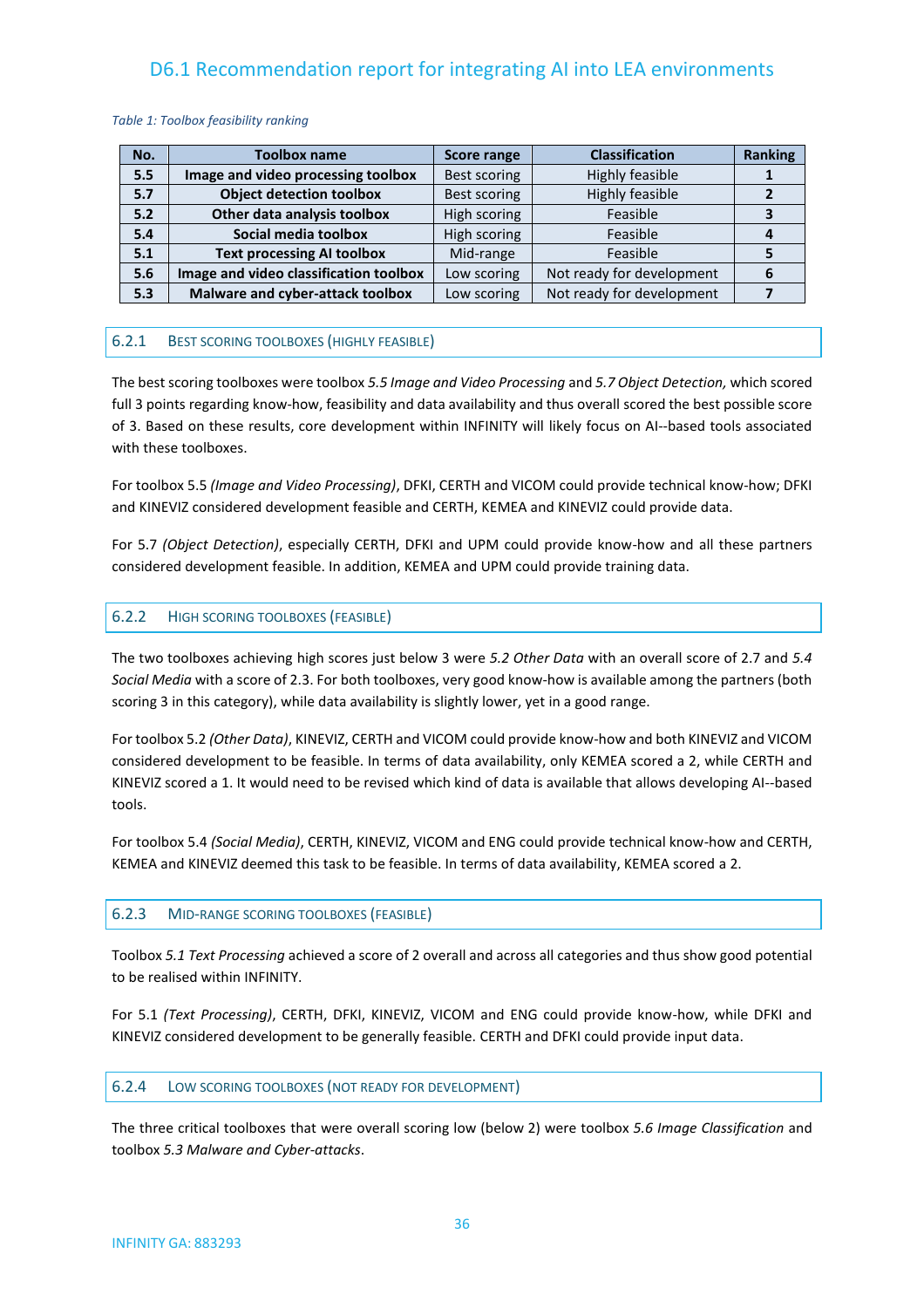Toolbox 5.6 *(Image Classification)* obtained low feasibility scores and additional low know-how scores of 1. The recommendation of this report is to revise among technical partners whether the required know-how could potentially be built-up allowing for smaller development tasks in the area of image or video classification.

Finally, toolbox 5.3 *(Malware and Cyber-attacks)* obtained the lowest overall score of 1.5, mainly due to low know-how and low data availability. Yet, KEMEA considered development to be feasible. As cyber and malware attacks are mentioned in two INFINITY use cases, the recommendation of this report is to examine whether technical know-how could be built up among partners in order to enable development of at least one relevant module within this toolbox. Data availability seems to be an issue, however it is to be considered that, for example, crypto-currency-related data is publicly available under the online resources mentioned in chapter 5.5.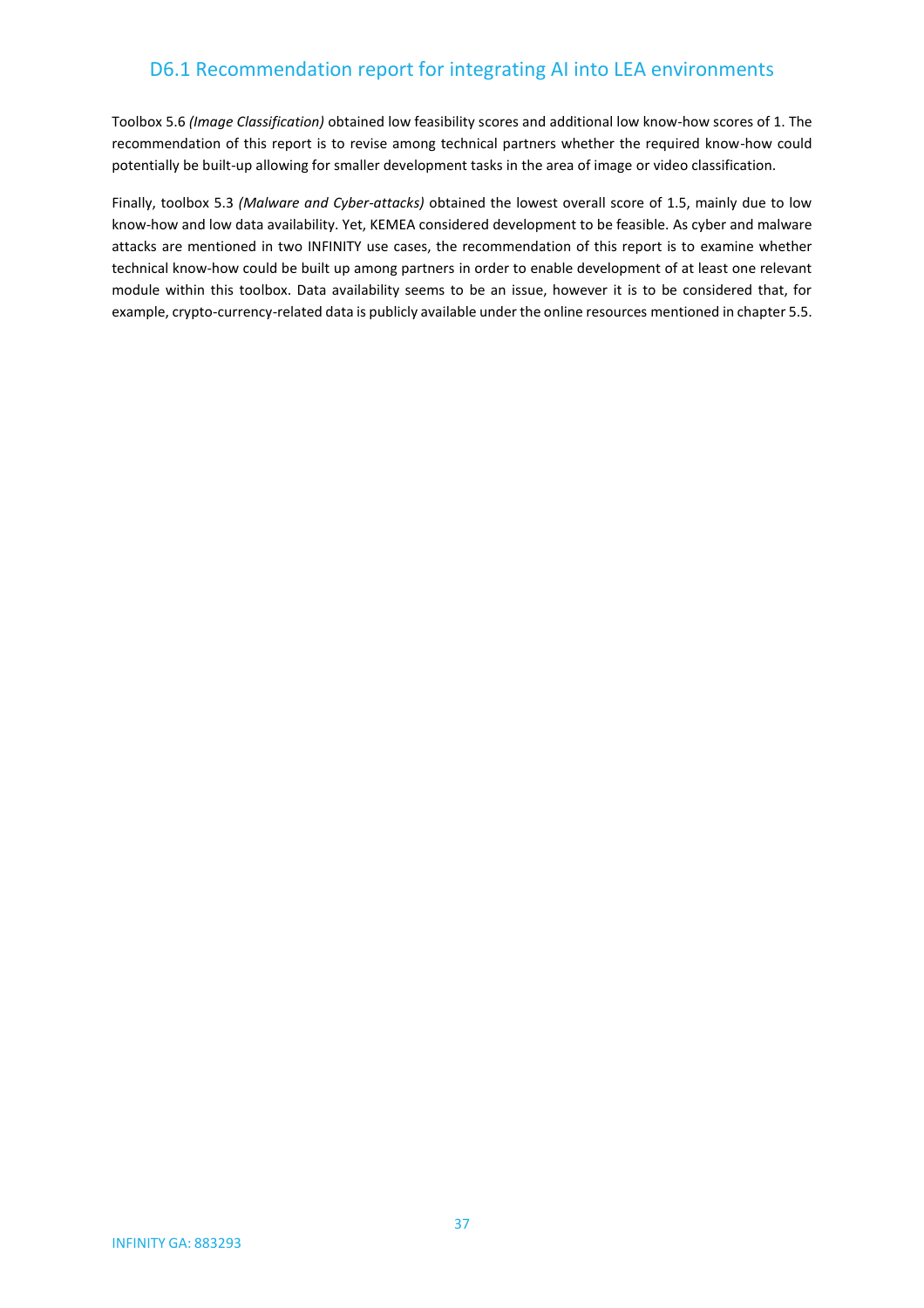#### <span id="page-37-0"></span>**7 CONCLUSIONS**

This report aims to provide a guideline for task leaders responsible of developing AI and ML-based tools and applications within INFINITY work packages (predominantly WP5 and WP6). Those tools need to be integrated into the planned immersive and interactive investigation platform in order to allow for efficient extraction and analysis of case relevant- data from various data sources. There are various tasks within INFINITY dedicated to developing AI-based tools:

- Object detection and recognition (T5.2)
- Activity detection and recognition (T5.2)
- Event and trend detection (T6.3)
- Social network analysis (T6.4)
- Graph analysis and recommendation engine (T6.4)
- Pattern recognition (T6.5)
- Virtual Investigative Assistant, recommender system (T6.6)

However, concrete applications and tools that involve AI and ML are yet to be defined. This report therefore first gathered an overview of potential AI applications based on the planned use cases. Based on this description, LEAs and technical partners were asked to independently propose desired or planned AI tools and applications they would like to see being developed within INFINITY. The first two results provided by this report are thus **a) a detailed list of relevant AI applications desired by LEAs**, presented in chapter 3 as well as **b) a list of AI tools suggested by technical partners**, presented in chapter 4.

Further, the two lists were joined by organising the proposed tools and applications in subtopics, trying to take into consideration all suggestions from both lists. The result of this operation is presented in chapter 5 and is given as a list of **seven AI toolboxes**, each one addressing a specific field of AI-based analyses, using different kinds of input data. For each toolbox, potential modules, as well as relevance for use cases, general purpose and functionality, potential data sources, techniques and benchmarks are provided wherever possible. The seven AI toolboxes are the following:

- *5.1 Text processing AI toolbox*
- *5.2 Other data analysis toolbox*
- *5.3 Malware and cyber-attack toolbox*
- *5.4 Social media toolbox*
- *5.5 Image and video processing toolbox*
- *5.6 Image and video classification toolbox*
- *5.7 Object detection toolbox*

They constitute **a first recommendation of AI-based tools and applications which may be addressed by further development** within INFINITY. It is to be noted that all proposed toolboxes and their content are non-binding in the sense that task leaders and partners are not obliged to align all AI-related development with toolbox content. Toolboxes were meant to organise AI-based applications with respect to their relevance for LEAs and within technological categories that may serve as a guideline for further development within INFINITY. All toolboxes will need to be evaluated with respect to end-user requirements to be defined in D3.4 as well.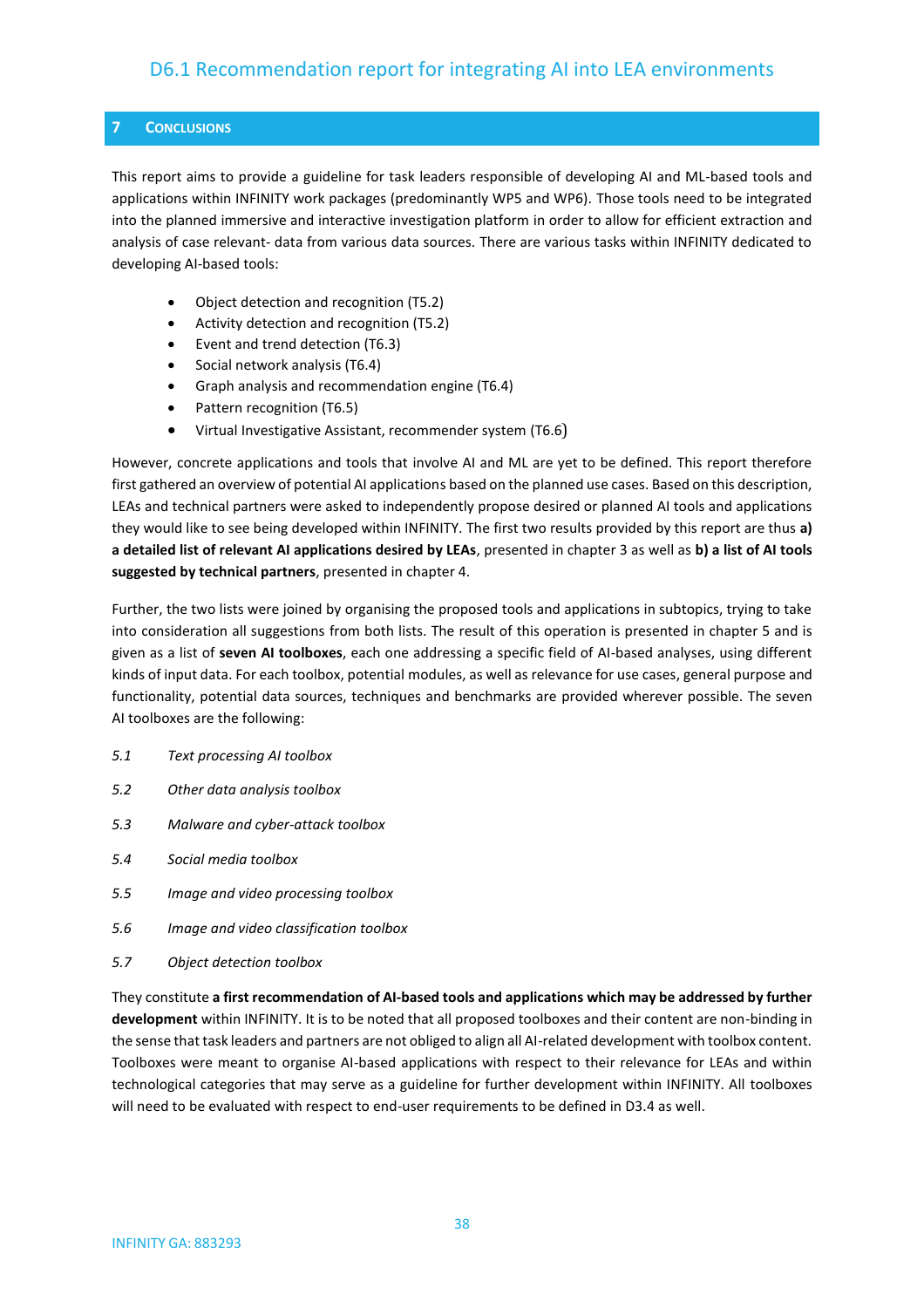In a final step, all partners were asked to independently evaluate and score each toolbox in terms of available know-how, training data and feasibility. According to those scores, toolboxes were ranked as "highly feasible", "feasible" and "not ready for development".

The two "**highly feasible" toolboxes** with the highest scoring were toolbox *5.5 Image and Video Processing and 5.7 Object Detection.* According to the presented results, those toolboxes are highly relevant for LEA workflows, there is high knowledge and data availability among the partners and several partners deem development to be highly feasible.

The "**feasible" toolboxes**, which achieved slightly lower ranking, were (in order of ranking from higher to lower overall scores) toolbox *5.2 Other Data* and toolbox *5.4 Social Media*, as well as toolbox *5.1 Text Processing*. All of those are relevant, partners evaluated them as feasible and there is sufficient know-how and data available. For specific toolboxes, partners may need to determine which partner could provide technical knowledge to other partners and how data can be shared efficiently such that good training data is accessible for all involved partners (to this end, also outcomes from data related tasks such as D3.2 should be considered).

Finally, two toolboxes achieved low scores across the three categories and were thus classified as "**not ready for development"**. Those toolboxes were *5.6 Image Classification* and toolbox *5.3 Malware and Cyber-attacks.*  Toolbox *5.6 Image Classification* achieved low feasibility scores, and additionally had low know-how scores. Data availability however was scored high. Hence, the recommendation of this report is **to revise among technical partners whether the required know-how could potentially be built-up allowing for smaller development tasks in the area of image or video classification**. Lastly, toolbox *5.3 Malware and Cyber-attacks* obtained the lowest overall score, mainly due to low know-how and low data availability. However, one partner considered development to be feasible. As cyber and malware attacks are related to two INFINITY use cases, the recommendation of this report is **to examine whether technical know-how could be built up among partners and whether publicly available data could be exploited in order to enable development of an AI-based tool applicable to malware and cyber-attacks.**

It is to be noted that – in addition to the aforementioned recommendations – concrete **partners are named** for each toolbox and for each category. This shall provide **initial points of contact and a starting point for a discussion among interested partners concerning future AI-oriented development tasks** and generally aims to clarify individual partner objectives and capabilities. Overall, this report hopes to provide a guide and starting point for subsequent development tasks within WP5 and WP6, with the general aim of guiding towards the development of relevant and functional AI-based tools that can assist analysts and investigators by significantly enhancing investigative capabilities.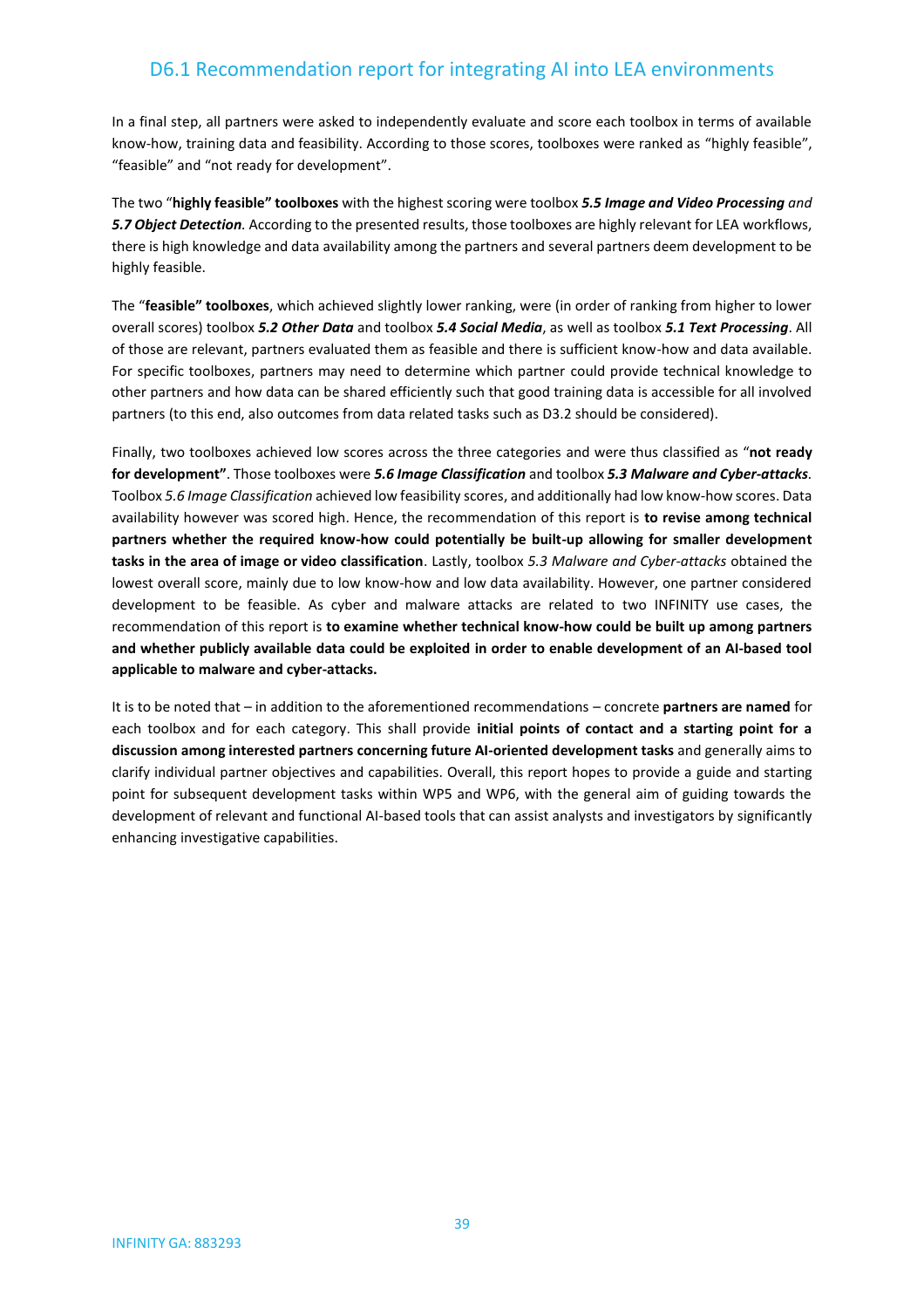#### <span id="page-39-0"></span>**8 REFERENCES**

- Bochkovskiy, A., Wang, C.-Y., & Liao, H.-Y. M. (2020). *YOLOv4: Optimal Speed and Accuracy of Object Detection*. http://arxiv.org/abs/2004.10934
- Bouindour, S., Hu, R., & Snoussi, H. (2019). Enhanced convolutional neural network for abnormal event detection in video streams. *Proceedings - IEEE 2nd International Conference on Artificial Intelligence and Knowledge Engineering, AIKE 2019*, 172–178. https://doi.org/10.1109/AIKE.2019.00039
- Feng, X., Qin, B., & Liu, T. (2018). A language-independent neural network for event detection. *Science China Information Sciences*, *61*(9), 1–12. https://doi.org/10.1007/s11432-017-9359-x
- He, K., Gkioxari, G., Dollár, P., & Girshick, R. (2020). Mask R-CNN. *IEEE Transactions on Pattern Analysis and Machine Intelligence*, *42*(2), 386–397. https://doi.org/10.1109/TPAMI.2018.2844175
- Kuznetsova, A., Rom, H., Alldrin, N., Uijlings, J., Krasin, I., Pont-Tuset, J., Kamali, S., Popov, S., Malloci, M., Kolesnikov, A., Duerig, T., & Ferrari, V. (2018). The Open Images Dataset V4: Unified image classification, object detection, and visual relationship detection at scale. *International Journal of Computer Vision*, *128*(7), 1956–1981. https://doi.org/10.1007/s11263-020-01316-z
- Lin, T. Y., Maire, M., Belongie, S., Hays, J., Perona, P., Ramanan, D., Dollár, P., & Zitnick, C. L. (2014). Microsoft COCO: Common objects in context. *Lecture Notes in Computer Science (Including Subseries Lecture Notes in Artificial Intelligence and Lecture Notes in Bioinformatics)*, *8693 LNCS*(PART 5), 740–755. https://doi.org/10.1007/978-3-319-10602-1\_48
- Madani, A., Boussaid, O., & Zegour, D. E. (2015). Real-time trending topics detection and description from Twitter content. *Social Network Analysis and Mining*, *5*(1), 1–13. https://doi.org/10.1007/s13278-015- 0298-5
- McMinn, A. J., Moshfeghi, Y., & Jose, J. M. (2013). Building a large-scale corpus for evaluating event detection on twitter. *International Conference on Information and Knowledge Management, Proceedings*, 409– 418. https://doi.org/10.1145/2505515.2505695
- Michaelis, S., Piatkowski, N., & Stolpe, M. (2016). Solving Large Scale Learning Tasks. Challenges and Algorithms - Essays Dedicated to Katharina Morik on the Occasion of Her 60th Birthday | Stefan Michaelis | Springer. In *Lecture Notes in Artificial Intelligence* (Vol. 9580). Springer. https://www.springer.com/gp/book/9783319417059
- Nguyen, V. Q., Anh, T. N., & Yang, H.-J. (2019). Real-time event detection using recurrent neural network in social sensors. *International Journal of Distributed Sensor Networks*, *15*(6), 155014771985649. https://doi.org/10.1177/1550147719856492
- Panagiotou, N., Katakis, I., & Gunopulos, D. (2016). Detecting events in online social networks: Definitions, trends and challenges. *Lecture Notes in Computer Science (Including Subseries Lecture Notes in Artificial Intelligence and Lecture Notes in Bioinformatics)*, *9580*, 42–84. https://doi.org/10.1007/978-3-319- 41706-6\_2
- Shao, S., Li, Z., Zhang, T., Peng, C., Yu, G., Zhang, X., Li, J., & Sun, J. (2019). Objects365: A large-scale, highquality dataset for object detection. *Proceedings of the IEEE International Conference on Computer Vision*, *2019*-*October*, 8429–8438. https://doi.org/10.1109/ICCV.2019.00852
- Shi, W., Bao, S., & Tan, D. (2019). FFESSD: An Accurate and Efficient Single-Shot Detector for Target Detection. *Applied Sciences*, *9*(20), 4276. https://doi.org/10.3390/app9204276
- Tan, M., Pang, R., & Le, Q. V. (2019). EfficientDet: Scalable and Efficient Object Detection. *Proceedings of the IEEE Computer Society Conference on Computer Vision and Pattern Recognition*, 10778–10787. http://arxiv.org/abs/1911.09070

Wang, C. Y., Mark Liao, H. Y., Wu, Y. H., Chen, P. Y., Hsieh, J. W., & Yeh, I. H. (2020). CSPNet: A new backbone